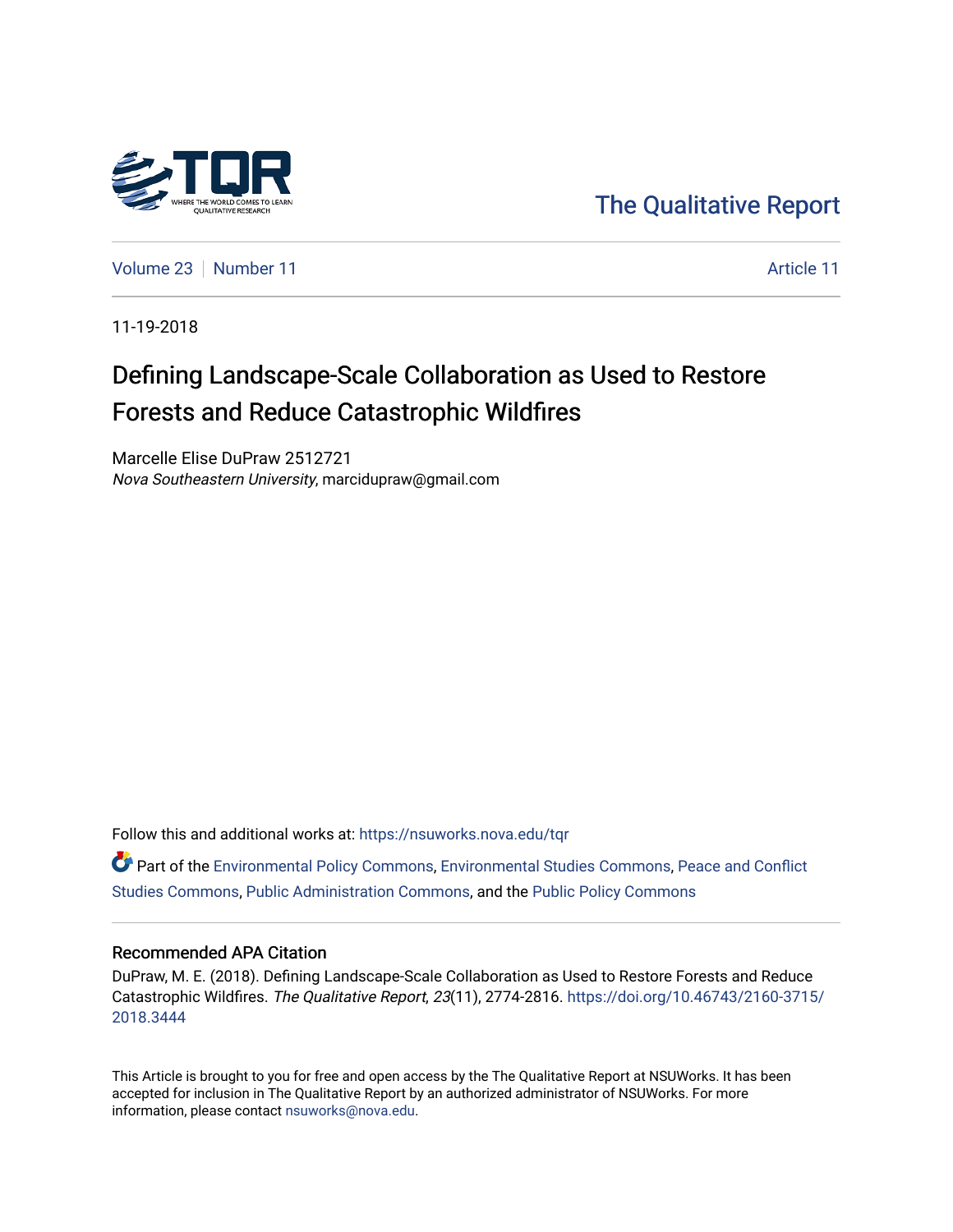# **Qualitative Research Graduate Certificate** Indulge in Culture Exclusively Online . 18 Credits



# Defining Landscape-Scale Collaboration as Used to Restore Forests and Reduce Catastrophic Wildfires

**LEARN MORE** 

# Abstract

In this article, I explore the distinctive characteristics of landscape-scale collaboration in the context of forest resource management in the United States. The United States (US) is experiencing a significant increase in acres burned by wildfire in the wildland-urban interface zone, exacting a heavy toll on human life, health, property, and livelihoods. The US Forest Service's Collaborative Forest Landscape Restoration (CFLR) Program demonstrates an effective approach to reducing risk of catastrophic wildfire through collaborative forest restoration work at the landscape scale. This is the first in a series of articles building toward a grounded theory to guide development of the capacities needed to collaborate at this scale. The study is based on thirteen interviews and nine focus groups with CFLR Program participants. This article addresses the research question: What is unique about collaborating at the landscape scale? Findings include five characteristics that together define this form of collaboration and insights on how participants framed their focal landscapes. I explain the catalyst for these collaboratives, scope of the study, and context for my involvement. I review pertinent literature and then describe the methods I employed in this study. Finally, I present and discuss my findings and offer suggestions for further research and management recommendations. Subsequent articles in this series will identify the capacities needed to collaborate in this context, present a theory informing strategies for cultivating these capacities, offer additional management and policy recommendations, and suggest curricular implications.

# Keywords

Landscape-Scale Collaboration, Forest Resource Management, Wildfire, Collaborative Governance, Grounded Theory

# Creative Commons License



This work is licensed under a [Creative Commons Attribution-Noncommercial-Share Alike 4.0 International](https://creativecommons.org/licenses/by-nc-sa/4.0/)  [License](https://creativecommons.org/licenses/by-nc-sa/4.0/).

# Acknowledgements

My deepest thanks to the CFLR Program participants who participated in this study for their time and insights, and to the US Forest Service personnel who helped make this study possible.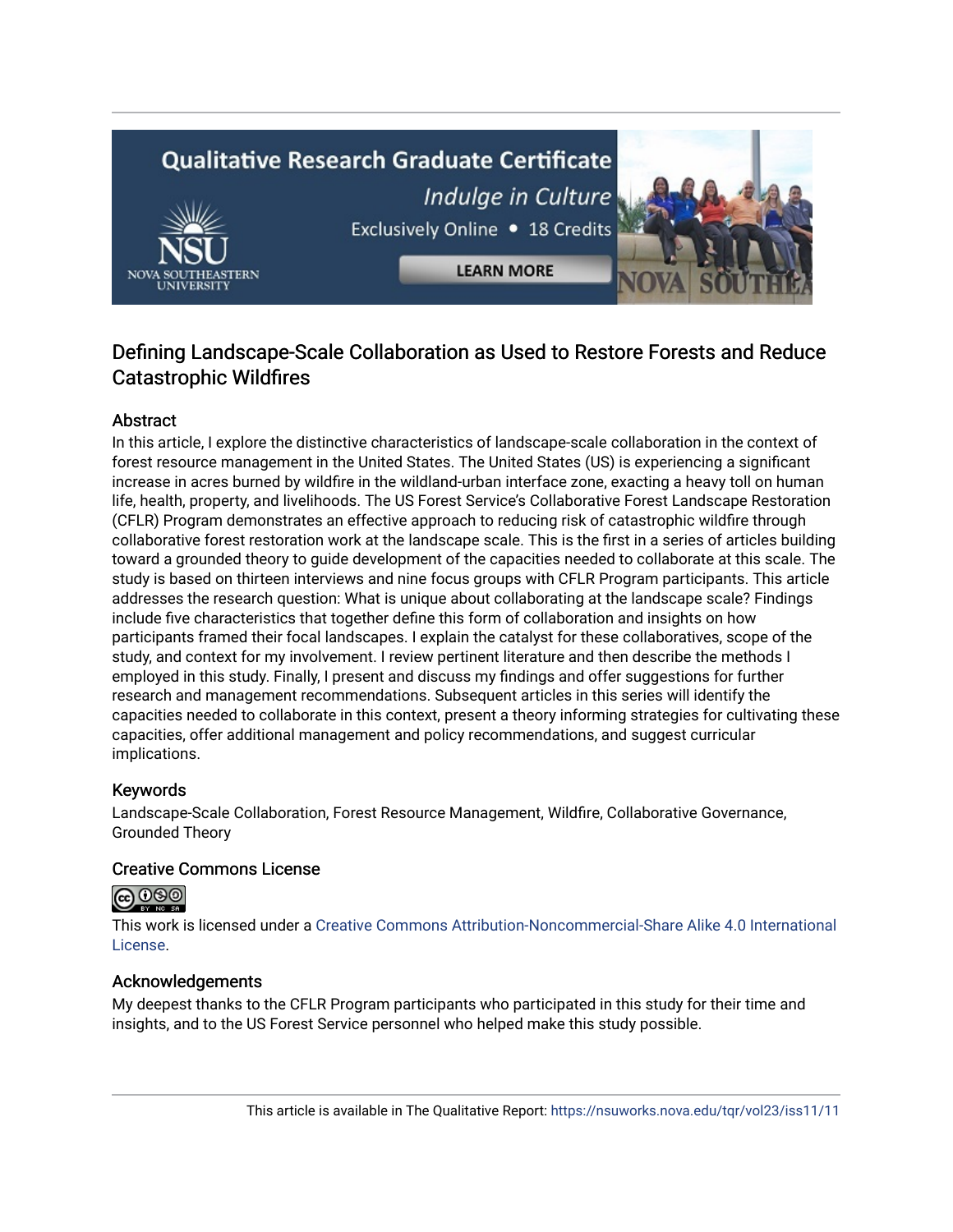

# **Defining Landscape-Scale Collaboration as Used to Restore Forests and Reduce Catastrophic Wildfires**

Marcelle Elise DuPraw Nova Southeastern University, Fort Lauderdale, Florida, USA

*In this article, I explore the distinctive characteristics of landscape-scale collaboration in the context of forest resource management in the United States. The United States (US) is experiencing a significant increase in acres burned by wildfire in the wildland-urban interface zone, exacting a heavy toll on human life, health, property, and livelihoods. The US Forest Service's Collaborative Forest Landscape Restoration (CFLR) Program demonstrates an effective approach to reducing risk of catastrophic wildfire through collaborative forest restoration work at the landscape scale. This is the first in a series of articles building toward a grounded theory to guide development of the capacities needed to collaborate at this scale. The study is based on thirteen interviews and nine focus groups with CFLR Program participants. This article addresses the research question: What is unique about collaborating at the landscape scale? Findings include five characteristics that together define this form of collaboration and insights on how participants framed their focal landscapes. I explain the catalyst for these collaboratives, scope of the study, and context for my involvement. I review pertinent literature and then describe the methods I employed in this study. Finally, I present and discuss my findings and offer suggestions for further research and management recommendations. Subsequent articles in this series will identify the capacities needed to collaborate in this context, present a theory informing strategies for cultivating these capacities, offer additional management and policy recommendations, and suggest curricular implications. Keywords: Landscape-Scale Collaboration, Forest Resource Management, Wildfire, Collaborative Governance, Grounded Theory*

# **Introduction to the Research Problem**

The United States (US) has experienced an alarming rise in acres burned by wildfire in the zone where wildlands and human communities meet (known as the wildland-urban interface, or "WUI"). Wildfire in and of itself is not a problem, since certain ecosystems depend upon fire to maintain ecological health (Brusentsev & Vroman, 2016). Forest managers are increasingly using "prescribed" fire as a vital tool for reducing the likelihood of catastrophic wildfire. However, the latter is taking a rising toll on human life, health, property, and livelihoods, with particularly dramatic examples occurring in heavily populated areas of both northern and southern California in 2017.

Humans are the main source of nonprescribed wildfires. The problem stems from human presence and behaviors, including irresponsible fire-related activities that set wildfires in motion, development patterns that increase exposure to wildfire risk, and fire suppression practices that increase fuel accumulation. We start them accidentally by letting our campfires and garbage burns escape their bounds or being careless with cigarettes. Some are started intentionally, by arsonists (Theobald & Romme, 2007).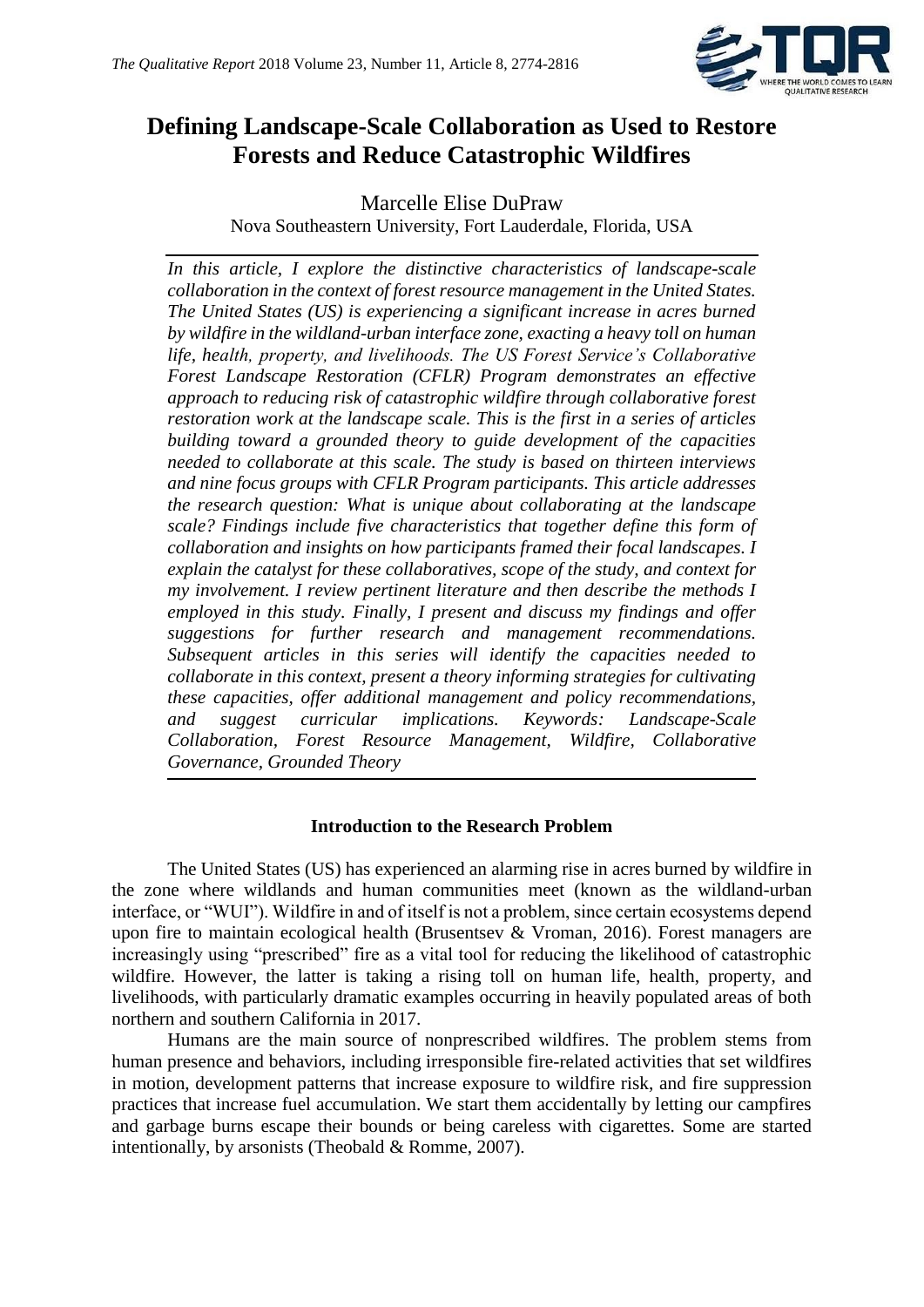If today's problems with catastrophic wildfires are caused by humans, it also is humans who can work together to change this trajectory. Rasker (2015) calls for a "national conversation" on how to redirect future development to reduce risks. Brusentsev and Vroman (2016) name "community education and involvement" as a key element of the solution. The

Western Governors Association (as cited in Schultz, Jedd, & Beam, 2012) recommended creating a learning network to foster knowledge-sharing about how to address this problem. Landscape-scale collaboration on forest resource management is another phenomenon that has taken hold to help deal with this challenge, that is, stakeholders working together on a scale larger than that of a single project and smaller than a country to develop and implement forest restoration plans that reduce vulnerability to catastrophic wildfire (among other benefits). This is, admittedly, quite a broad definition. Yet, landscape-scale collaboration is producing results, and warrants expanded use. To use this resource management approach for maximum benefit, we need to better define and understand it. Through this study, I seek to deepen our understanding of what landscape-scale collaboration is, what is required to do it effectively, and how to cultivate those capacities. This article is the first in a series reporting on the findings from this study.

#### **Rationale for Study**

The number of buildings consumed by wildfire in the US has tripled since 1990; today, scholars estimate 70,000 communities are exposed to wildfire risk (Rasker, 2015). Sixty percent of homes built in the US since 1990 have been constructed in the WUI (Rasker, 2015). As of 2008, forty percent of all single-family residences in the US—46 million dwellings were at risk from forest fires. Given these building trends, it is not surprising that we have historically suppressed forest fires in the US; this policy has been driven by both safety and economic factors (e.g., loss of marketable timber to wildfire). However, suppressing forest fires has resulted in a massive accumulation of fuel for today's fires. Our changing climate exacerbates these risks (Rasker, 2015) by extending the fire season, amplifying the size of wildfires—both total acres burned and average acres per wildfire (Brusentsev & Vroman, 2016). Prior to 1990, wildfires burned an average of 32.8 acres per fire; as of 2013, this number had more than tripled to 108.1 acres per fire (Brusentsev & Vroman, 2016). Increases in wildfire intensity are of particular concern (Stephens et al., 2018).

The cost of wildfire in terms of human lives and health also continues to rise. An average of 17.2 firefighters lost their lives in the line of duty during the 1990s, while 34 died in 2013 (Rasker, 2015). Smoke from wildfires contains particulate matter, carbon monoxide, ozone, volatile organic compounds, trace gases, air toxics, and mercury (US EPA, 2012). According to Coefield (2017), particulate matter "aggravates asthma symptoms and causes reduced lung function. … It increases the risk of heart attack and stroke and can damage children's developing lungs." Wildfire-related health costs can be measured in terms of increased mortality due to respiratory and cardiovascular causes, emergency department visits and hospital admissions for asthma, COPD, pneumonia, and heart failure, outpatient treatment, self-treatment, work-loss days, and restricted activity days (Kochi, Donovan, Champ, & Loomis, 2010). An average of 17.2 firefighters lost their lives in the line of duty during the 1990s, while 34 died in 2013 (Rasker, 2015). The cost of health-related risks associated with a single wildfire in the Canadian province of Alberta in 2001 was estimated at \$9 to 12 million (University of Alberta, 2006). Richardson, Champ, and Loomis (2012) calculated the human health impacts from exposure to wildfire smoke at \$84.42 per person exposed per day.

The human cost of wildfire also is reflected in tax dollars spent on fire suppression, which limits the availability of these tax dollars for other human needs. Federal agencies spent "only" an average of \$371 million annually on fire suppression between 1985 and 1989, but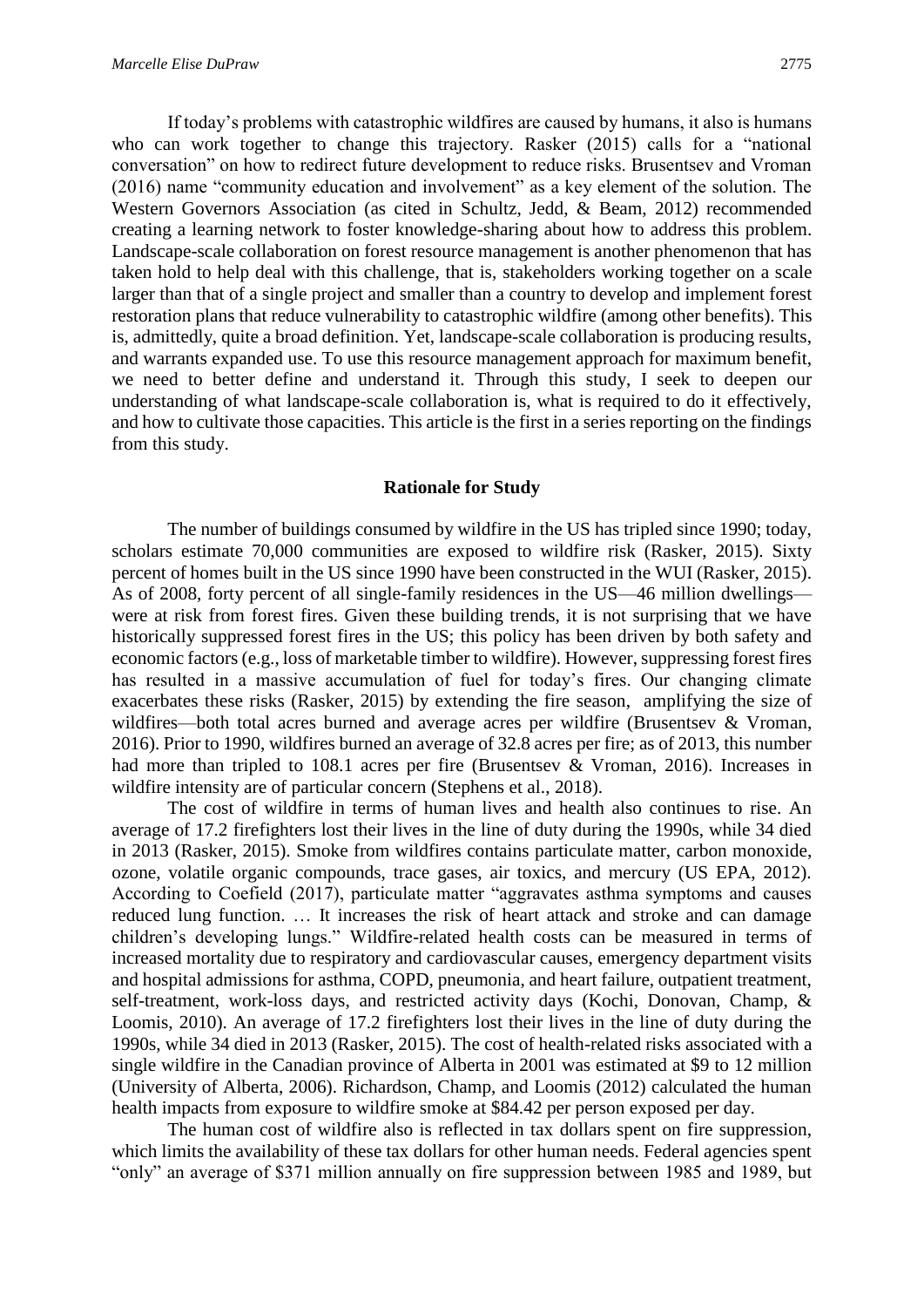this increased to an annual average of \$1,548 million between 2009 and 2013. According to Rasker (2015), the wildfire management work of the US Department of Agriculture's Forest Service (USDA/FS) took 51 percent of the Agency's budget in 2014, up from 17 percent in 1995.

Costs that need to be factored into the equation besides fire suppression and human health impacts include those incurred pre-suppression, losses associated with reduced supply of timber and recreation opportunities, ecosystem damage, and disaster relief efforts (Butry, Mercer, Prestemon, Pye, & Holmes, 2001). In sum, wildfires in the US "are larger, burn longer, inflict more damage, and kill more people than ever before" (Rasker, 2015).

While this article focuses on a US context, the threat of catastrophic wildfire is one faced in many other parts of the world as well. Liu, Stanturf, and Goodrick (2010) identify a climate change-driven increase in the potential for wildfires not only in the US, but also in South America, Australia, central Asia, southern Europe, and southern Africa.

If today's problems with catastrophic wildfires are caused by humans, it also is humans who can work together to change this trajectory. However, joint problem-solving is not something that comes easily in the context of managing the national forests of the United States (US). In fact, conflict is inherent in their management because: a) the USDA/FS is legally mandated to steward these forest resources in a sustainable manner for a variety of uses (recreation, timber, wildlife, water, and grazing); and b) those with stakes in the way that the USDA/FS manages these forests number in the millions. The USDA/FS estimates that there were at least 148 million visits to the national forests for recreation purposes alone in 2016 (USFS, 2016). These users have a range of opinions about appropriate management objectives for their forests, which often puts them in conflict with one another and with the Agency's professional resource managers. Additional sources of conflict include procedural issues (e.g., whether stakeholder input was adequately considered by Agency decision-makers); ideology (e.g., the merits of protecting additional portions of the national forests as wilderness); and a cluster of challenges related to collaborating at the landscape scale (fear of the potentially large consequences of mistakes, given the vast scientific unknowns involved; translating landscapescale agreements into on-the-ground projects; and challenges from external parties, given the huge number of stakeholders).

Conflicts over national forest management virtually incapacitated the Agency in the late  $20<sup>th</sup>$  Century due to the volume of forest management plan appeals filed by environmental advocates. The USDA/FS has undergone profound changes since that era, most visibly reflected in the 2012 Planning Rule, which encourages collaboration throughout the development of forest management plans. Nevertheless, the conflict associated with the Agency's mission must be managed constructively for the Agency to function effectively. While other agencies have led the way in the use of mediation for polarized conflicts, the USDA/FS has built collaboration into the "upstream" phase of its decision-making processes. Increasingly, the focus of such collaborative planning and management efforts is at the landscape scale. The USDA/FS' Collaborative Forest Landscape Restoration (CFLR) Program is a prominent example of this phenomenon and represents one way in which humans are grappling with the challenge of catastrophic wildfire in the US.

The USDA/FS launched the CFLR Program in response to the Omnibus Public Land Management Act of 2009, Title IV, and it has become a key component of the Agency's forest restoration program (USFS, as cited in Schultz, Jedd, & Beam, 2012). The Program was charged with reducing the risk of wildfire while creating jobs through restoration of priority forest ecosystems using science-based, landscape-scale collaboration (USFS, 2012). Funds were allocated to 23 landscape-scale collaborative forest restoration projects on a competitive basis. For purposes of this program, "landscape" was defined as 50,000 acres or more; projects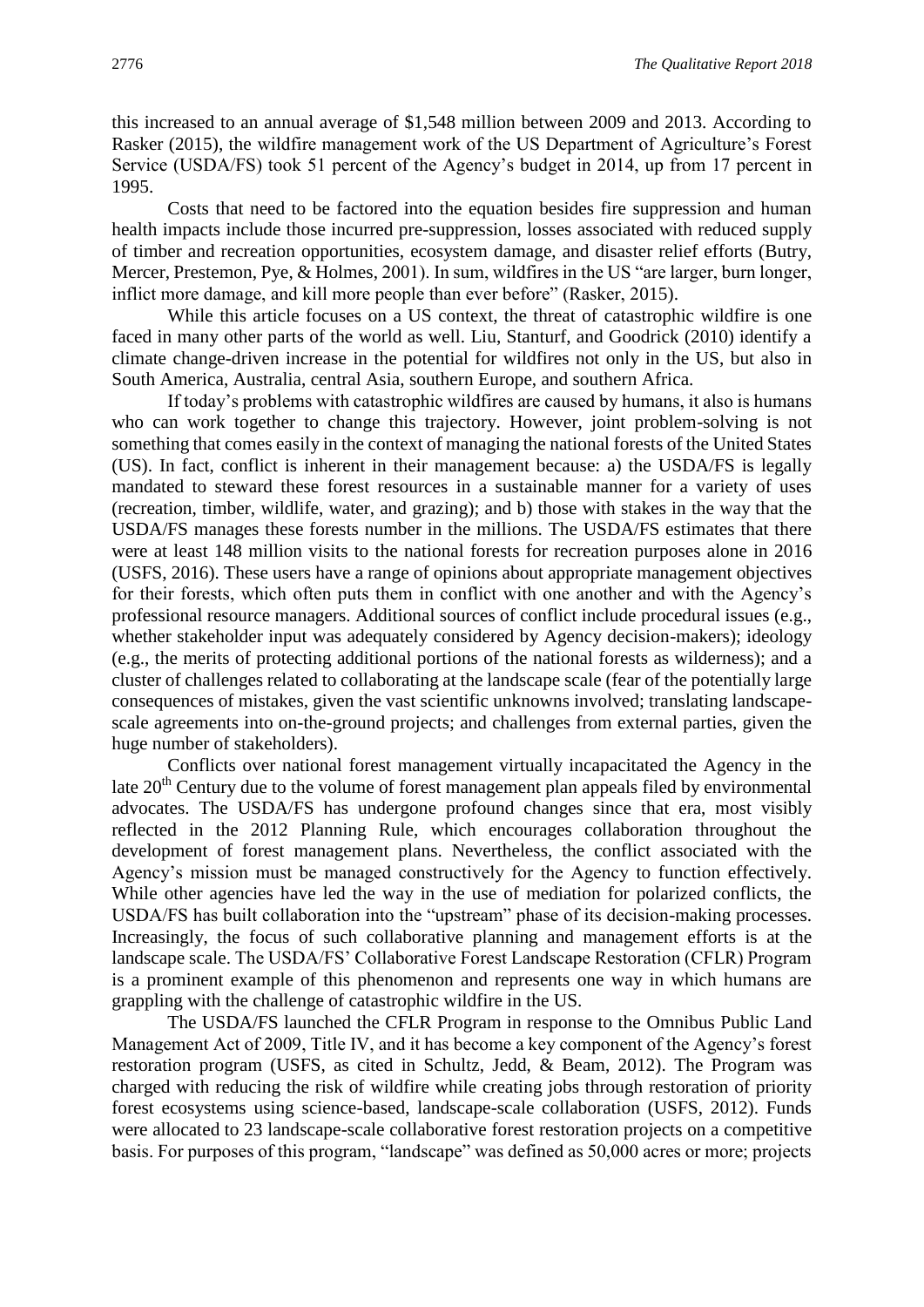selected ranged in size from 130,000 to 2,400,000 acres (USDA, 2015). Funded projects receive ten years of federal funding, subject to a cost-share requirement.

The Program reports very tangible achievements flowing from these 23 projects between 2010 and 2016 (USFS, 2017), including: (a) restoration work on more than 2.4 million acres, lessening the risks of catastrophic wildfire; (b) wildlife habitat improvement on over 2 million acres; (c) work to remove invasive vegetation on over 117,000 acres; and (d) reforestation of over 121,000 acres (USFS, 2017). Between 2011 and 2016, these 23 projects generated or sustained an average of 5,180 jobs per year and \$1.2 billion in local labor income. Participants in these projects sold more than \$2.1 billion board feet of timber between 2010 and 2016; during this period, they also constructed over 90 miles of stream improvements to ease fish passage and conducted trail maintenance work on 630 miles of trails. Further, between 2010 and 2015, the CFLR Program leveraged over \$297 million in non-federal funding.

# **Research Objective and Research Questions**

The benefits resulting from landscape-scale collaboration in the context of the CFLR Program are very compelling to the USDA/FS, participating stakeholders, and elected officials. Those who experience the tangible results emerging from this collaborative governance approach would like to know how to cultivate more of it. That is the objective that drives the present study: learning how to build interested organizations' respective abilities to use landscape-scale collaboration to achieve shared forest management goals. I sought to answer the following three research questions: (1) What is unique about collaborating at the landscape scale compared to other scales? (2) What are the implications of those unique characteristics for collaborative capacity-building strategies of those wanting to use this approach? (3) What is the relationship between landscape-scale collaboration and conflict resolution? In this article, I report solely on findings pertaining to the first of those questions. Subsequent articles will address findings pertaining to the other two research questions, propose a theory to guide collaborative capacity-building strategies, and offer management and policy recommendations and curricular implications.

# **Intended Audience and Benefits**

I hope that these findings will contribute to the work of forest resource managers, stakeholders interested in collaborating at the landscape scale, facilitators of such processes, and fellow scholars working on related topics. The landscape-scale collaboration phenomenon is compelling at an intuitive level and has produced remarkable results. By deepening our understanding of this phenomenon, we can make more intentional choices about when and how we invest in "more of it." In so doing, it is my hope that together we can amplify the good results of which it has proven itself capable, that is, restoring forest ecosystems; reducing the risk of catastrophic wildfire and the associated threats to human life, health, property, and livelihood; and creating jobs in the process.

# **Role of Researcher**

My professional identity informed the focus of this study. I am a "pracademic," that is, both a practitioner and a scholar of the phenomenon of interest (landscape-scale collaboration). I hold an undergraduate degree in Environmental Studies, a master's degree in Natural Resource Policy, Economics, and Management, and a doctorate in Conflict Analysis and Resolution. I have worked as a facilitator and mediator of environmental and natural resource issues for over thirty years. In that role, I design, facilitate, and mediate consensus-building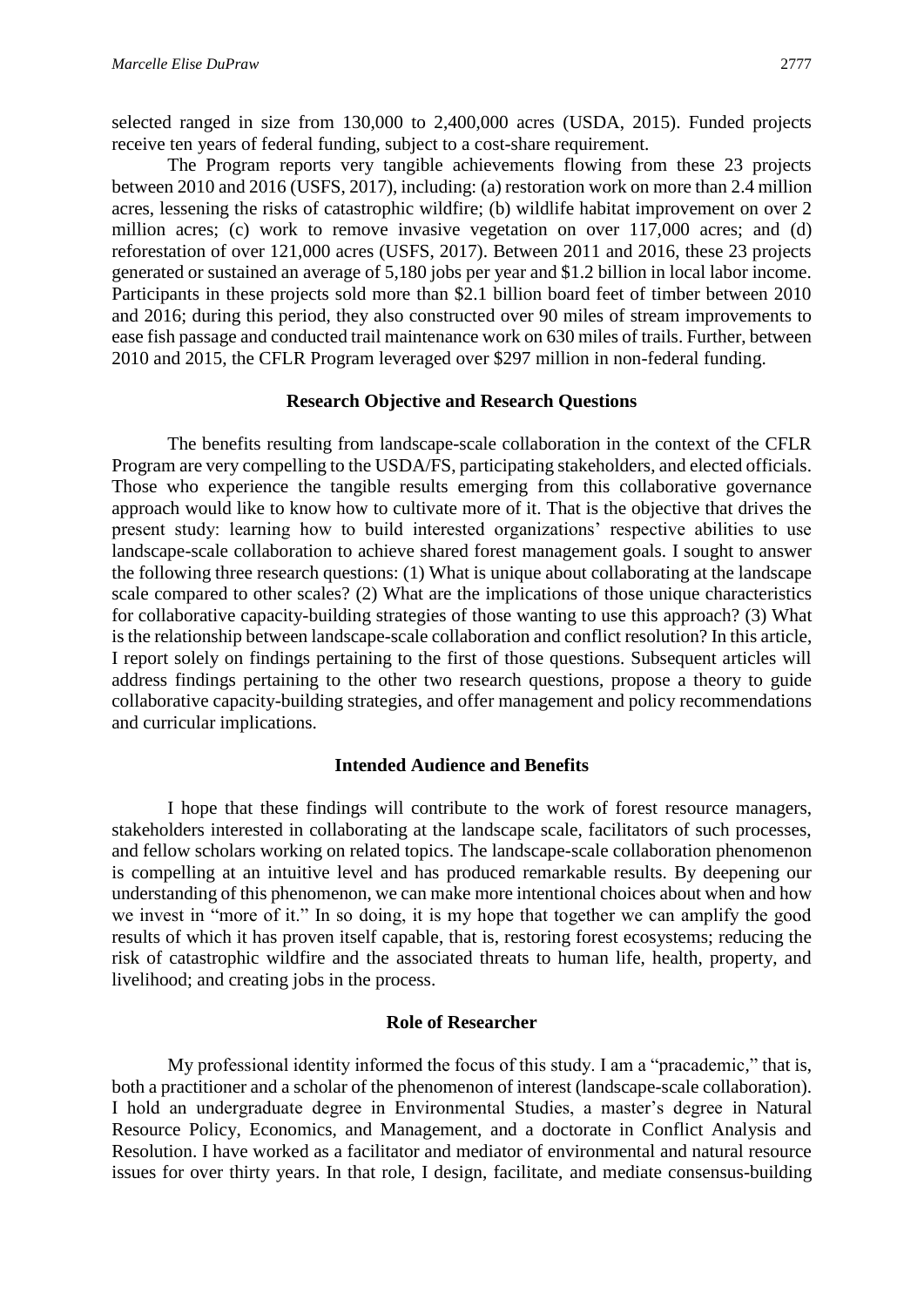processes through which stakeholders can negotiate mutually-acceptable solutions to shared challenges. I also help organizations and individuals strengthen their respective capacities to use collaborative strategies constructively, both with the assistance of facilitators and mediators and on their own; this form of assistance is known as "collaborative capacity-building."

Between 2009 and 2011, under a contract with the USDA/FS, I served as the facilitator for the federal advisory committee that guided the launch of the CFLR Program. The Department tasked the 15-member "CFLRP Advisory Committee" with reviewing proposals from stakeholder groups who sought USDA/FS funding for 10-year, place-based collaborative efforts to restore landscapes that included some, or all, of a national forest or grassland. At the Department's request, the Committee made consensus-based recommendations to the US Secretary of Agriculture on which proposals to fund. My role was to organize and facilitate Committee meetings, enabling all participants to contribute constructively, help them stay on task, and support their efforts to reach agreement on their recommendations without influencing the content of those recommendations.

During this same period, I entered a doctoral program in Conflict Analysis and Resolution at Nova Southeastern University. When the time came to choose a dissertation topic in 2012, I wanted to select a topic that would enable me to contribute to our knowledge of collaborative capacity-building processes. I was particularly interested in looking at this subject at the landscape scale because my experience as a collaboration practitioner left me with the sense that this scale of collaboration seemed to enable maximum "traction" and tangible beneficial impacts relative to collaborative natural resource management at other scales.

My experience with the CFLRP Advisory Committee was fresh on my mind. I recognized that the CFLR Program offered an ideal opportunity to study collaborative capacitybuilding because there were sufficient collaborative projects for a defensible sample size, while at the same time, the CFLR Program was structured in a way that made for a manageable study. CFLRP-funded projects had to be at least 50,000 acres in size, while other landscape-scale collaborative initiatives involved much larger geographic areas, even more stakeholders, and more diffusely organized stakeholders. My familiarity with the program would enable me to get my doctoral research underway expeditiously. My familiarity with CFLRP Advisory Committee members and the credibility associated with having facilitated the Committee would facilitate the access to program participants that I would need for data collection.

Studying collaborative capacity-building in the context of the USDA/FS and its landscape-scale collaborative forest management efforts was compelling to me because I knew that the topic had high policy relevance. Since the 10-year CFLRP-funded projects were just getting underway, whatever I might learn about collaborative capacity-building could directly support the effectiveness of those projects. Moreover, the USDA/FS had just promulgated its 2012 National Forest System Land Management Planning Rule<sup>1</sup> (the "2012 Planning Rule" hereafter) under the National Forest Management Act.<sup>2</sup> The 2012 Planning Rule supported USDA/FS personnel in working closely with stakeholders on planning for, and managing, the nation's forests. In 2011, to support implementation of the stakeholder engagement requirements of the 2012 Planning Rule and other agency initiatives such as those on climate change and watershed protection, the USDA/FS had contracted for my assistance to help design and conduct an agency-wide assessment of its collaborative capacity and develop recommendations for how to enhance it (DuPraw et al., 2015). My involvement in this work heightened my awareness of the timeliness and practical value of research on how to build the capacity to collaborate at the landscape scale on forest resource management.

1

<sup>&</sup>lt;sup>1</sup> National Forest System Land Management Planning, 36 C.F.R. Part 219 (2012)

<sup>2</sup> National Forest Management Act of 1976, 16 U.S.C. Section 1600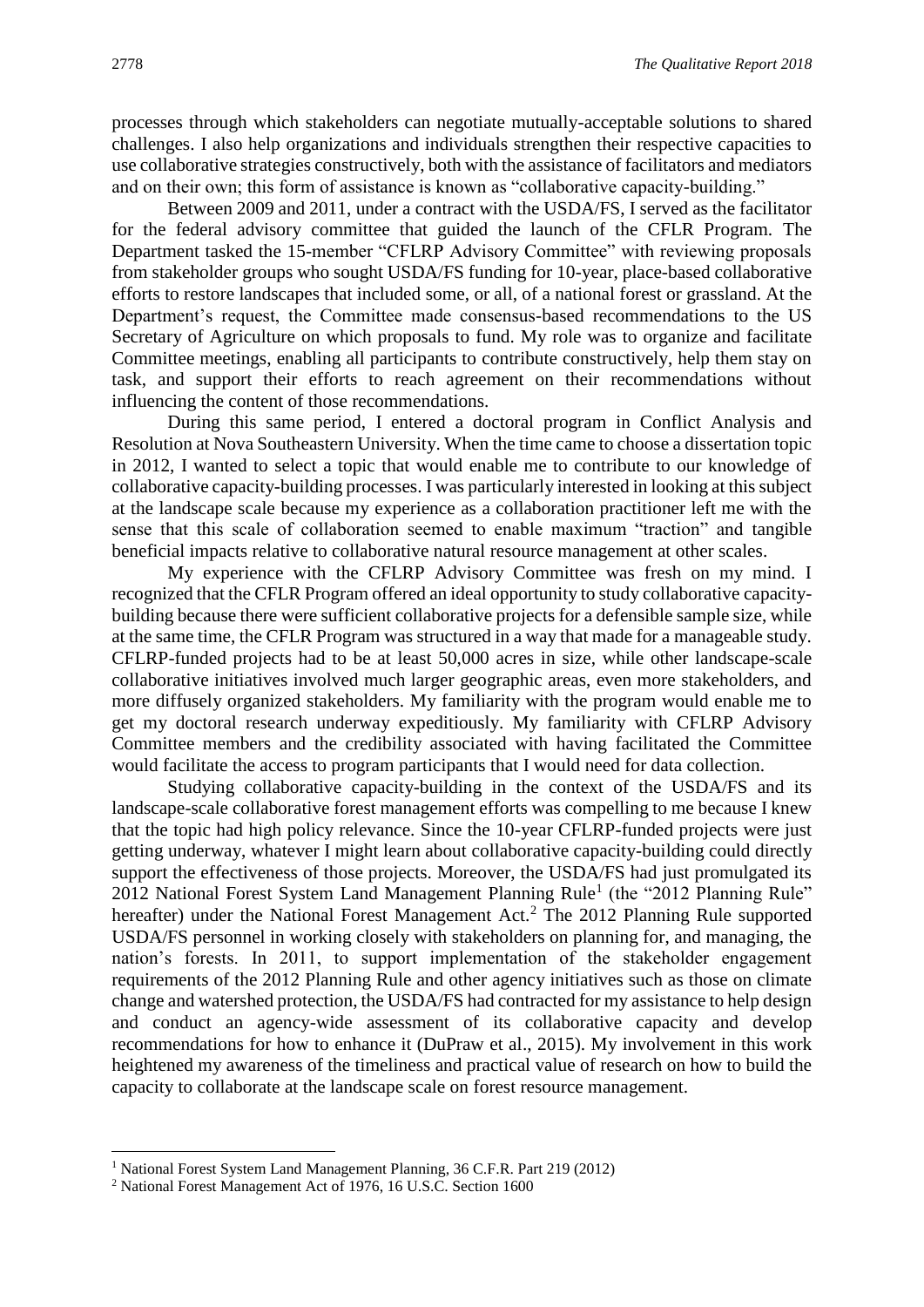Before proceeding with this study, I considered whether I was too close to the topic of landscape-scale collaboration to bring an open mind to its study. Positivist social research seeks to develop findings that can be generalized with validity: universal truths (Willis, 2007); However, this study reflects an interpretivist frame of reference, that is, the perspective that humans' study of one another is an inherently subjective endeavour (Denzin as cited in Willis, 2007, p. 160). As with qualitative research generally, the human researcher is viewed as the primary data collection "instrument" (Willis, 2007, p. 203). He or she fulfils this function by drawing upon his or her totality of experience and knowledge (Gadamer, as cited in Willis, 2007, p. 189), combined with methodological rigour. I did know quite a lot about collaborative capacity-building due to my professional training and experience. To minimize possible distortion arising from my past experiences that could impede my ability to consider new information about landscape-scale collaboration and collaborative capacity-building, I asked interviewees and focus group participants to review preliminary findings. For this same reason, and to ensure the ethical integrity of my inquiry, I obtained review and approval of my proposed research methods by the Institutional Review Board of my university.

#### **Literature Review**

There are widely differing perspectives on when and how qualitative researchers should consult the literature as they carry out research projects (Hart, 2009, p. 1). Chenail, Cooper, and Desir (2010) suggest that the primary functions of a literature review in qualitative research are to: a) delineate the phenomenon being studied; b) frame the research gap the author seeks to fill; c) help establish the rationale for the selected research methodology; and d) provide a basis for comparing the research findings with what was previously known and unknown about the subject. Consequently, I undertook the literature review for this study in two phases.

I undertook the first phase of the literature review—functions (a) through (c) with an initial cut at (d)—in the process of developing my research proposal. I carried out the second phase—a more extensive version of (d)—following data analysis to avoid biasing that analysis, while still drawing upon the literature to formulate conclusions about the implications of the analysis (Chenail, Cooper, & Desir, 2010). For purposes of this article, I include literature on the following three topics: what we mean by "landscape"; what we mean by "collaborative governance"; and what we know about collaborative forest management at the landscape scale. My review of the literature indicated that there is no existing empirically-based theory specifically guiding practitioners' efforts to build conveners' and stakeholders' capacity to collaborate at the landscape scale on forest resource management. Subsequent articles in this series will review pertinent aspects of the literature in more detail.

#### **What Do We Mean By "Landscape?"**

There is significant literature that seeks to elucidate the concept of a "landscape." Some writers approach the topic from the closely-related ecological and geographic perspectives, while others analyse the topic through the lenses of social science, archaeology, anthropology, and aesthetics. For purposes of this study, I will focus on literature from the ecological and geographic realms and/or other literature directly related to how the USDA/FS conceptualizes the phenomenon of a "landscape." As discussed below, variables that affect how we define the boundaries of a landscape include: species, phenomenon and patterns of interest; the mechanisms that drive those patterns; the scale at which the observer views the ecosystem and associated biases; humans' cultural, spiritual, and functional relationships with the natural world in a particular place; and research questions.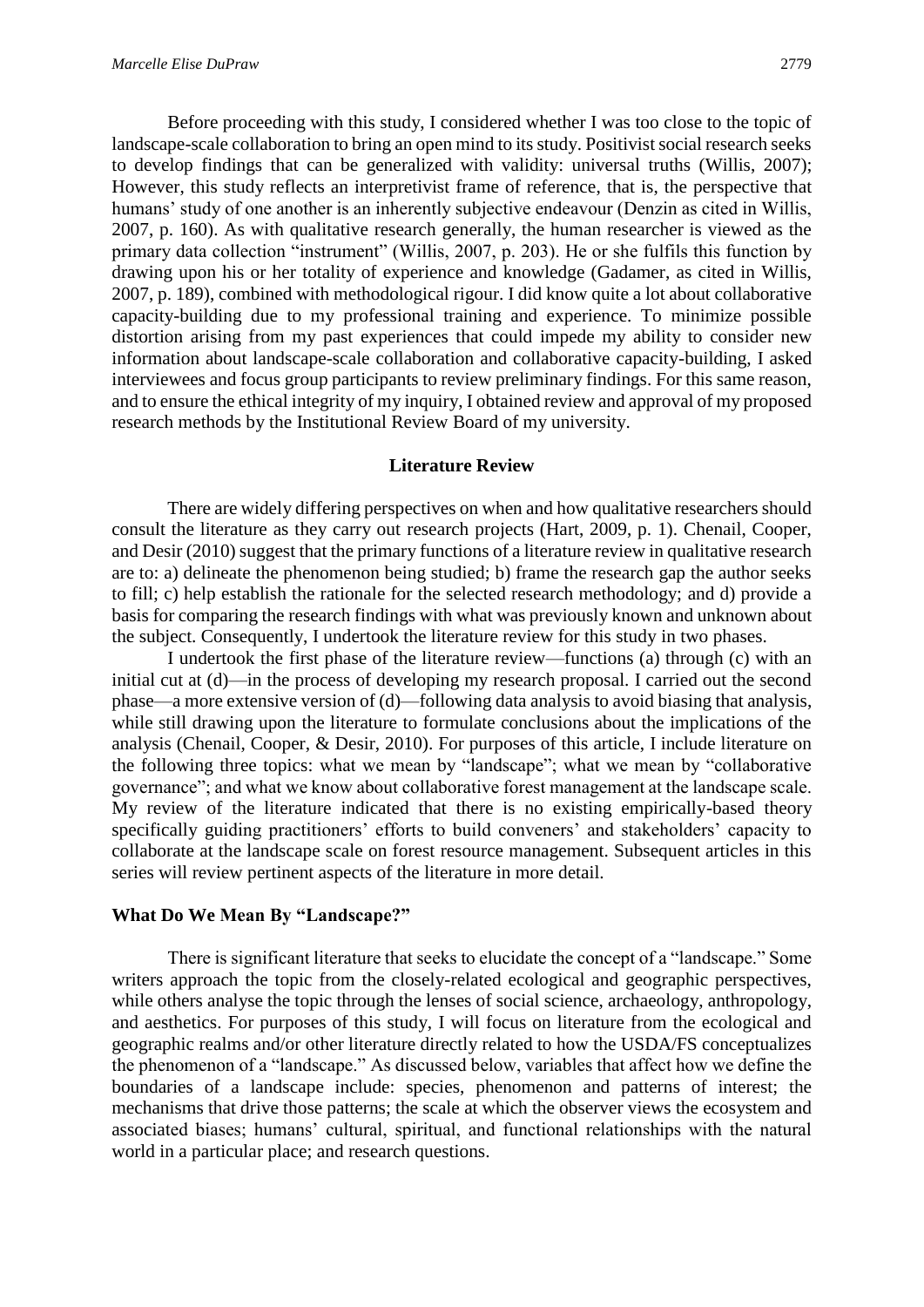According to Wiens and Milne (1989, p. 87), "landscapes" are typically conceptualized as "Arenas in which humans interact with their environments on a kilometres-wide scale." (The definition used by the CFLR Program focuses on size: 50,000 acres or larger.) However, Wiens and Milne study micro landscapes, such as that of a beetle. They assert that the way in which a landscape is defined for purposes of scientific investigation depends on the species, phenomena, and research questions of interest.

Indeed, the choice of scale at which an observer views an ecosystem has been called the "central problem in ecology," given the influence of this choice on the patterns the scientist will be able to discern (Levin, 1992, p. 1943). Levin points out that many practical challenges (e.g., climate change predictions) require integration of phenomena and data from a range of scales with respect to time, space, and ecological unit. He notes that there is no one scale at which ecological phenomena are supposed to be studied, and that ecological systems usually reflect "characteristic variability" at multiple scales (p. 1943).

McKinney, Scarlett, and Kemmis (2010) offer a strategic framework for advancing the practice of large landscape conservation (a term that is often used synonymously with landscape-scale collaboration). Their report is based on two policy dialogues and associated discussions held at the national level in 2009; it is grounded in the description of conservation initiatives on seven large landscapes. The authors highlight the associated value of working on land and water problems at an "appropriate" geographic scale, rather than being constrained by jurisdictional boundaries (p. 2).

Cunningham (2010) notes the importance of considering changes that take place over time when framing the "landscape" one will study. "In trying to gain some understanding of how biological landscapes operate, you need to study interrelationships, and to do this you need to decide how to measure moving processes" (Cunningham, 2010, p. 49, paraphrasing conservation biologist Dick Richardson). He adds, "Change is always happening. Change is the most natural part of our landscape, and change is what we must embrace and learn to live with, for our ... landscape will be swept along in its continuing currents...." (p. 15).

Levin notes that the observer's selection of a particular scale inevitably reflects some degree of bias in his or her perceptions. He suggests that this bias issue is significant in two important ways (1992, p. 1943). First, it is significant to the scholar's choice of scales to investigate because patterns associated with one scale are likely to have different causes and consequences than patterns associated with another scale. Second, Levin suggests that this form of bias has evolutionary significance in that adaptations such as changes in dormancy or dispersal patterns can change the scale at which an organism perceives its environment and thus, the variability it observes therein. Levin suggests that, to more accurately understand and predict changes, we need to illuminate the mechanisms that drive the patterns we observe. He asserts that our ability to gain that deeper understanding is complicated by the likelihood that those underlying mechanisms may be operating on a different scale than that of the observed patterns.

The concept of ecosystem services offers a bridge between Levin's ecological perspective on scale issues and human considerations. This concept refers to the functional values that humans derive from natural resources. According to the Network for Landscape Conservation (2018),

Our landscapes provide clean air and water and healthy outdoor recreation. They buffer us from floods and fire, mitigate climate change, improve public health, and safeguard cultural heritage, wildlife, and ecological systems. Our landscapes provide food, fiber, jobs, and community vitality. And they provide the special sense of place that defines a community and region and—if not diminished—is passed down through the generations. (p. 1)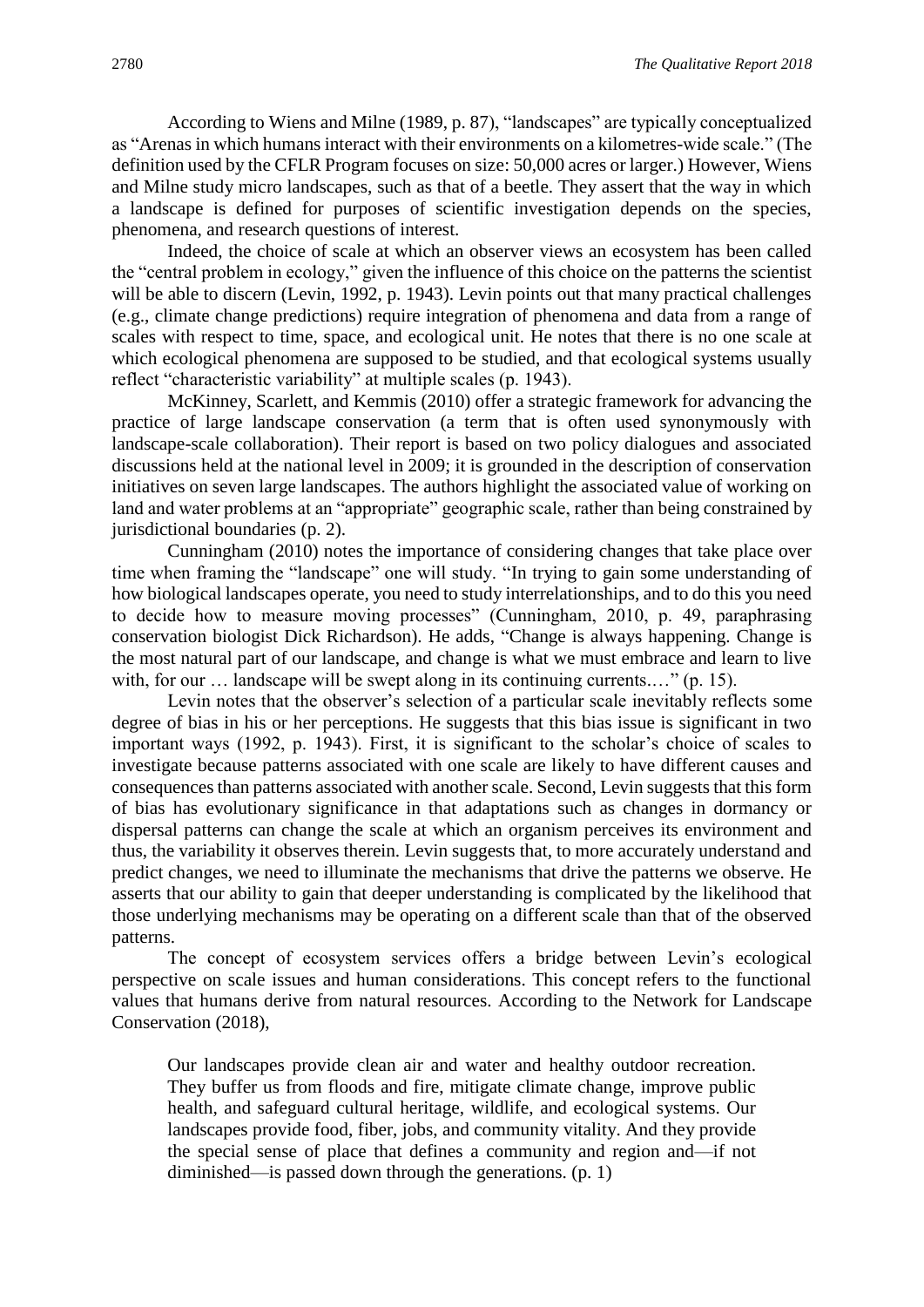López-Hoffman, Varady, Flessa, and Balvanera (2010) point out that, when adjacent countries share ecosystems and species, they are also likely to share important ecosystem services. The authors assert that there is an urgent need for strategies to manage shared ecosystem services. They suggest that the concept of ecosystem services holds promise as a central organizing theme for trans-boundary conservation initiatives (such as landscape-scale collaborative processes) because it includes a range of parties, defines conservation in terms of mutual interests, and offers a way of linking and/or trading off between services.

Cash and Moser (2000) also discuss the challenges of integrating science and policy to effectively address environmental problems that have components at multiple scales (e.g., climate change), and then provide recommendations for how to do this more effectively. An example is climate change, which has both local and global components. Three key challenges include: (1) matching the scale of the management system to the scale of the biogeophysical basis of the problem; (2) matching the scale of the problem assessment and of the management response; and (3) adequately accounting for interactions where dynamics occurring at one scale affect those occurring at another scale (Cash & Moser, 2000, pp. 113-118). To better address these challenges, the authors recommend making more extensive use of "boundary organizations" (e.g., landscape-scale collaboratives) that provide forums for communication and interaction between scientists and managers. Further, they recommend consciously leveraging the particular "scale-dependent comparative advantages" of various institutions, technical experts, and resources (i.e., using each at the scale where it is most effective). Finally, they recommend using an adaptive management approach to learn how to better integrate assessment and management at appropriate scales, "constructing long-term, iterative, experiment(s)..." in this area (Cash & Moser, 2000, pp. 109, 114-118).

American Indian and Alaska Native (AI/AN) people have their own way of thinking about "landscapes" managed by the SDA/FS, which needs to be factored into landscape-scale collaborative management efforts. USDA (2012) notes that the USDA/FS is responsible for the stewardship of 193 million acres of public lands, that "all or part of every national forest is carved out of the ancestral lands of AI/AN people," that the longstanding and spiritual relationship of AI/AN people to these landscapes remains, including the presence of countless AI/AN sacred sites on the national forests (USDA, 2012, pp. 6-7). The report explains that many AI communities believe they have a cultural responsibility to care for the natural world and that doing so includes specific ceremonies that must take place at these particular sites.

In his book, *Wisdom Sits in Places*, Basso (2000) shares what he learned through ethnographic and linguistic fieldwork between 1979 and 1984 with the Western Apache people near Cibecue, Arizona. He wanted to understand the meaning that the Apache invested in the names of particular places. He learned that the origin of each place-name lies in a story, and that these stories embody all kinds of cultural wisdom tied to events that happened in that place in the past. Thus, the Apache people who make their home in the Cibecue area can communicate layers of meaning by simply referencing a particular place. As Basso observes, "Apache constructions of place reach deeply into other cultural spheres, including conceptions of wisdom, notions of morality, politeness and tact in forms of spoken discourse, and certain conventional ways of imagining and interpreting the Apache tribal past" (2000, p. xv). Basso helps us understand how a landscape can be integral to the identity of the people who inhabit it—not just to their current identity, but to their history and the evolution of their culture and their hopes to sustain their culture into the future. Similarly, Cunningham asserts that, "The land has a memory," which reflects the history of that landscape and "the life-forms that live on it, including ourselves and our experiences" (Cunningham, 2010, pp. 12, 299). Thus, the literature suggests that both social and ecological variables must be considered in defining the boundaries of a landscape.

# **What Do We Mean By "Collaborative Governance"?**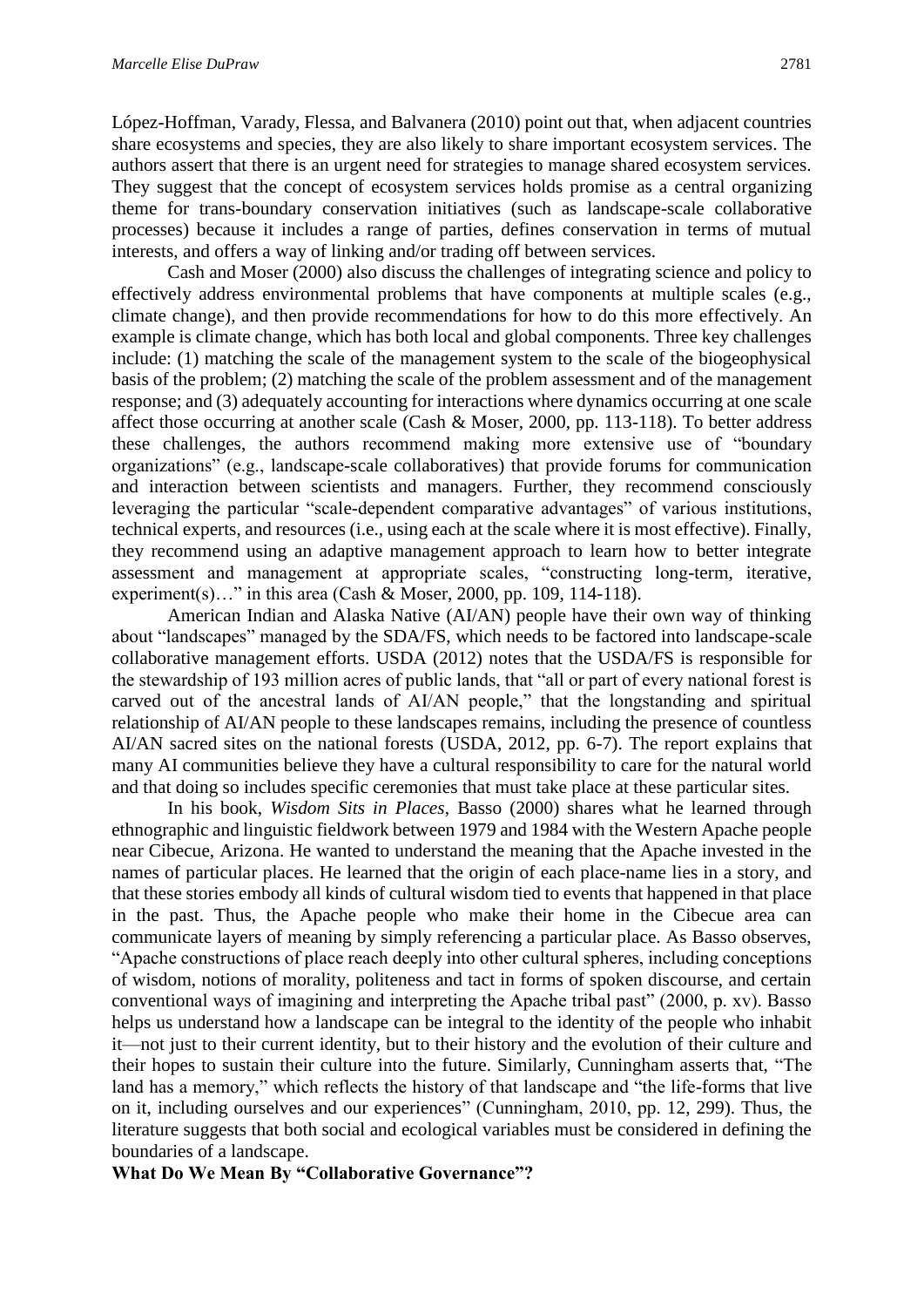Landscape-scale collaboration can be thought of as a form of collaborative governance (defined below). Thus, collaborative governance scholarship illuminates the milieu in which this study is situated. These scholars' insights regarding characteristics, variations, and obstacles related to collaborative governance informed my thinking about potential dimensions of study participants' experience with landscape-scale collaboration. I drew upon their work in developing interview and focus group questions to ensure the questions were framed in a way that would give study participants room to surface any related insights from their own experience, albeit without leading them in any particular direction.

There are multiple streams of literature about collaborative governance. Perhaps most fundamental is scientific literature on evolutionary drivers for cooperative behaviour. For example, Nowak (2012) explains why cooperation is part of our evolutionary process. The author describes five evolutionary mechanisms that govern; these include direct reciprocity, spatial selection, genetic or kin selection, indirect reciprocity, and selfless acts for the greater good. According to Nowak, indirect reciprocity is the most common reason people help one another; this refers to decisions to help others based upon the reputations of those in need. One term used for collaborative governance in the environmental arena is "cooperative conservation" (Van de Wetering, 2006, p. 6).

Emerson, Nabatchi, and Balogh (2012) provide a framework for collaborative governance to advance research on collaborative practice networks. They make a distinction between collaboration and collaborative governance. Collaborative governance, they assert, is a decision-making system characterized by a relatively long temporal dimension, is structural, and focuses on a system. Collaboration, in contrast, involves interaction between individuals or groups on a shorter timeline, and is not systems oriented.

Booher (2004) suggests that collaborative governance can be thought of as a new, "more deliberative and democratic" approach to governance compared to governance that is informed by traditional public participation (p. 32). It occurs in a cross-jurisdictional governance "space," and offers a vehicle through which participants can deal with: a) increasing complexity and uncertainty in the governance arena; b) increasing cultural diversity; c) policy inter-dependencies that prevent any one entity from being able to resolve an issue on its own; and d) the increasing need for trust-building (pp. 32-33).

Milward and Provan (2006) discuss collaborative governance in the context of "networked governance" (p. 8); they use this term to refer to a governance approach in which government leaders manage external networks of organizations to carry out their agencies' respective missions. Donahue (2004) defines "governance" as the "orchestration of collective activity," and essentially that which a government does (albeit not necessarily all by itself) on behalf of the public sector (pp. 2-3). He suggests that "collaboration" refers to "some amalgam of public, private, and civil-society organizations" in pursuit of a common mission (Donahue, 2004, p. 2). DuPraw, Cardwell, Placht, and McGonigle (2012) define collaboration to mean the "full suite of ways in which (an organization) seeks to involve and work constructively with stakeholders" (p. 86). DuPraw, Brennan, and Placht (2013) define collaborative governance to refer to the routine use of collaboration by public sector decision-makers to determine how to resolve challenges, controversies, or outright conflicts over the best way to manage the public resources under their stewardship (p. 229).

Scholz and Stiftel (2005) write about collaborative governance in terms of "adaptive governance." They define adaptive governance as "a new generation of governance institutions for resolving collective action problems that occur between different types of resource users" (p. 1). Further, they describe adaptive governance institutions as those "that can both preserve the strengths of existing specialized authorities to exploit natural resources and explore alternatives in order to ensure the sustainability of both human and natural systems" (p. vii).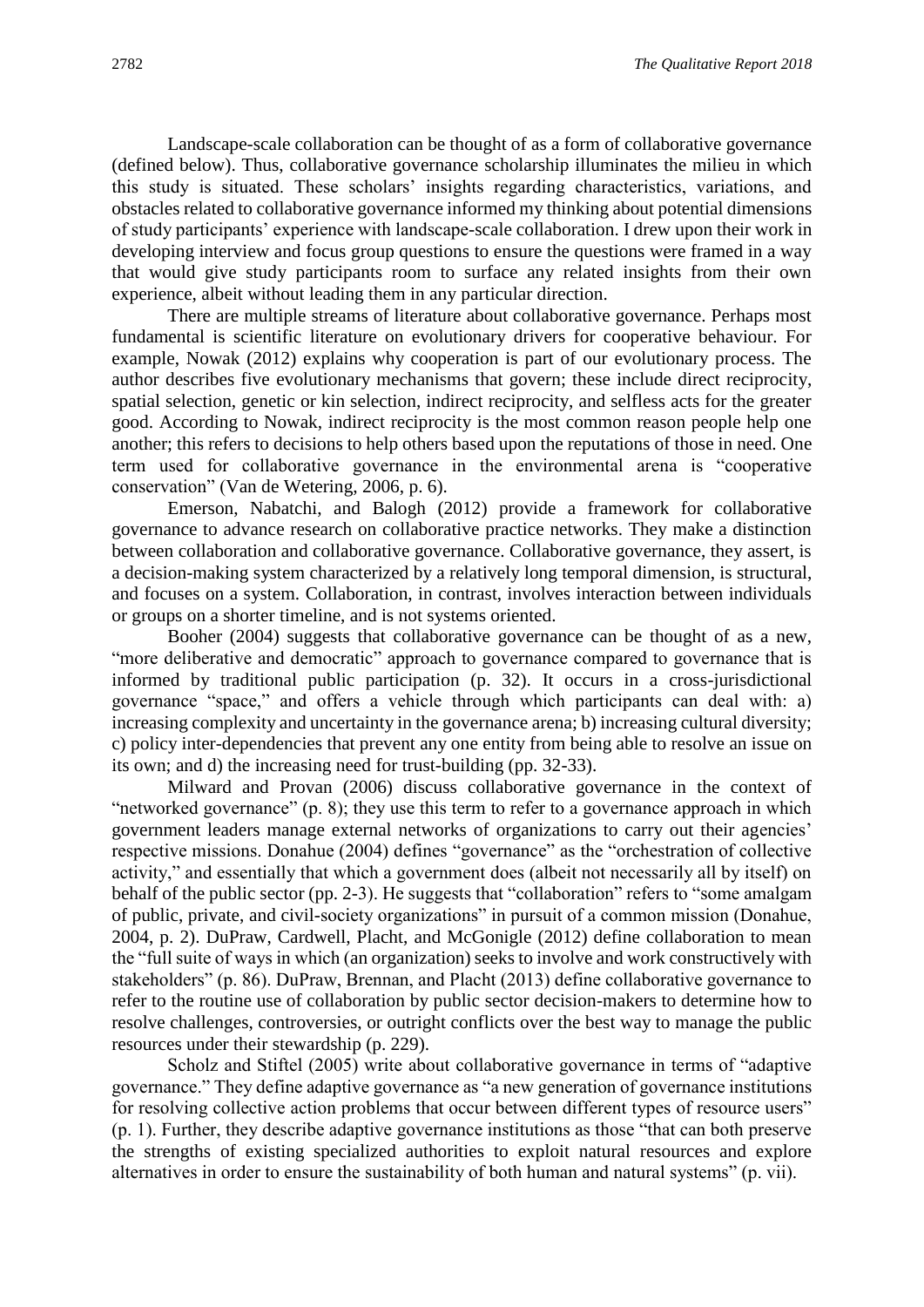Emerson, Nabatchi, and Balogh (2012) have developed an integrative framework that can be used by scholars and practitioners to research, practice, and evaluate collaborative governance. The authors define collaborative governance as

The processes and structures of public policy decision making and management that engage people constructively across the boundaries of public agencies, levels of government, and/or the public, private and civic spheres in order to carry out a public purpose that could not otherwise be accomplished. (p. 2)

The authors believe that collaborative governance starts in a "system context" from which critical drivers emerge to activate a collaborative governance regime (CGR). Leadership, interdependence, consequential incentives, and / or uncertainty must be present to activate a CGR. Collaborative dynamics then initiate collaborative action; such dynamics include circumstances that motivate all key stakeholders to consider joint action, the capacity to pursue joint action if they choose to do so, and an approach to engaging stakeholders that is guided by established principles for best practices. This integrative framework looks at collaborative governance as an operational system that interacts with contextual factors. The authors encourage scholars to test the framework with real-world collaborative governance cases, including examples from differing contexts.

# **Collaborative Forest Management at the Landscape Scale**

There is quite a lot of literature pertinent to landscape-scale collaboration on forest resource management, particularly if one includes the watershed restoration literature, and both domestic and international arenas. Because the relevant literature is so vast, I constrain this section of the literature review strictly to landscape-scale collaboration on national forest lands. One such author takes up the question of whether collaborative governance is appropriate at the landscape scale. However, most of the literature identifies benefits of such endeavours and ways to magnify these benefits.

Ingram (2011) explores the question of whether effective collaboration is possible at the landscape scale or is best employed at the local scale (pp. 1-4). She sets her analysis in the context of the "all-lands" approach to natural resource management espoused by Secretary of Agriculture Tom Vilsack and notes that the USDA/FS sees collaboration as "both a strategy and a tool" for forest management (Ingram, 2011, p. 1). She discusses the importance of scale considerations for both natural resource management and collaboration, pointing out that what constitutes a "large" scale varies by organizational affiliation, geography, and management goal. The author refers to a sense of place as being necessary for effective collaboration and notes that a sense of place is "where biophysical, social, cultural, and political priorities meet on the local level" (Cheng and Daniels as cited in Ingram, 2011, p. 1). She further affirms that the effectiveness of a collaborative natural resource management approach depends in part on how it addresses "not only biophysical attributes at different geographic scales, but also the 'ways of knowing' among different communities of interest" (p. 1).

The author notes several USDA/FS assets that enable the agency to contribute effectively to consensus-based collaborative natural resource management efforts. These include monitoring and measuring results of various treatments on agency lands, the ability to collect data at varying scales to inform collaborative efforts, the ability to communicate readily with the public at large, the ability to bring resources to bear to help carry out local priorities, and the ability to deploy the expertise of a large pool of natural resource management practitioners. However, the author is concerned about external parties interpreting landscapescale collaboration as a modified governance paradigm, with unmanageable expectations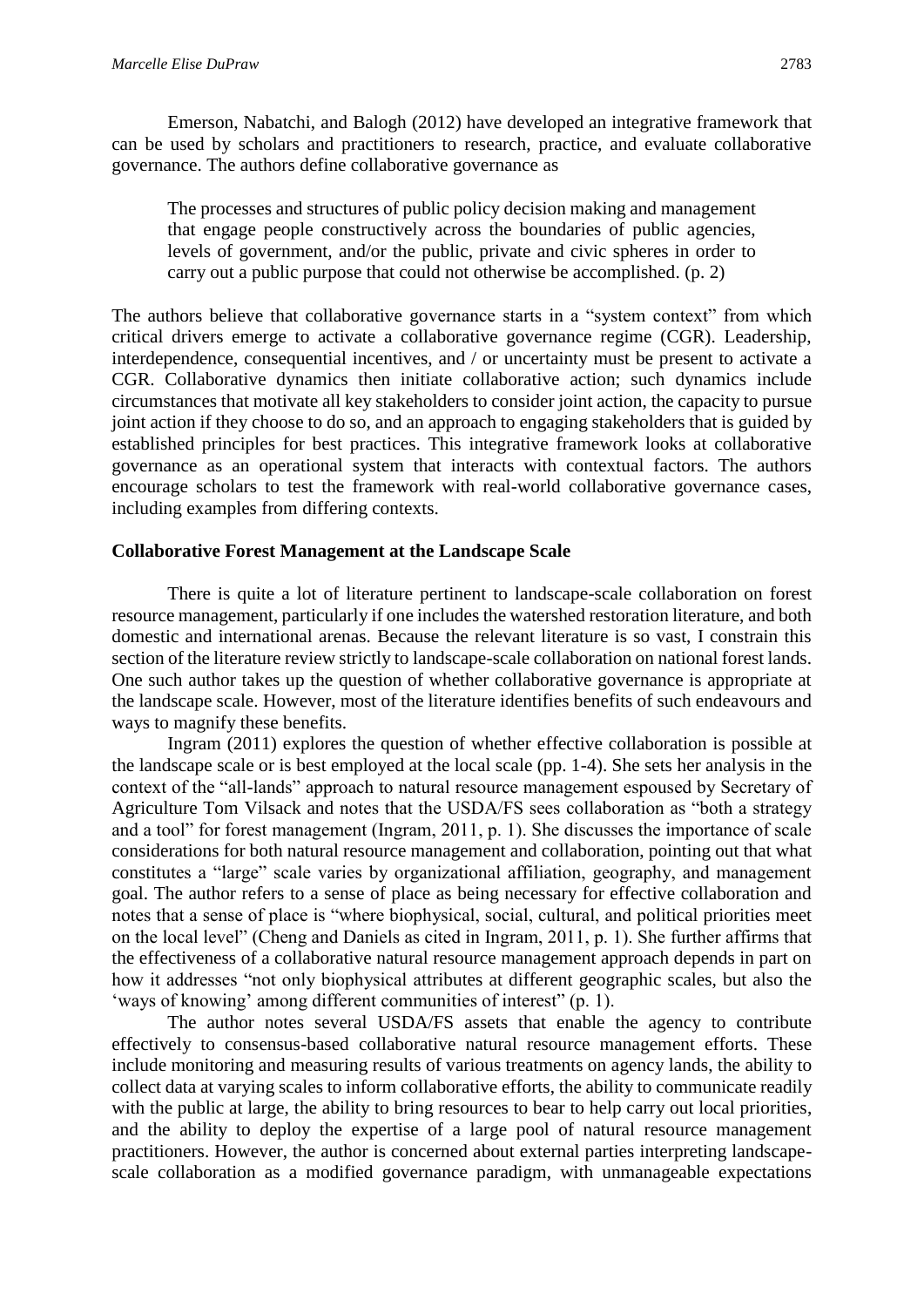regarding inclusive decision-making. Ingram suggests that USDA/FS assets may be better deployed in support of local-scale collaborative efforts, and that the agency should work more in a "cooperative" mode for larger-scale efforts (2011, pp. 2-3).

Butler (2013) looks at the way in which the USDA/FS participated in the collaborative processes used by the first ten projects funded under the agency's Collaborative Forest Landscape Restoration Program. Butler found that the agency's participation fell into four different modes, which he labelled "leadership," "membership," "involvement," and "intermittence." These different modes reflect different ways that agency personnel balanced the inclination to collaborate with the need to comply with relevant legislative requirements, such as those contained in the Federal Advisory Committee Act (FACA). Butler concludes that: (1) fear of FACA can be an obstacle to collaboration, but not an insurmountable one; (2) it is possible for agency personnel to participate in a collaborative effort in meaningful ways without fully integrating into it; (3) agency personnel can participate in collaborative efforts without giving up their statutory responsibilities—the question is how best to participate; and (4) "arm's length" participation by agency staff tended to reduce procedural concerns and distractions from substantive discussions.

Schultz, Coelho, and Beam (2014) look at the same cohort of CFLRP projects as did Butler (2013) and as does this study (pp. 198-206). They focused on the monitoring component of these projects; the program's enabling legislation requires monitoring of each project for a fifteen-year period, and the monitoring plan must be both designed and implemented collaboratively (Schultz et al., 2014, p. 198). The authors report on the objectives of the monitoring plans and variables that drove their design (pp. 200-203). They also report on governance arrangements built into these plans, noting that roles tend to be clearly delineated, but procedures for implementing the plans and interpreting results tends to be less clear (Schultz et al., 2014, pp. 203-204). Finally, the authors identify three main challenges to the smooth implementation of the legislative requirement for multiparty monitoring in the CFLR Program; these include: 1) differentiating between monitoring and research, since CFLRP funds cannot be used to fund the latter; 2) meeting the legislative requirement that monitoring funds be used in the same year in which they are allocated; and 3) obtaining the expertise and time needed to implement these plans, given heavy reliance on stakeholder volunteers (pp. 198, pp. 204-206).

In 2017, Schultz et al. (2017) studied both the CFLRP Program and the Joint Chiefs' Landscape Restoration Partnership—a joint program between the FS and USDA's Natural Resources Conservation Service—to discern the benefits of these programs, identify factors that contributed to their success and those that presented challenges, and formulate recommendations related to future use of collaborative restoration programs (p. 1). They administered a survey to 425 agency personnel and conducted 43 interviews with program staff and stakeholders. Their data identified two key success factors: a) the prior existence of collaboration; and b) transparent communication among participants (pp. 3, 15). They also observed that, "(h)aving project goals that align with community, partner and agency goals created a unified vision and limited contention on the landscape" (p. 16).

Wilson and Crawford (2008) address community-based collaboration in an assessment of the San Juan National Forest (SJNF) forest-planning effort that took place from 1998 to 2003. The authors looked at representation and how participation affected the relationship between a national forest and nearby communities. In particular, the authors focused on the Community Study Groups, which were involved in the collaborative process to revise the SJNF forest plan. Using surveys and interviews, the authors found: disproportionate participation of white males, retirees, or those over 65, and people active in past forest planning efforts. Tribal participants were not represented. The authors recommend a broader definition of "community" in assessing participation (e.g., beyond "stakeholders").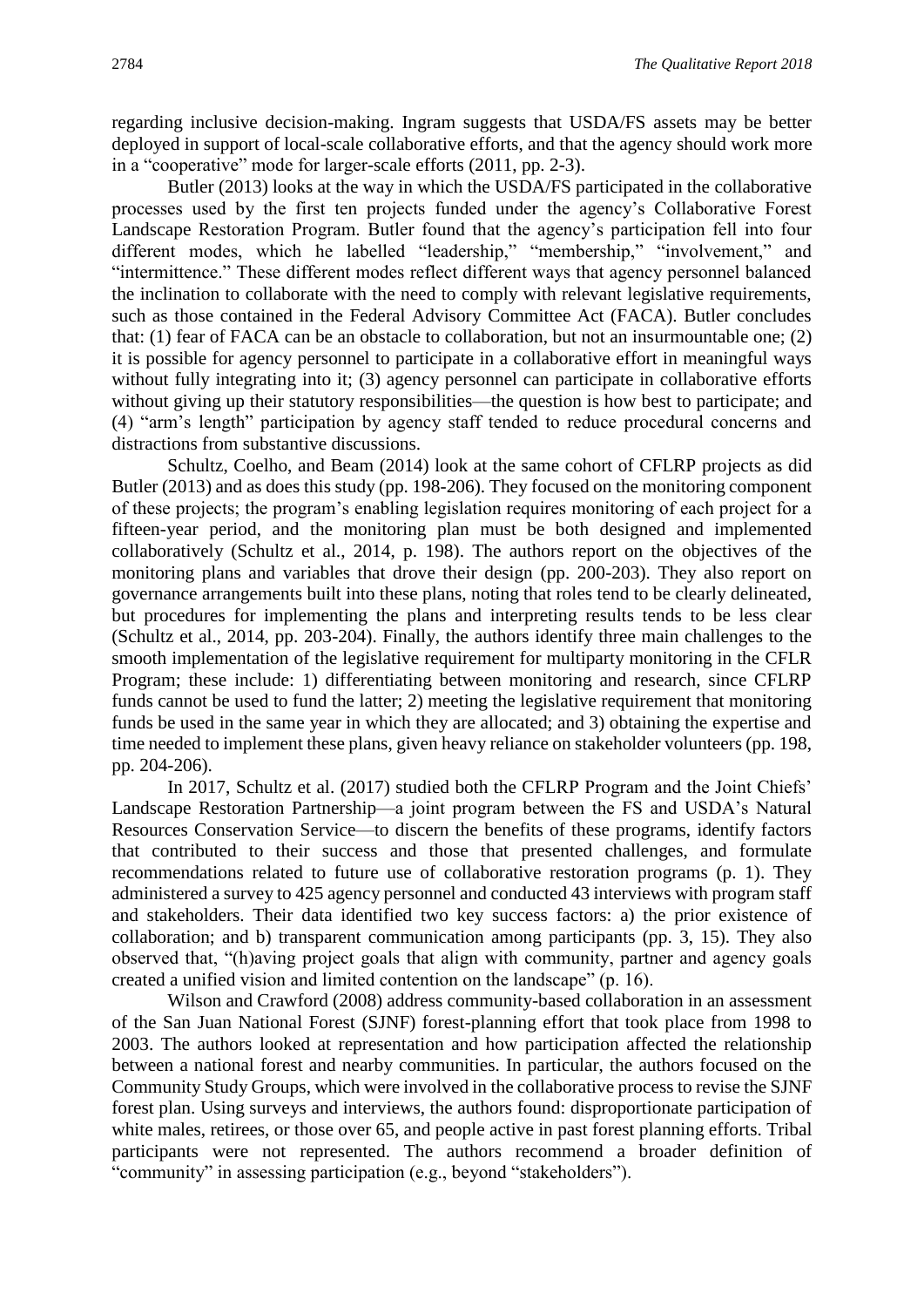Burns and Cheng (2005) studied the collaborative processes used by seven national forests in Regions 2 (the Rocky Mountain Region) and 4 (the Intermountain Region) in revising their forest plans. The authors sought to use the collaborative forest plan revision processes employed by these forests to develop a menu of options upon which other national forests could draw. The authors found that the agency needed to change how it resources and carries out forest planning, including acknowledging the importance of the intra-agency collaboration process and involving community stakeholders in the pre-planning process. The authors recommended that the USDA/FS view collaboration as a continuous process and work more sustainably with community stakeholders in collaborative partnerships.

Goldstein and Butler (2009) write about the Fire Learning Network (FLN), which was jointly established in 2001 by The Nature Conservancy, the USDA/FS, and the US Department of Interior (DOI) to develop ecologically-based, landscape-scale fire restoration plans spanning multiple organizations and jurisdictions, using a collaborative approach. The need for such an initiative emerged out of widespread wildfires during 2000. The authors suggest that the concept of a "social imaginary" can help us understand how the FLN functions; this concept has its roots in the work of Anderson on the nation as an "imagined community" (1983, as cited in Goldstein and Butler, 2009, p. 1015). Anderson defined a "social imaginary" as a "dispersed collective expectation of how things work now, how they are supposed to work and how to engage with others to make them work that way" (p. 1015).

The authors suggest that a social imaginary reflects bonds of solidarity, even though community participants do not typically know each other personally. It serves as a framework that enables community members to "exercise judgment and select alternatives within a particular field of action," articulating the "repertoire of ways to engage" (Goldstein & Butler, 2009, p. 1015). The authors make the case that the FLN's guidelines, protocols, publications, and practices represented a social imaginary, affording participants working on many different landscapes a common set of expectations. They argue that this approach effectively supported, rather than constrained, a collaborative network that has been able to simultaneously "promote learning and innovation within place-based collaboration while catalysing fire management's long-anticipated shift to ecological fire restoration" (p. 1014).

In a 2018 report, the Network for Landscape Conservation distils insights from a national forum on landscape conservation that drew practitioners from throughout North America. The report spotlights innovations, examples, and strategies for landscape-scale conservation. The authors assert that the "landscape" is becoming the "operative unit for conservation" (p. 2). Citing a 2017 survey of 132 landscape-scale conservation initiatives, they report that almost all those initiatives had begun since 1990—and almost half of them since 2010 (Network for Landscape Conservation, 2017). The authors have found that landscapescale conservation "brings people together across geographies, jurisdictions, sectors, and cultures to re-weave fragmented landscapes and safeguard the ecological, cultural, and economic benefits they provide" (p. 6).

Tuxill, Mitchell, and Brown (2004) report on the second of two workshops convened at the request of the National Park Service to harvest lessons learned about conservation partnerships in the U.S. The editors noted that American conservation now recognizes the relationship between nature and culture; involves larger-scale, interdisciplinary, and crossjurisdiction stakeholder collaboration; and is place-based, with respect for local knowledge. This report suggests nine elements of successful partnerships (pp. 20-24), a conceptual model for partnerships (pp. 25-27), and an institutional framework for sustainable partnerships (pp. 28-34). Relatedly, Whitall (2010) suggests qualitative measures to help the USDA/FS build partnerships. Because partnerships are about relationships that bring public, private, and civic communities together, the author believes that qualitative measures are critical for showing the "breadth and depth" of such relationships. To measure partnership success, Whitall asks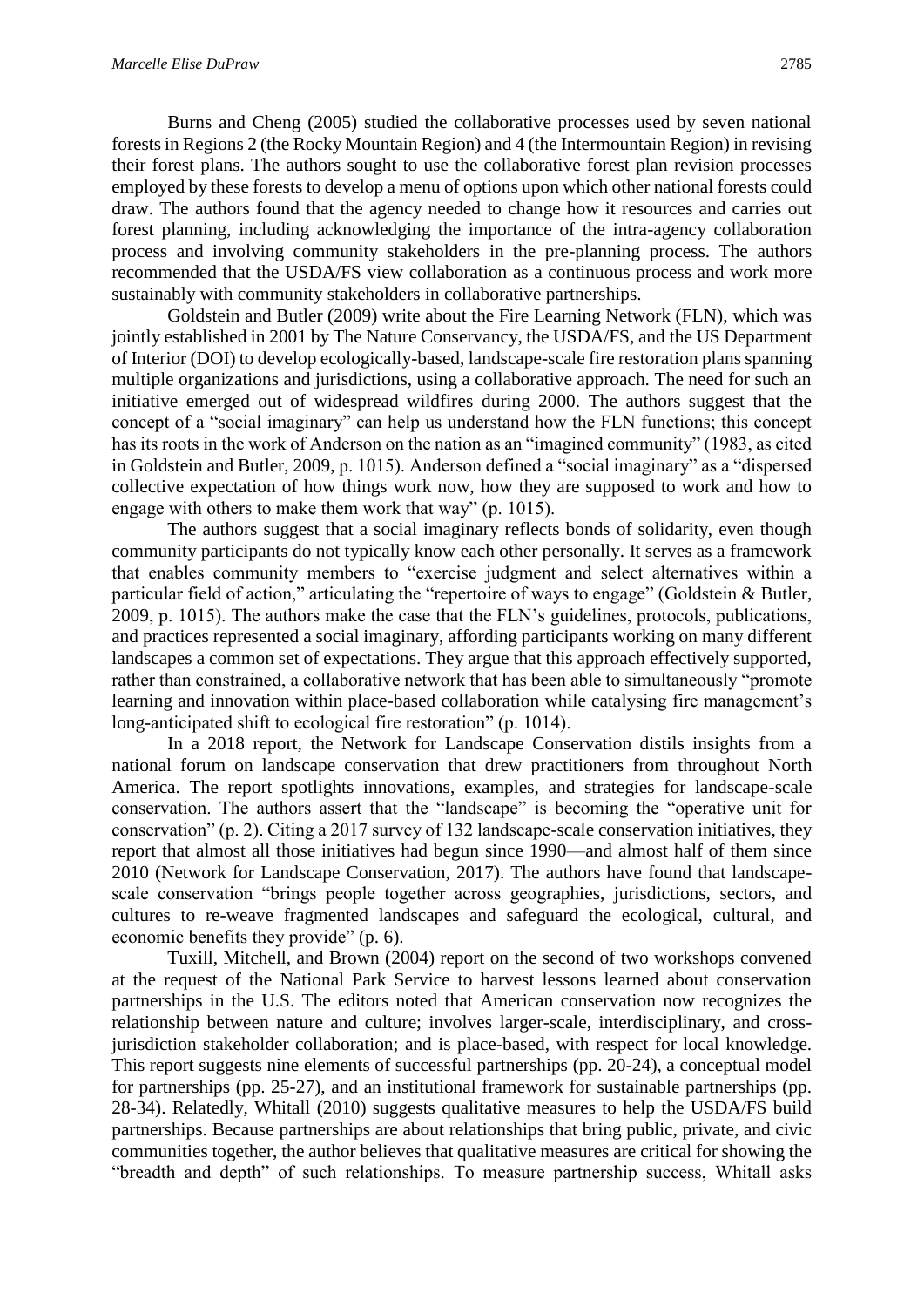whether the partnership is diverse, whether it is repeatable, how it links to the USDA/FS's mission, and whether it creates abundance (p. 3).

#### **Relationship of This Study to The Above Literature.**

As can be seen above, there is a vigorous and ever-growing interest in how to help human beings work constructively together to wisely steward their shared natural resources. There is a recognition that pressing human needs depend on our ability to collaborate, and these needs are likely to intensify with the effects of climate change. Yet there is a clear gap in the literature in terms of getting to the heart of this topic.

There is a widespread belief that collaborative governance is an effective management approach, but the basis for even this fundamental premise is primarily anecdotal and theoretical (Thomas, 2008, p. 2). Much of the available research takes the form of "lessons learned" from non-academic case studies, or studies the social processes employed, not the substantive outcomes (p. 2). Donahue (2004) reflects that "we have essentially no clue" regarding important variables such as the amount of money the government spends on collaborative initiatives, or the extent to which collaborative initiatives impact government decisions, "even in the densely documented United States" (p. 5). Further, Donahue notes, "The official statistics simply aren't collected or organized with an eye to illuminating collaborative governance" (p. 5). He observes that it is difficult to evaluate "what works" in an area where there is not yet agreement on the definition of phenomenon of interest—that is, collaborative governance—let alone agreement on how one might measure "what works" (p. 6).

Looking at collaborative governance in the conservation arena, McKinney and Johnson (2009) report that there is "general agreement that the promise of large landscape conservation is its focus on land and water problems at an appropriate geographic scale, regardless of political and jurisdictional boundaries" (p. 2). They see regional collaboration as an extremely promising way of filling the "governance gap" when a given policy or management problem does not fall entirely under the jurisdiction of any one entity (p. 2). Yet, McKinney and Johnson point out the scarcity of "both scientific information and knowledge about the structure and function of large landscape conservation initiatives" (p. 3). Kelman (2007) also believes interorganizational collaboration through public-private partnerships or inside of government is a trend that needs more empirical study and research. He calls for research on why partnerships do or do not work, what skills and mind-set are needed for managers to be effective, and the extent to which public-private collaboration contributes to, or usurps, public action on a given issue.

I found no other scholars who have sought to discern the unique characteristics of landscape-scale collaboration compared to collaboration at other scales. I could find no one looking at this question in the more specific context of forest resources, nor in terms of its implications for anything else, let alone collaborative capacity building strategies. I came across only one researcher who drew upon grounded theory to examine related questions (Williams, 2006); however, this scholar combined grounded theory with several other theories and models. His focus was on developing a mechanism for better integrating theory and practice to generate "actionable knowledge" for use in collaborative public land management (pp. 111, 5-7, 15). His topic is related to this one, but complementary, in that for the present study, I seek to develop theory in one particular area of collaborative public land management (for which this article reports on the first building block, defining the phenomenon of interest).

This study—investigating the unique aspects of collaborating at the landscape-scale in the forest resource management context and the implications for collaborative capacitybuilding strategies—is a timely undertaking that speaks to an important gap in the literature. The USDA/FS' CFLR Program reports numerous tangible achievements flowing from the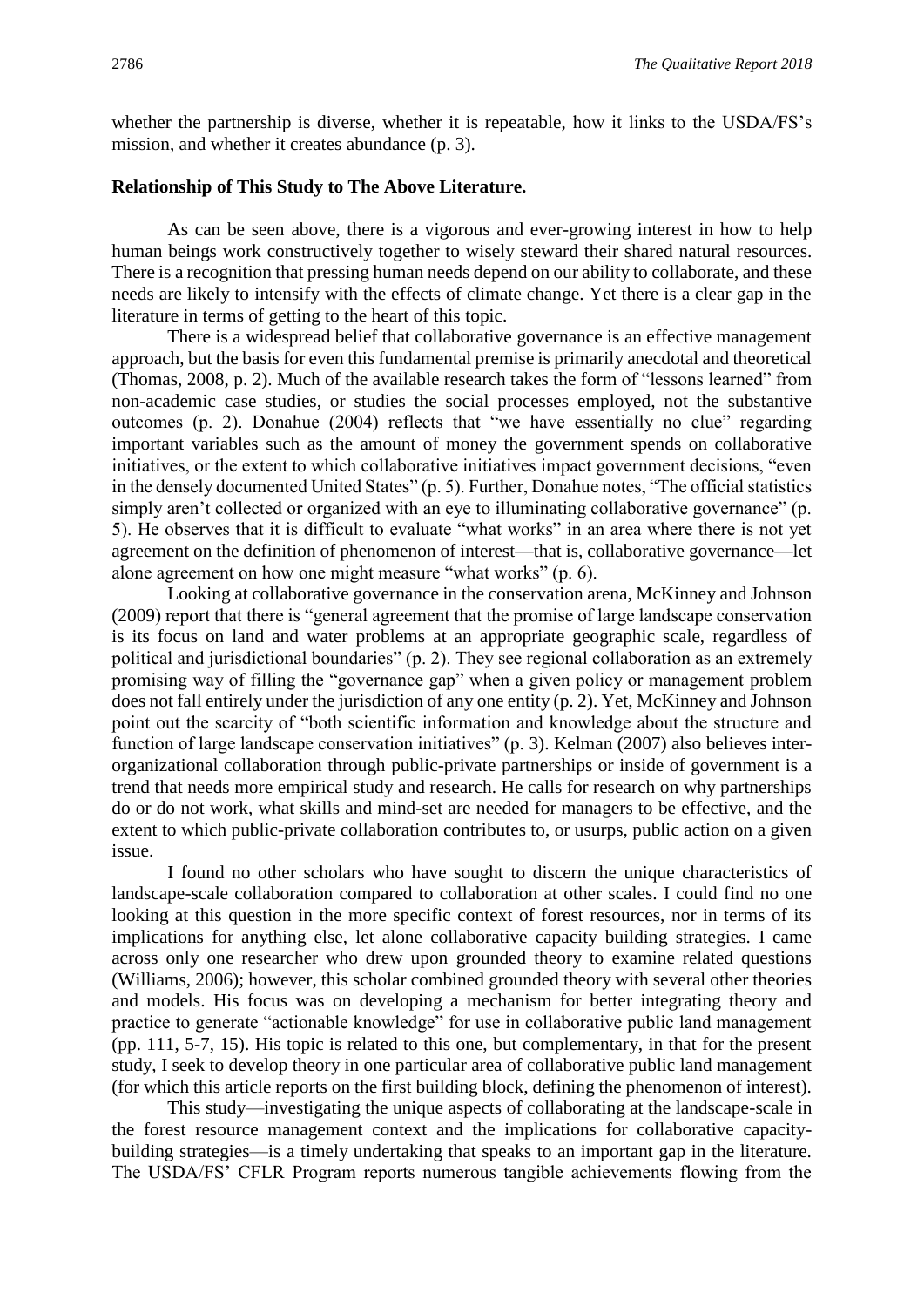efforts of collaborators involved in the first cohort of CFLRP-funded projects, as noted earlier in this article. These benefits are compelling to the USDA/FS, participating stakeholders, and elected officials. While evaluation experts labor over the challenge of how to rigorously measure the effectiveness of collaborative governance, those who experience the tangible results emerging focus on how to cultivate more of it. That is the scholarly challenge that drives the present study: how to build interested organizations' respective abilities to use collaboration to achieve shared goals. This article reports on findings pertaining to the first of the study's three research questions: "What is unique about collaborating at the landscape scale on forest resource management?"

# **Methods**

In conducting this study, I used qualitative research methods rather than quantitative methods or a mixture of the two because I wanted to develop a deep and nuanced understanding of the phenomenon of landscape-scale collaboration in a particular context, rather than to characterize it in broadly-applicable terms (Willis, 2007, pp. 188-189). I employed grounded theory methodology in carrying out this investigation. Grounded theory is the primary qualitative research methodology that enables the researcher to go beyond describing a particular phenomenon to develop an explanatory and/or predictive theory about it (Creswell, 2007, p. 63). Grounded theory scholars tend to study social processes and/or human behaviour (Strauss and Corbin as cited in Creswell, 2007, p. 63). A grounded theory speaks to the processes at work in the phenomenon observed (e.g., stages, steps, or differing reactions to different conditions). Corbin and Strauss (1990) suggest that the purpose of grounded theory research is to produce

A well-integrated set of concepts…. that explain as well as describe. It may also implicitly give some degree of predictability, but only with regard to specific conditions… grounded theory seeks not only to uncover relevant conditions, but also to determine how the actors respond to changing conditions and to the consequences of their actions. (p. 5)

There are varying approaches to conducting grounded theory research. I chose to follow the constructivist approach because its proponents believe that researchers "construct" theories that reflect their interpretations of the world as they perceive it, rather than "discovering" an objective truth (Charmaz, 2011, p. 10). The quality of a grounded theory study is judged based on the credibility, originality, resonance, and usefulness of the findings (Charmaz, 2011). Charmaz' ontological views (her beliefs about the fundamental nature of reality) can be considered relativist—i.e., she believes that we create our own realities based on our perceptions and experiences. From her perspective, research should help us understand a phenomenon in context, not to promulgate universal laws (Charmaz, 2011, p. 10). Her epistemological views (her beliefs about how to determine if a statement is true) are interpretivist—in other words, she suggests that we determine a statement to be true if it resonates with our perceptions of reality.

A relativist ontology and an interpretive epistemology fit the study of the social phenomenon at the heart of this study—landscape-scale collaboration. According to Descartes (as cited in Willis, 2007, p. 10), reality is made up of both mentally-constructed aspects and material elements. I view the natural world through a materialist (or realist) ontological lens, and a post-positivist epistemological one. However, I view the social world through a relativist ontological lens, and an interpretivist epistemology. Because this research deals with social interaction (albeit interaction for the purpose of managing aspects of the natural world), I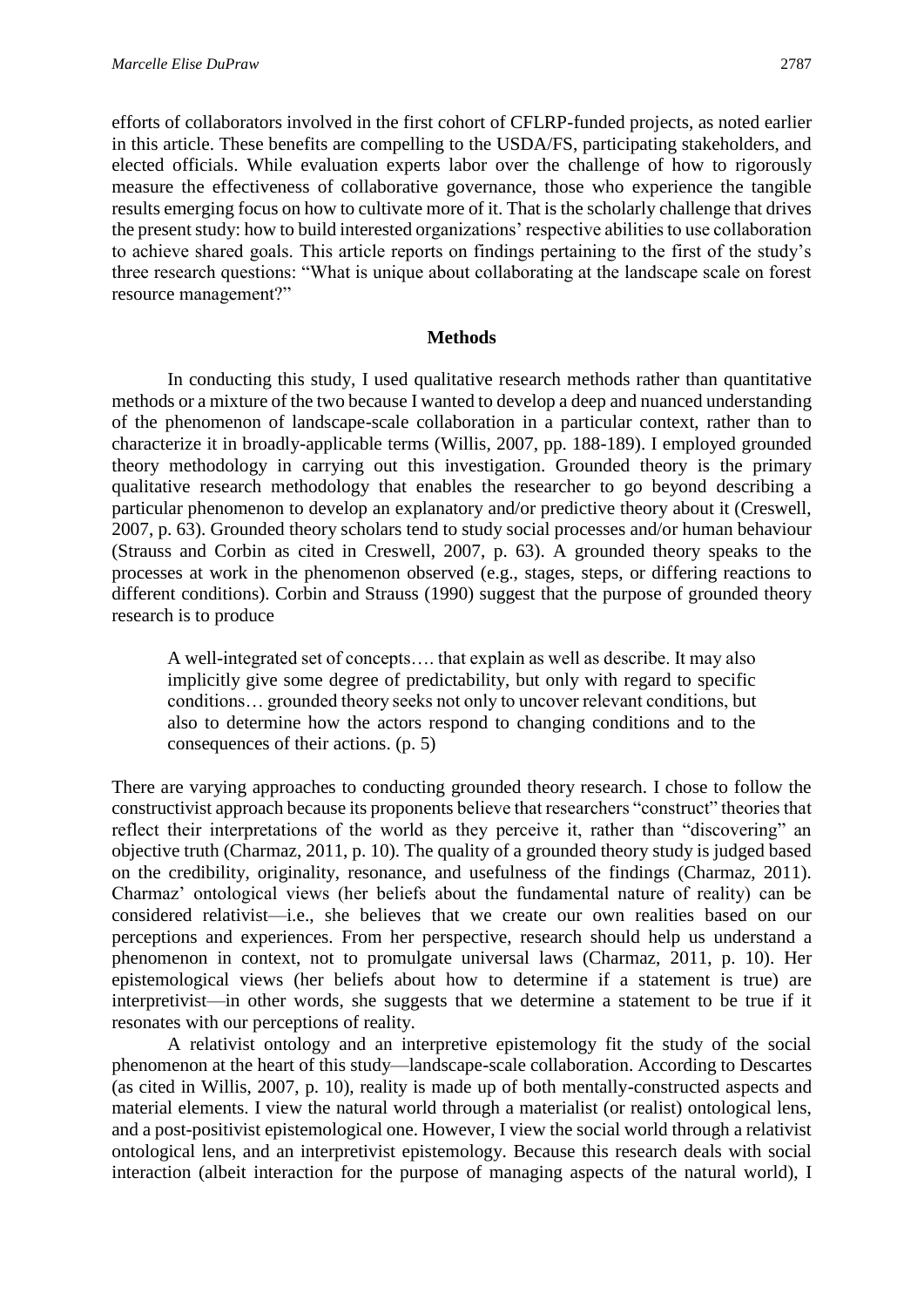concluded that a relativist ontology, an interpretivist epistemology, and the constructivist approach to grounded theory methodology that reflects both would be most appropriate for this study.

As one human being studying other human beings, and as a practitioner of landscapescale collaboration studying others engaged in this activity, I am a part of the phenomenon of interest. In addition, the constructivist's embrace of the past as context for understanding the present fits well with my experience with landscape-scale collaboration; for example, the presence or absence of past conflict over natural resource management decisions on a particular landscape could reasonably be expected to influence the prospects for collaboration on management of that landscape today. My experience with landscape-scale collaboration also gives me an appreciation for its complexities and countless variations; this suggested to me that a less prescriptive methodology might be a good choice, enabling me to tailor the method to the phenomenon. For all these reasons, I discerned a strong alignment between the constructivist school of thought and the nature of this study.

The grounded theory researcher develops theory inductively from qualitative data collected through interviews with between twenty and sixty individuals who have direct experience with the phenomenon. From this data, the researcher discerns key elements of the phenomenon and how those elements interact with one another. Thus, the theory constructed is "grounded" in the data. The researcher analyses the data by coding it in several systematic rounds, with each round growing more general and theoretical, that is, first coding phrases, then categories, and then themes (Glaser & Strauss, 2009). Finally, the scholar identifies the most salient codes (or elements of the phenomenon) and the relationship between them.

Corbin and Strauss (1990, p. 7) explain that the basic unit of analysis in grounded theory is a concept—not the original observation, but what the researcher thinks that observation represents, as indicated through the code or label that the researcher assigns to it. Concepts are then categorized; this goes beyond grouping them, to include definition of the categories' unique characteristics, that is, "dimensions of the phenomenon it represents, conditions which give rise to it, the action/interaction by which it is expressed, and the consequences it produces" as well as variations in how all this plays out (Corbin and Strauss, 1990, pp. 7-8). Eventually, the researcher must commit to a central category that links it all together and "captures the whole shebang" (p. 14). Corbin and Strauss note that it is through such "specification" that categories acquire explanatory potential (p. 12). The theory emerges by showing how these categories relate to each other. The authors also advise analysing how "broader conditions" such as economic conditions and cultural values fit into the theory.

I sought to develop a substantive theory in the area of landscape-scale collaboration on forest resource management. Grounded theories can be divided into substantive and formal theories. Substantive theories focus on a particular context (i.e., collaboration on forest resource management) while formal theory applies to multiple contexts (i.e., collaboration on management of any natural resource; Charmaz, 2011, p. 8). To develop a substantive theory, I needed to look at multiple collaborative initiatives within a particular context. I chose the USDA/FS' CFLR program for a focus because it is a clearly-bounded system relative to other landscape-scale collaborative programs in the natural resource management arena. There have been 23 collaborative projects funded under this program. In searching for an appropriate "set" of these projects for this study, I concluded that focusing on the cohort of ten projects funded in the program's first funding cycle would provide a sufficient number and diversity of projects with which to explore similarities and differences.

#### **Research Design**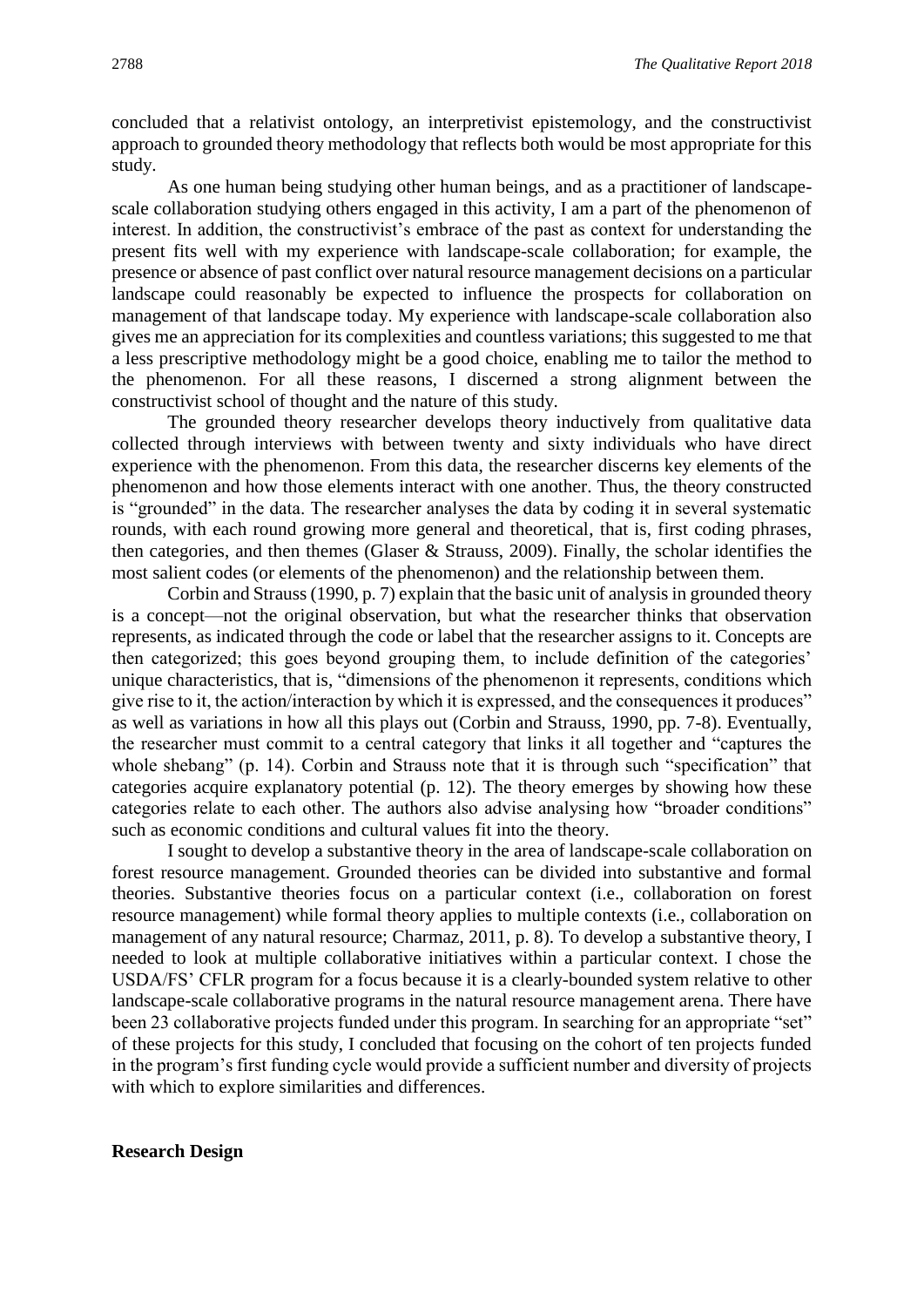This study was operationalized in the context of the USDA/FS program known as the Collaborative Forest Landscape Restoration Program (CFLRP). This program was authorized by the Collaborative Forest Landscape Restoration Act, which is Title IV of the Omnibus Public Land Management Act of 2009. The purpose of this program is "to encourage the collaborative, science-based ecosystem restoration of priority forest landscapes" (Schwedler & McCarthy, 2011, p. ii). Congress authorized up to \$40 million per year for 2009 through 2019 and appropriated a full \$40 million for the first year. The USDA now has funded over twenty such collaborative projects, based largely on the input of a Federal Advisory Committee (for which I served as facilitator). All anticipated CFLRP funding has been allocated, and the 15 member Committee is now on "inactive" status.

These are large-scale and complex projects. For the twenty projects selected over 2010 and 2012, the average amount of USDA/FS funding for their first year alone was \$1,103,500 dollars (USFS, 2012). Each project can have up to a ten-year horizon. The average size of the landscapes in which they are situated is 1,105,317 acres. The number of primary stakeholders participating in these collaborative processes at the time of award ranged from 6 to 45, with an average of 24.4. Most of these parties are organizations or agencies, each representing many more people. Primary participants in at least seven of the twenty projects included individuals associated with Native American tribes.

I could have "operationalized" this study in other networks instead (e.g., the US Department of Interior's Landscape Conservation Cooperatives), but I selected the CFLR network based on my familiarity with it, because research question #2 emerged from my work with the CFLR, because the CFLR program is relatively well-bounded, and because I was deeply embedded in the USDA/FS collaborative capacity building work. I had been helping the USDA/FS develop near-term and long-term agency-wide strategies for enhancing USDA/FS capacity to collaborate with external parties on shared goals, particularly at the landscape scale and across jurisdictional boundaries. The agency recognizes that stronger collaborative capacity is vitally important to the success of a number of strategic initiatives in this austere budget environment (e.g., implementing a new forest planning rule, addressing climate change, integrating the agency's resource inventory, monitoring, and assessment functions into a cohesive system, and more). My recent work with the agency gave me a solid frame of reference for understanding how to interact with the agency to carry out the proposed research project.

While the rationale for selecting these particular projects as a focus for this study should be clear from the above description, the reader should review the results with the assumption that selection bias is operative. Each of the ten projects studied has up to ten years of funding, and considerable institutional and political support. These conditions can be expected to foster a more positive outlook on the phenomenon of interest (landscape-scale collaboration on forest resource management challenges) than might be expected for projects with less financial, institutional, and political support. A different research design would be needed if one wished to understand the range of views about the merits of landscape-scale collaboration; however, the operative form of selection bias does not confound the findings of this study, given the particular research questions driving it.

# **Sampling and Data Collection**

Sampling and data collection focused on individual telephone interviews and "virtual" focus groups conducted via conference call. I invited all fifteen members of the now-inactive CFLR Federal Advisory Committee to participate in interviews. The fifteen Advisory Committee members guided the launch of the CFLR program. The agency asked these particular individuals to serve on the Advisory Committee based on their knowledge and broad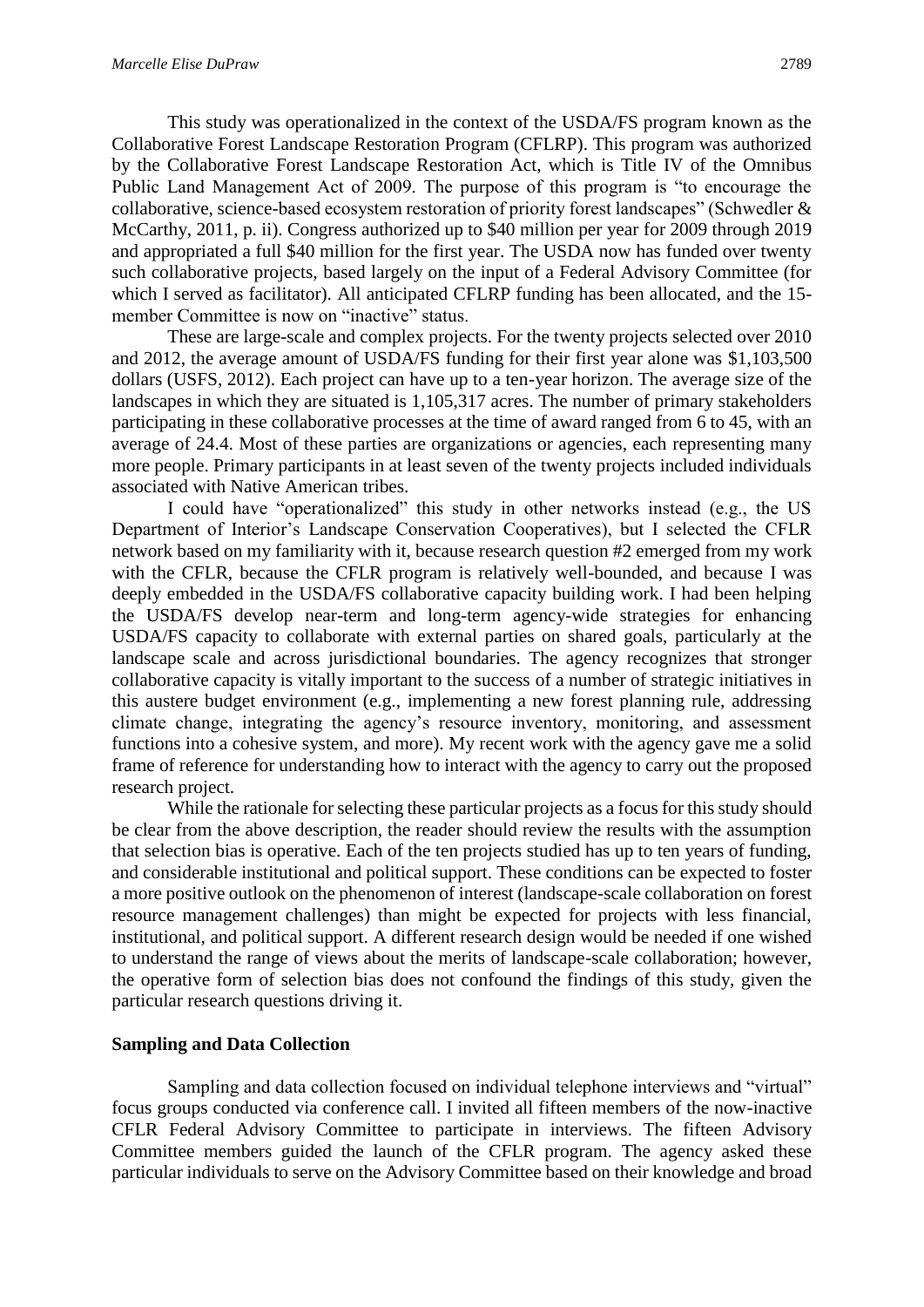perspectives on landscape-scale collaboration and their complementary disciplinary expertise. In addition, the agency sought to put together a committee whose members collectively would reflect geographic diversity. In the end, I was able to interview thirteen of the fifteen members of the Advisory Committee, following confirmation that they had each participated in collaborative processes at both the landscape and at least one other scale.

I invited participants in all ten of the Year 1 projects to participate in focus groups, and ultimately was able to conduct focus groups with nine of the ten. CFLRP projects were an ideal universe in which to conduct focus groups because they are, by definition, landscape-scale collaborative projects. The Year 1 cohort of CFLRP projects was selected because, although additional projects had been approved for funding shortly before this study began, they were just getting underway and I was concerned that asking people working on them to participate in this study might be too distracting at such a critical stage of project launch. Moreover, those associated with projects that had been underway for at least 1-2 years presumably were in a better position to share insights about the phenomenon of interest.

To arrange the interviews and focus groups, the USDA/FS national CFLRP coordinator sent an email to CFLRP Advisory Committee members and to the agency's regional CFLRP coordinators to introduce this study to them, convey the agency's interest in the study's results, and encourage their participation. Once this email went out, I followed up with recipients by email and telephone.

**Interviewees.** My follow-up email to Advisory Committee members included an attached invitation letter, which explained the proposed research, the role that I hoped they would play, and asked them to participate. This communication also identified any known risks associated with their participation, noted that the interview would be recorded, and explained how I planned to handle confidentiality. I also attached a consent form, the participant questionnaire, and a confidentiality agreement applicable to an anticipated "member check" conference call (explained below) and asked the recipient to email these back to me within two weeks. I provided invitees with the list of anticipated interview questions to help invitees decide if they would be interested in participating, and if so, to enable them to begin to reflect on their answers.

When a recipient indicated willingness to participate in an interview and returned the completed consent form and participant questionnaire, I reviewed the latter to confirm that the participant met the inclusion criterion of experience participating in collaboration at both the landscape scale and at least one other scale before proceeding to schedule the interview. Two of the fifteen Advisory Committee members did not respond to my overtures.

I arranged for a transcriptionist to be on the line for each interview. (As a precaution, I also taped the interviews using an Olympus digital recorder.) The USDA/FS made a transcriptionist available for this purpose. To arrange for the transcriptionist, I made the request through a USDA/FS liaison. The liaison completed a confidentiality form to ensure protection of the name of the individual being interviewed. In advance of data collection beginning, the USDA/FS liaison also provided to the transcription firm the lists of anticipated focus group and interview questions so that the transcriptionist could familiarize himself/herself with the terminology likely to be used. The USDA/FS provided call-in information for each event, and I then sent it to participants along with a confirmation email. The email reminded participants that the interviews and focus groups were invitation-only events and asked them not to share the call-in information with anyone else.

**Focus Group Participants.** I used a similar approach to organize focus groups, with two added steps. First, I sent an email to each of the USDA/FS' regional CFLRP coordinators associated with the ten CFLRP projects of interest. This email provided further information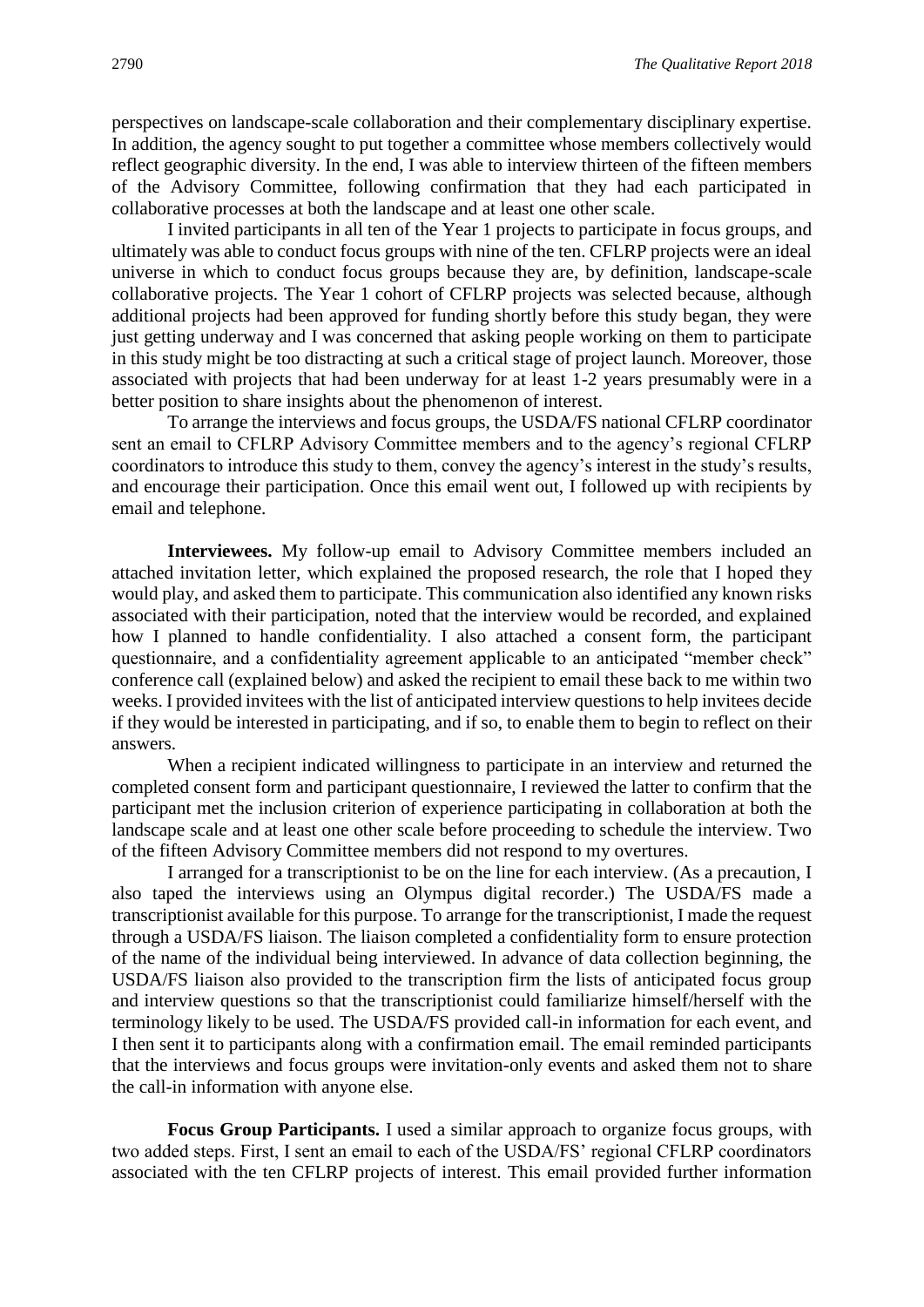about the study and what would be required of participants, including the forms that participants would be asked to complete, and asked the regional CFLRP coordinator to provide contact information for project participants to enable me to follow up with them to invite their participation in a focus group.

Some of the regional CFLRP coordinators responded with participant contact information, while others had questions of clarification (e.g., what constituted a project "participant"), referred me to a co-worker who served as the agency's project liaison, and/or asked to discuss with me the most appropriate way to convey the focus group request to project participants.

My response to the definitional question was to defer to the agency's project liaison in terms of what that person considered to constitute a project "participant," albeit with the clarification that I was interested in the participation of those centrally involved in projectrelated collaborative processes, not those peripherally involved. I welcomed dialogue with the regional CFLRP coordinators about the most appropriate way to convey the focus group request to project participants, and typically accepted the advice of the coordinator in this regard. The range of ways that the request was conveyed to participants in various projects included:

- I emailed project participants directly;
- The agency liaison emailed the project participants and asked them to contact me if willing to participate in this study; and
- The agency liaison asked the project facilitator, coordinator, and/or chair to help identify who constituted "project participants" in the context of this study.

When an agency representative provided me with contact information for project participants, I then sent the participants for that particular project a follow-up email, explaining the study, asking the recipients to agree to a telephonic focus group on a mutually-convenient date and time, and transmitting the above-referenced forms. The email was sent in a manner that protected the anonymity of the recipients with respect to one another.

For those interviewees who acknowledged the request but declined to participate, the primary reason given was lack of time. Some of the agency's regional CFLRP coordinators also explained that these first ten projects had been the subject of a number of studies already and some participants were feeling "studied out." There were a few reports that project participants had had negative experiences with some researchers in the past, which could be affecting their response to the current request; the implication was that at least some of these negative experiences were attributed to the researchers' lack of understanding of collaborative processes.

Once it was clear which project participants were willing to participate in a focus group for a given CFLRP project, I sent those individuals a link to an electronic scheduling tool known as a "doodle poll" (see [www. Doodle.com\)](http://www.doodle.com/) to identify a date and time that would work for most project participants. I arranged for a transcriptionist to be on the line for the focus group.

Ultimately, 13 people participated in individual interviews and 25 people participated in a total of 9 focus groups. Participants included men and women, and individuals of at least three ethnicities (Caucasian, Japanese-American, and Native American). More specific numbers in each category are intentionally withheld to protect anonymity. The geographic base of focus groups included one each in Arizona, California, Idaho, Montana, New Mexico, Oregon, and Washington, and two in Colorado.

The sample size for this study is 22; this sample size is well within the range considered appropriate for grounded theory research. While sample size in grounded theory should be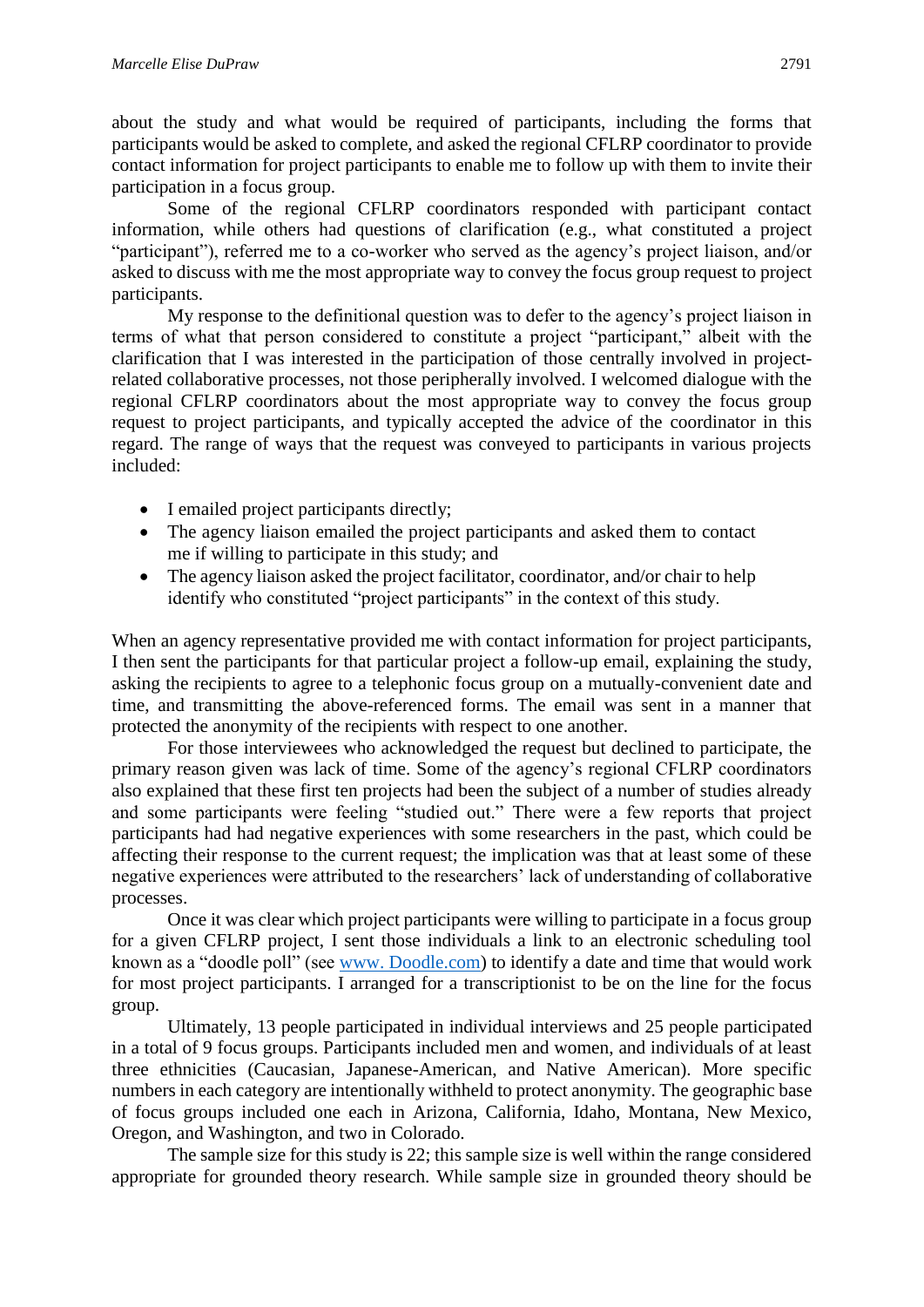determined based on theoretical saturation, sample sizes reported as typical in the literature are in the 10-60-person range (Creswell, 1998; Morse, 1994, as cited in Mason, 2010, p. 3; Starks & Trinidad, 2007, p. 1375).

The focus group questions were similar, but not identical to, the primary interview questions. With both, I investigated the same research questions. However, with the focus groups, I did not pre-identify follow-up questions; I did not anticipate having time to pose as many follow-up questions as during the interviews because: a) I anticipated there would be more participants sharing the "air time" in the focus groups, and b) the unique value of a focus group is the opportunity to listen to how several people discuss a particular topic in a relatively organic manner. The other reason for differences in the questions I posed in interviews compared with focus groups is that I asked focus group participants about their insights based primarily on a particular place-based collaborative process in which they all had participated; in the interviews, I asked participants to extrapolate across all landscape-scale collaborative processes in which they had participated.

Two additional reflections on the interview process bear mentioning to illustrate the interpretive and constructivist flavour of the data collection process. Both pertain to how I performed the role of interviewer, and both reflect my work as a facilitator in the forest resource management arena. In my facilitation work, I use the common practice of "active listening," which involves summarizing the core points that another person has made and checking to confirm that the facilitator's summary is correct. I used this technique in conducting the interviews and focus groups as well. There were times when, because of my experience facilitating stakeholder dialogue on the issues being discussed in the interviews, I intuited underlying meanings that the interviewee had not articulated explicitly. When this occurred, I explicitly checked those intuitive interpretations with the interviewee through the use of the active listening technique, and consistently received confirmation.

The second reflection concerning my role in the interviews is that, early in the data collection process, there were occasions when I mentioned to an interviewee an observation that a previous interviewee had articulated (without attribution by name) and asked the second interviewee what they thought about that observation. This is an approach that I use sometimes in my facilitation work, both during situation assessment interviews and during group meetings, to stimulate dialogue and identify areas of agreement and disagreement. When I sought academic guidance as to whether this was acceptable procedure, I was told this was probably inserting myself too much into the conversation (as opposed to listening in a more passive, open-ended way). However, in retrospect, I see it as very consistent with a constructivist approach to theory development, in that it explicitly invites "dialogue" among study participants.

#### **Data Analysis**

The data analysed for this study took the form of verbatim transcripts of the thirteen interviews and nine focus groups. I typically received each transcript in the form of a document editable in Microsoft Word within a few days following the recorded event. For each transcript, I conducted two rounds of review for quality control purposes. I first reviewed the written document and corrected obvious errors caused by the transcriptionist's lack of familiarity with natural resource management. I then listened to the audio-recording and corrected additional errors as necessary.

To discern nuanced insights pertaining to the research questions, I then conducted the qualitative data analysis steps on the transcript texts suggested by Charmaz (2011, pp. 42-71). This coding approach occurs in three primary steps—initial and focused coding, axial coding, and theoretical coding. In carrying out the coding function, I engaged in "constant comparison"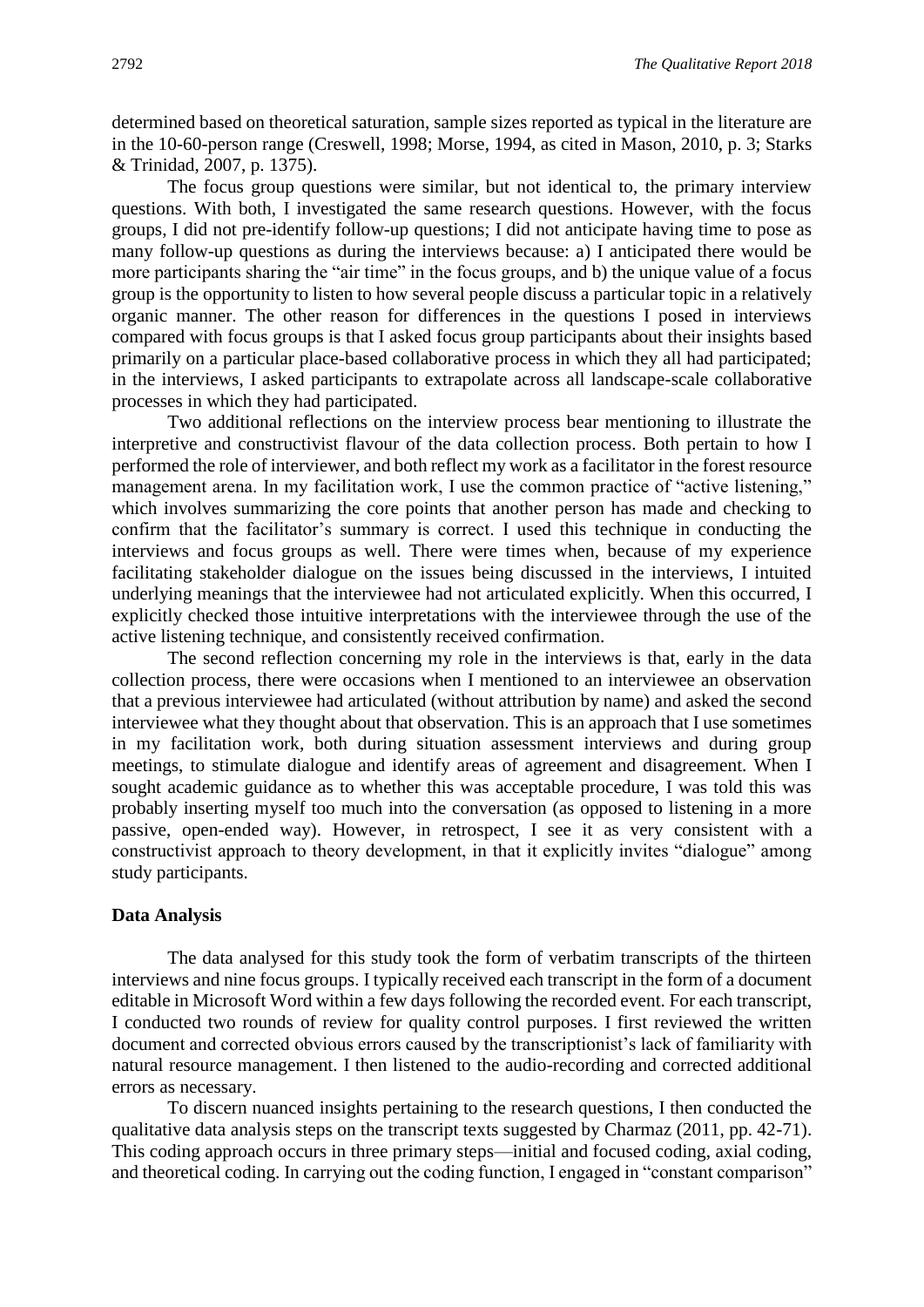(Glaser & Strauss, 1967, as cited in Charmaz, 2011, p. 54). This refers to the continuous scrutiny I gave to the data to ensure that I was assigning codes appropriately and consistently, both within a particular transcript and across transcripts. I searched for the essence of each text passage to code. At each successive level of coding, the codes become a bit more generalized as I searched for patterns, categories, and themes. Thus, as I moved through the three levels of coding, I had to look back upon the material already coded and occasionally adjust codes if I had come to see in retrospect that the true essence of a statement lay in a different aspect of the statement than initially thought. Due to the volume of text coded for this study (over 1,000 pages of transcripts), the constant comparison process was extensive and time-consuming.

In initial and focused coding, I went through the text line-by-line, approaching the data with an open, spontaneous attitude. I kept in mind the research questions as reference points and considered what phrases in the data pertained to those research questions; these phrases became "initial and focused" codes. I ensured that each section of text assigned an initial and focused code had its own identifying label to maintain an audit trail. At this stage, I coded in a fine-grained manner to preserve detail and facilitate the constant comparison process and used phrases for the initial and focused codes that came from the transcript ("in vivo" coding). Also, following Glaser (as cited in Charmaz, 2006, p. 49), I used the gerund verb tense for initial coding (e.g., "nominating" rather than "nomination") which helped me preserve the insider view, action, and sequence. I recorded all codes in "comment balloons, a function offered in Microsoft Word software.

I then combed through the data a second time, engaging in "axial coding" (Charmaz, 2011, pp. 57-60). Axial codes are those that help the scholar integrate and make sense of larger sections of data than single lines or comments (e.g., a key element or phase of the subject being studied) or a category that encompasses a cluster of initial and focused codes. I kept the number of axial codes to a minimum to make analysis manageable.

The final coding stage is that of theoretical coding (Charmaz, 2011, pp. 63-66). This involves stepping back and considering which code(s) represent the "heart of the matter"—the  $code(s)$  that convey the key conceptual category(ies) around which the remaining codes can be organized. Theoretical coding explains the relationship between categories of codes (e.g., between axial codes).

Theoretical coding is the point at which the scholar is exploring relationships that can be used as the basis of hypotheses and generating his or her substantive theory (Glaser as cited in Charmaz, 2006, p. 63). The researcher provides a rationale for his or her emerging theory, illustrating it with quotes from the initial and focused codes. Finally, the researcher creates a visual diagram to illustrate the theory.

I first analysed each transcript with respect to the participant's answers to Research Question 1 first; I then repeated the analysis of participant answers to Question 2, and finally for Question 3. I worked on both initial and focused coding and axial coding of a given transcript (for a given research question) concurrently to help me efficiently identify categories in the initial and focused codes.

After following the above steps for all 22 transcripts with respect to a particular research question, I identified theoretical codes associated with that particular research question. To assist in discerning these theoretical codes, I created two tables—one for the interview data and one for the focus group data for that particular research question—in which I displayed all the initial and focused codes, as well as all the axial codes, by transcript and by comment balloon number. I then made a single combined coding table and a single combined code inventory for each research question, drawing from all 22 transcripts. These tables and code inventories were invaluable to the constant comparison process, enabling me to notice oddities in the data such as redundancies, gaps, or inconsistencies across transcripts and/or between the sets of transcripts associated with focus groups compared with the set of transcripts associated with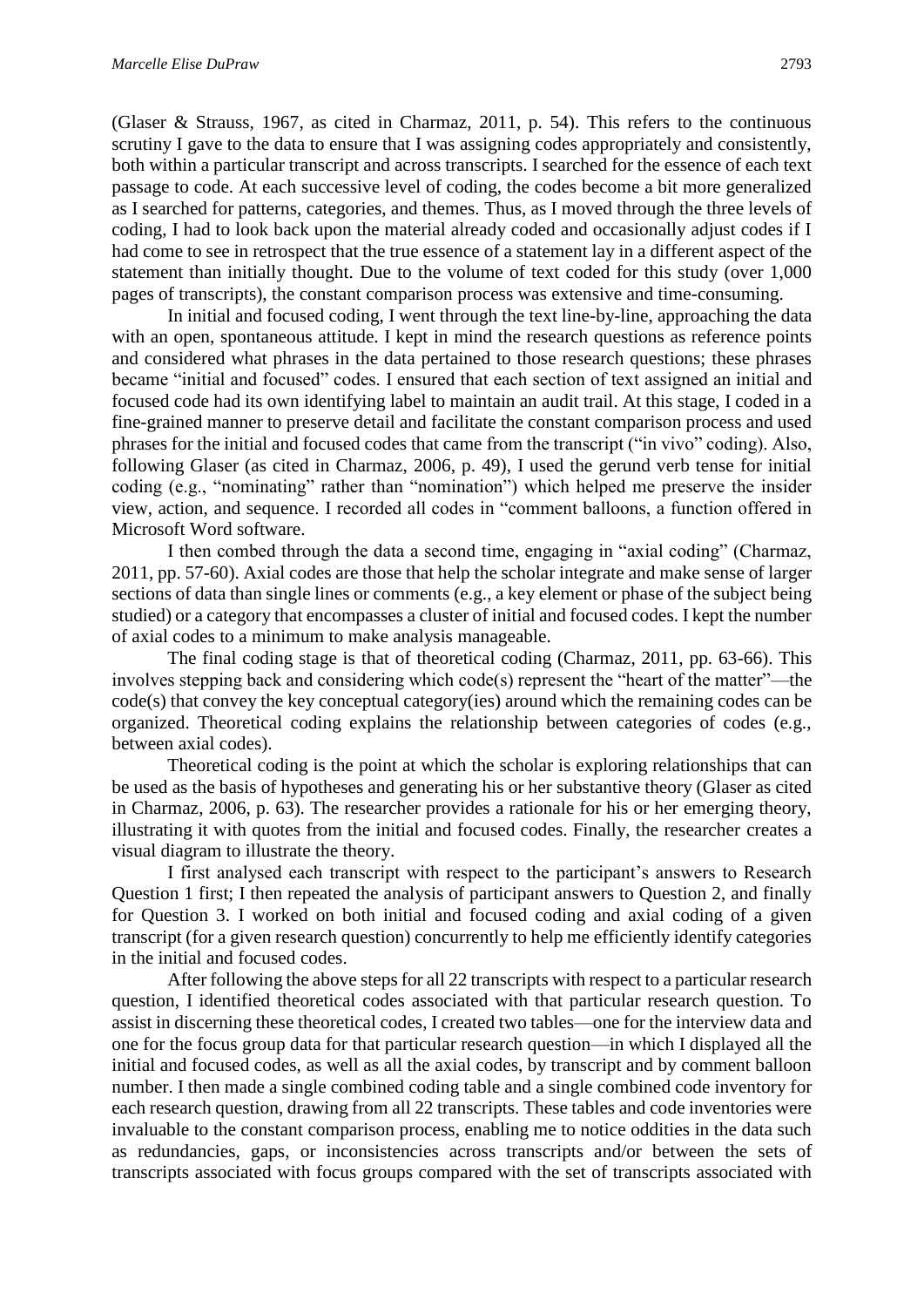interviews. I employed constant comparison within a given transcript, as well as across transcripts, to arrive at a set of initial and focused, axial, and theoretical codes that collectively provide a coherent framework for all the transcripts.

Further, the comparison of axial codes emerging from the interviews and those emerging from the focus groups represents an important form of quality control for this study, that is, triangulation (Flick, 2008, pp. 43-44). In triangulation, the researcher uses multiple research methods and compares the results obtained from each. In this way, the researcher can either confirm that the various methods generated similar findings or uncover and explore divergent findings. In this case, I triangulated using interview and focus group data.

#### **Theory Construction**

The volume of transcripts (over 1,000 pages) and coding data generated in this study was immense. The tables described above were indispensable tools by which I managed the sheer volume of data and helped me make meaning of it. In particular, the combined table of axial codes was instrumental in enabling me to notice the patterns that pinpointed the theoretical codes associated with each research question, which ultimately drove the substantive theory that emerged from this study. For each research question, I identified primary and secondary theoretical codes pertaining to that research question.

As I completed the above steps for a given research question, I wrote a narrative describing the insights that participants collectively had offered in response to that question. In so doing, I drew upon the memos I had made during the preceding coding steps, compiling all memos associated with that particular research question and integrating them into the narrative.

Once I had completed narrative descriptions of participant responses related to each research question, I explored the relationships between the theoretical codes associated with each research question in order to formulate substantive theory regarding how interested organizations might best approach the task of strengthening their respective capacities to collaborate at the landscape scale on forest resource management. I employed both "right brain" and "left brain" techniques to stimulate my creativity in this regard and deepen my theoretical thinking. I reviewed the numerous axial and theoretical codes generated through this study to discern the most compelling theoretical codes, reviewed memos I had made throughout the coding process, created a table of theoretical codes for potential use as theoretical building blocks, and created a graphic to depict key relationships between those theoretical building blocks.

After completing the above data analysis steps and generating the central theories emerging from this research, I undertook another important quality control step known as "member checks." Member checks refer to the practice of sharing emerging findings with coresearchers (e.g., interviewees and/or survey respondents) to invite their assistance in interpreting the results (Flick, 2008, p. 66). In this study, I used member checks to further enhance the validity of my findings by conducting a webinar for research informants (interviewees and focus group participants) to share with them the preliminary findings from this study and seek their feedback. I convened a "member check" conference call/webinar via the "Live Meeting" technology. All interview and focus group participants were invited to participate, and I circulated a "doodle" poll to them to pick a date and time that would work for the maximum number of interested parties. Three individuals actually participated. I used PowerPoint slides to present the proposed theory to participants, pausing at key points to invite feedback. The call was audio-recorded, and a transcript produced for later analysis.

Participants enthusiastically affirmed the findings from this study regarding the characteristics that make landscape-scale collaboration unique compared to collaboration at other scales. They also concurred with this study's characterization of the challenges associated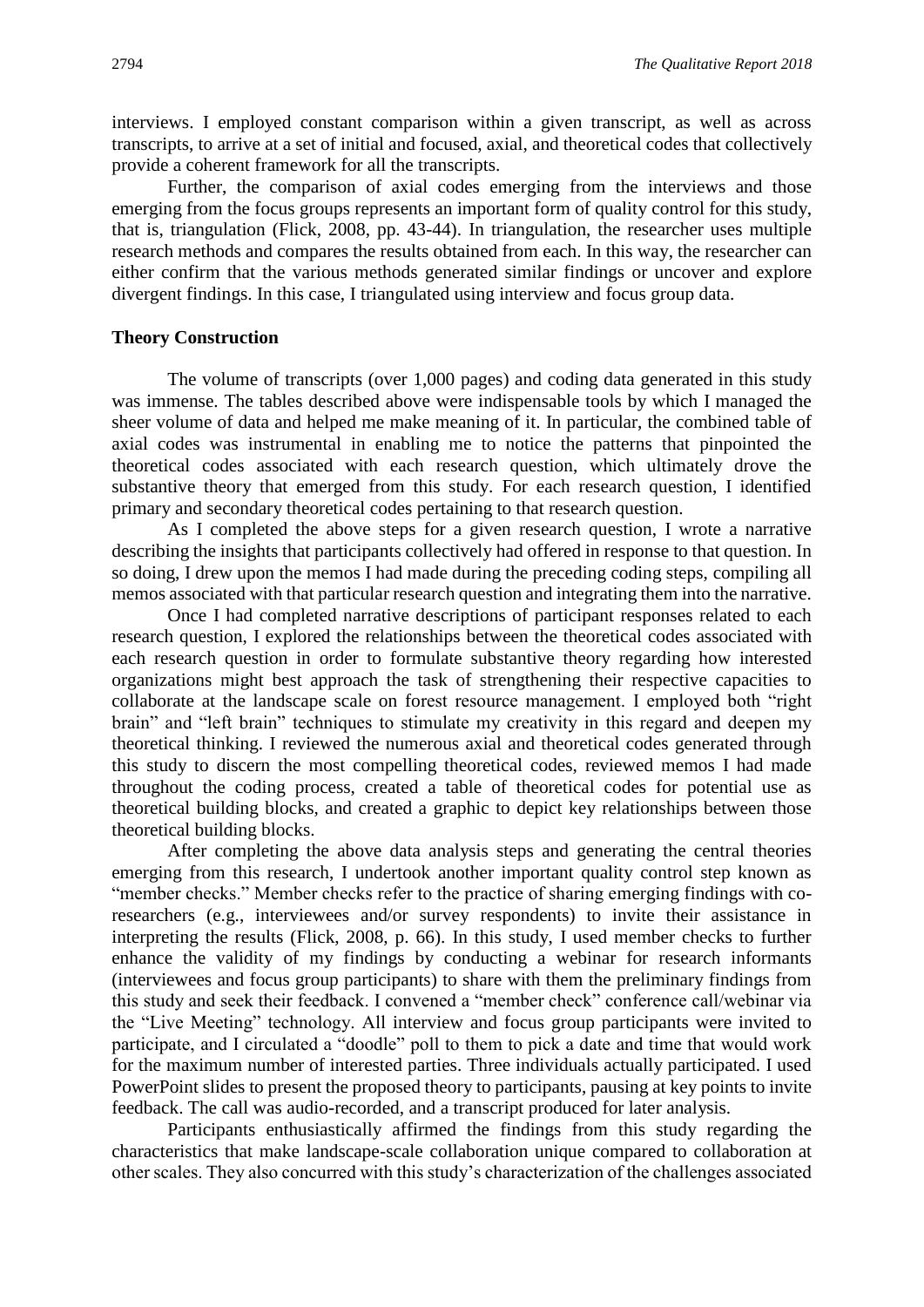with landscape-scale collaboration on forest resource management. They identified three additional challenges faced by USDA/FS personnel managing CFLR projects and made several suggestions for ensuring the study would be as useful and accessible to landscape-scale collaborators as possible. I incorporated all these suggestions into the final work product.

# **Findings**

This section is broken into two topical parts. The first part illuminates the way in which respondents define the "landscapes" upon which they work in doing landscape-scale collaboration. The second part describes the characteristics that, when taken as a whole, give landscape-scale collaboration its "distinctive flavour" compared to collaboration at other scales. Within each of these two parts of the Findings section, I identify qualities of the focal phenomenon, provide supporting data, and conclude with an analysis of what the findings tell us. Please see the Discussion section for reflections of how these findings relate to others' scholarship.

# **How Participants Define the "Landscape" in Landscape-Scale Collaboration**

Analysis of the interview and focus group data emerging from this study suggests that the boundaries of the landscape that will be the focus of "landscape-scale collaboration" are determined contextually based on two categories of variables. These include: 1) attributes that are inherent in the natural environment (referred to henceforth as "the lay of the land") and 2) a variety of human dynamics. I discuss each of these categories in more depth below—the variables included in each and data supporting this framework.

**The Lay of the Land.** Variables inherent in the natural environment that help define the boundaries of a focal landscape include landform, hydrogeography, ecosystem, and size. Data supporting the inclusion of each of these variables as components of the category "Lay of the Land" follow.

*Landform*. The term "landform" refers to participant remarks about the physical shape of the environment, such as a mountain range. For example, Interviewee #9 said, "In another project with which I was involved, the landscape was actually defined as the mesa top."

*Hydrogeography*. The term "hydrogeography" refers to participant remarks about the flow of water through the landscape, such as a watershed or river. Interviewee #4 observed:

… I think it really is more dependent on what the ground actually looks like - what are we really talking about. And if it doesn't meet that 50,000-acre threshold, but it's a very unique, let's say, watershed environment that's less than that, fine. And also, conversely is true -- if it's larger than that, that's okay, too. I think it's more dependent on the actual lay of the land than it's on an arbitrary number.

*Ecosystem*. The term "ecosystem" refers to plant and animal communities living in a particular physical environment. A Colorado Front Range focus group participant said, for instance, "… for the purposes of the Front Range CFLR, it was defined as the area that takes in the lower montane zone." The physical environment includes soil type and "aspect" (i.e., position of the landscape relative to the sun, wind, and precipitation).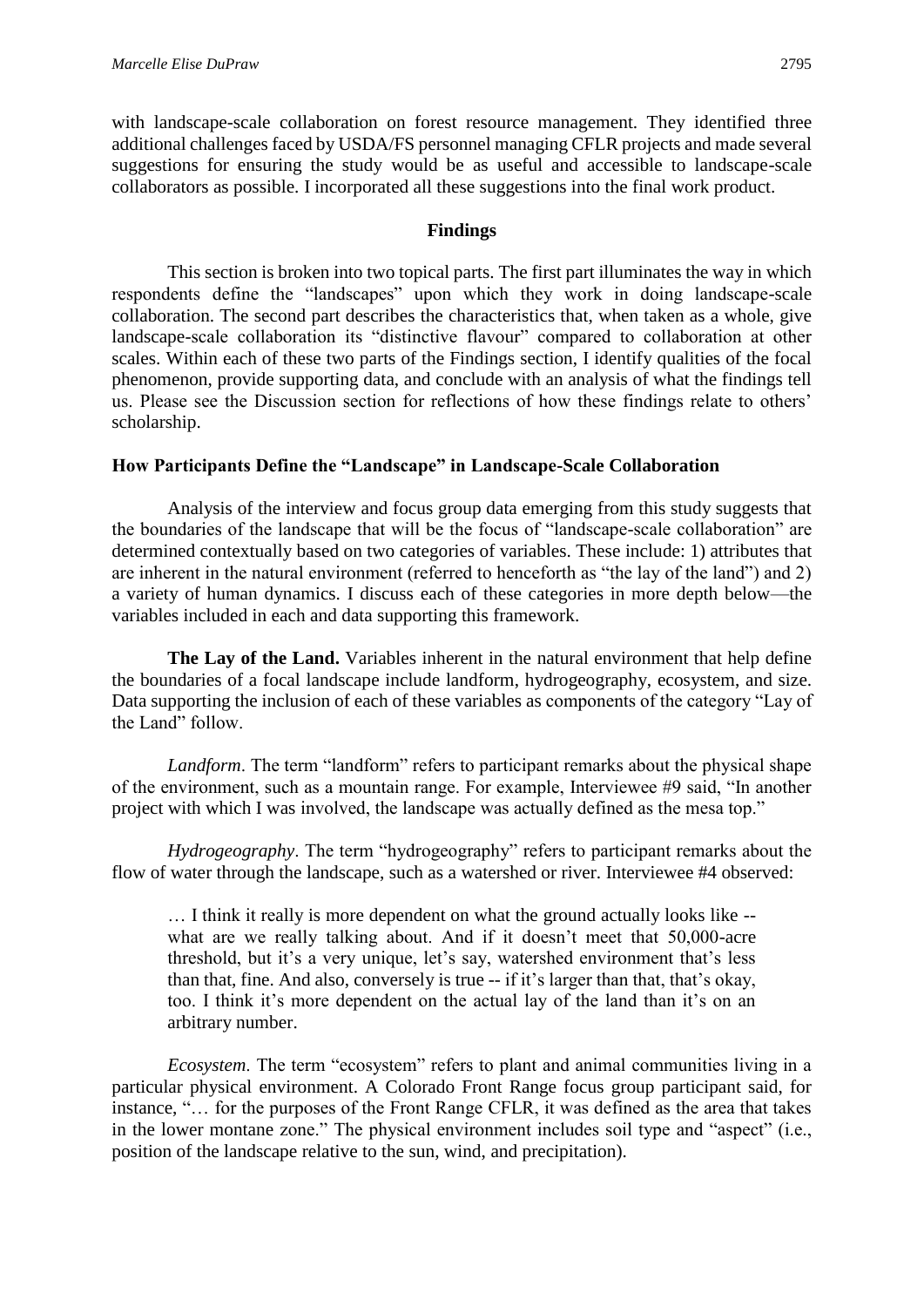Respondents suggested that a landscape is both ecologically diverse and has cohesion to it. For example, Interviewee #11 said that a landscape "…is a sort of a contiguous, manageable ecosystem, that's altogether its own thing—whether it's a watershed, or a particular forest type…"

However, there appears to be a dynamic tension between the cohesion of a landscape and its internal diversity, and the way in which this dynamic tension manifests in any given landscape seems to vary by geographic region. Interviewee #9 observed, for instance, that:

In the western states, there are large, large areas of National Forest that are also reasonably homogenous ecologically—the same kinds of forest over a very large area, or maybe two forest types. In the eastern United States, National Forests are much smaller and the forest types are more highly variable. These forests are much more patchy; there are more forest types.

This interviewee noted that forest management is tailored to forest type, and thus forest type (one aspect of an ecosystem) should be a key consideration in defining a landscape for purposes of forest resource management.

*Size*. The way in which landscape size factors into the delineation of a landscape's boundaries is contextual. See, for example, the comment of Interviewee #8 that,

[Someone I know] says that if you're not doing something at the 100,000-acre level, you're wasting everybody's time and money… that it's not significant that you can't have a significant ecological impact. To me, that view completely ignores the social process.

What is a reasonable size for a focal landscape varies by geographic area of the country and relatedly, ecosystem type. For instance, Interviewee #7 said:

In Southeast Alaska, in the Tongass, …we have an island geography ecosystem… you can get up to 50,000 acres, but there are other areas that are geographically isolated and smaller, so I think that's a little bit of a difficult and arbitrary number for my reference. And I think it just really depends on where you're working and … who you're working with. And there's a combination of sort of the ecosystem boundaries and…. ecological boundaries as well as community use.… (Interviewee #7)

In defining the boundaries of a focal landscape for purposes of a collaborative process, there may be an upward size threshold for what is optimal. This is illustrated by the words of a participant in the Deschutes Focus Group:

If I'm thinking about collaborating on the land itself, then that "landscape" could be anywhere from 15-20,000 acres up to several hundred thousand acres. If I think of just "the landscape," it's really difficult—you can't collaborate, but you may be able to apply certain things from the smaller landscape (that you **can** collaborate on) to a much bigger landscape of millions of acres with similar forest types…

Many landscape-scale collaborators differentiate between the size of the area considered while **planning** a forest management intervention and the size of the area on which the intervention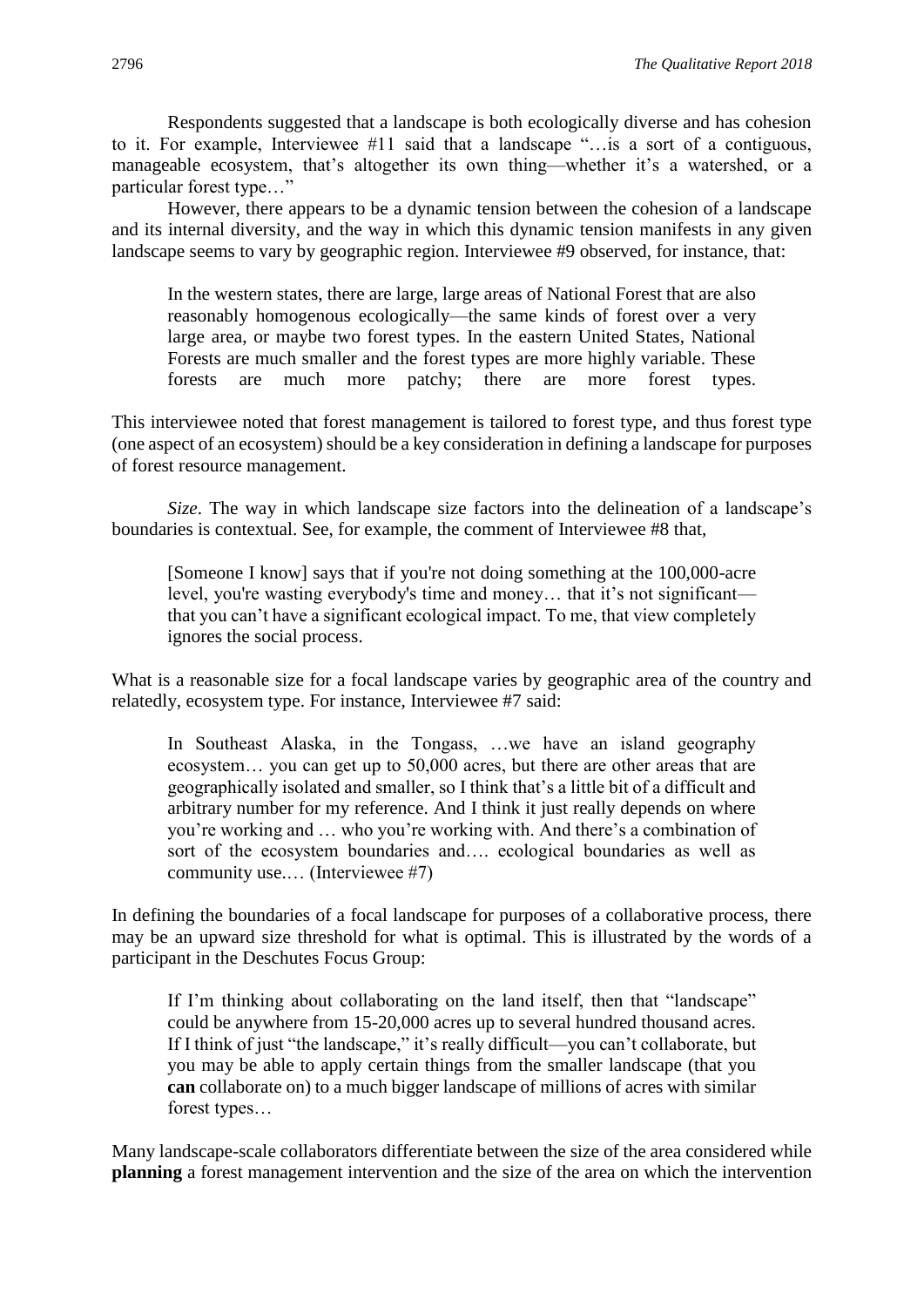actually occurs. According to Interviewee #8, the "planning area" is often larger than the "implementation area" by a factor of two or three. For managers who are seeking to restore ecological integrity to a landscape, examining a larger planning area enables them to select the portion of the landscape where intervention would be most helpful, to factor in how ecosystems adjacent to the focal one (and associated human uses) might be affected by their actions, and to consider cumulative effects. Interviewee #8's comment underscores the point that the boundaries of a particular landscape must be defined in context.

The concepts of landform, hydrogeography, ecosystem, and landscape size are inherently inter-twined. The shape of the physical environment is a major determinant of how water flows through it. In turn, the way in which water flows through an area is a major determinant of the kinds of plants and animals that will be able to survive there, and the size or extent of any given forest type within the local ecosystem. Since forest managers seeking to restore ecological integrity to a particular landscape generally due this by carrying out "treatments" tailored to particular forest types, this combination of factors in turn informs the ways in which humans may relate to that particular landscape.

The Uncompahgre Plateau illustrates the close relationship between these key concepts, and how they may jointly inform the boundary of a "landscape." A participant in the Uncompahgre Plateau focus group explained that the boundaries of this landscape reflect transportation corridors in the area, which each lie along one of four valleys. These valleys are the "low point demarcators of the Plateau." According to this respondent,

It makes sense because that's where the land starts to rise and starts taking on a different biotic character where you start seeing transition from, you know, more of the agricultural lands into more of the, you know, non-developed vegetation types—from sagebrush going up to, finally, the alpine. So the Plateau itself is a pretty distinct geographic land form, anyway. And so, I think that kind of just made sense to draw that boundary around it.

*Analysis*. Landscape-scale collaborators faced with delineating a landscape for management of forest resources thereon consider numerous factors in setting the boundaries of the landscape with which they will work. In this part of the Findings section, I have focused on one of two clusters of such factors, that is, those inherent in the natural environment. This cluster of variables includes landform, hydrogeography, ecosystem, and size. Of these, ecosystem seems to be the driver, particularly since managers in this study were focused on ecosystem restoration. Landform and hydrogeography are major influences on the type of ecosystem that is found in any particular place. Size of the selected landscape is then a question of the extent of the ecosystem that the manager seeks to restore, along with the distribution of the forest types encompassed by that ecosystem; this can be expected to vary by geographic area of the country and ecosystem type. The manager may take a larger sweep of land into consideration during planning stages relative to the size of the landscape on which the manager undertakes collaborative restoration activities; this makes collaboration more feasible, while still allowing participants to consider the broader context and consequences of their actions.

**Human Dynamics**. The preceding part of the Findings section reports findings of this study pertaining to one of two categories of variables influencing the boundaries of the landscape that will be the focus of "landscape-scale collaboration" (i.e., attributes inherent to the natural environment). However, as Interviewee #13, points out, "… the collaboration part (of 'landscape-scale collaboration') is people working together on common goals." Accordingly, the next part of the Findings section will report on findings related to the second category of variables that influence such boundaries—human dynamics.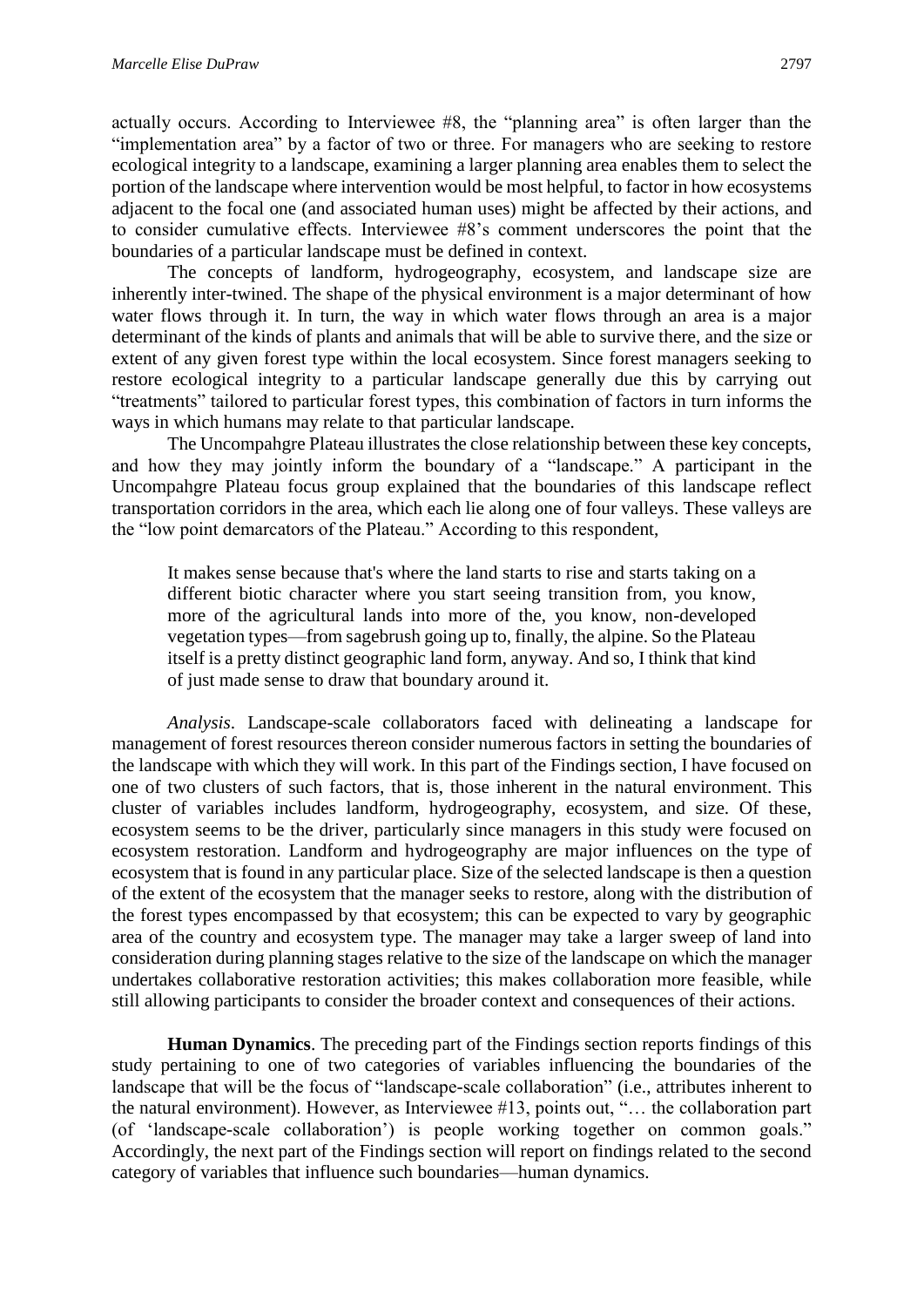Given the centrality of "people" to the phenomenon of study (landscape-scale collaboration on forest resource management), it is not surprising that characteristics and needs of the "people" involved in, or affected by, landscape-scale collaboration would shape their perspectives on the boundaries of the "landscape" on which they seek to collaborate. Pertinent considerations include social and cultural variables, community use and economic variables, and political and jurisdictional variables. Data supporting the inclusion of each of these variables as components of the "Human Dynamics" category follow.

*Social and Cultural Variables*. In this context, "social and cultural" variables pertain not only to how humans interact with each other, but how they interact with natural resources in a particular area. This includes their relationship to nature in a particular locale in the past, in the present, and what they hope it will be in the future. All these variations may influence what present-day humans value about the land, those parts of the area that are particularly important to them, and hence the boundaries of a landscape on which they may choose to collaborate. The following quote from Interviewee #10 reflects a relationship that includes past, present, and future components:

In our community, we're part of the land. We have been a part of this place. When you talk about time, I think it's really important that, as a tribal community, and as a tribal member, we just don't pick up and leave. We're a part—and our ancestors, and our way of life and our culture and everything is tied to this place. How we interact and the things that we value are linked greatly to our forest, to our water, to those natural resources…. When you talk about the place and time and the policies that have come through—the treaties and the federal government and the land being shifted for other purposes we've continued to be where my people have walked and where I plan to be a part of this and the role that I play as the tribal government and trying to guarantee that the land that was left to us, it's still in place after we leave. That we leave it in a way that can continue on forever, and in many contexts, to provide those things with our relationships to the Creator and who we are as a  $\ldots$  people.<sup>3</sup>

The natural resource management goal that motivates stakeholders to work together also can be thought of as a social and cultural phenomenon that informs the boundary of a focal "landscape." This speaks to the form that collaborators hope the area's natural resources will take in the future, and perhaps the future relationship that collaborators hope to have with nature in that area. The following quote from Interviewee #6 illustrates how participants factor their management goals into the boundaries of the "landscape" they are working on:

It can be just geographic, depending on the species in question that you're trying to modify the habitats for, or for a group of species… I'm looking at about 5,000 acres or more, or in general, in looking at what I would consider geographically large-scale landscape acreage. But it's also dependent… on just the acreage and how the surrounding area would be—like a mountain region or valley—where you're trying to accomplish certain types of habitat management that would impact certain species or a species.

**.** 

<sup>&</sup>lt;sup>3</sup> Tribal name omitted to protect confidentiality.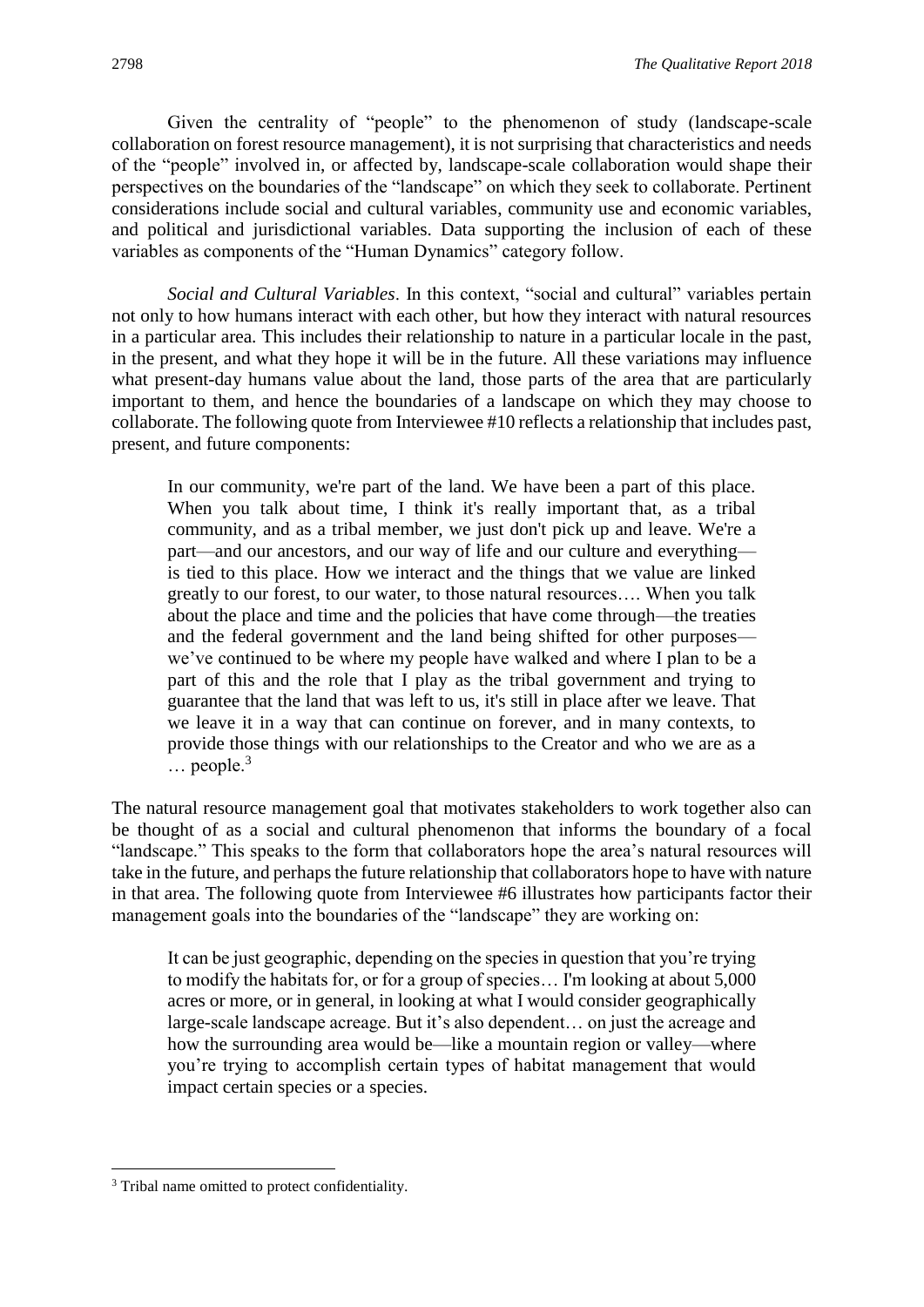Several of the landscape-scale collaborative initiatives that were included in this study considered existing social capital in setting the boundaries of the landscapes on which they would collaborate. This took the form either of some past administrative undertaking (such as a previous resource inventory) that would afford valuable data for the collaborative effort, or past collaborative work in the area, which had established a network of positive relationships and collaboration experience upon which to draw in convening the new collaborative process.

The existence of agreement on the area needing restoration constitutes another aspect of social capital that informed boundary-setting for three projects. If such an agreement already existed when the collaborators were considering where to focus their efforts, it would reduce the transaction time needed before collaborators could really get out in the field and get their restoration efforts underway on the ground. Several respondents mentioned that, as the collaborative participants made progress on their original restoration goals and they reached agreement on additional areas needing restoration, the boundary of the focal "landscape" changed to reflect the expanded agreement and encompass the new areas.

Such agreement on boundaries at the outset of a collaborative initiative is not necessarily the norm. One focus group (the Uncompahgre Plateau) reported varying perspectives of where their landscape's boundaries lay as a known social fact: "The boundaries of the Uncompahgre Plateau have always been subject to a variety of definitions." The focus group did not attribute a temporal dimension to these variations, but rather implied that the variation was due to the use of a diversity of landscape-defining reference points by different parties in different contexts. For example, one participant in this focus group said: "When people talk about the Plateau, they also may be referring to the landownership and the jurisdiction that they have management authority over and not necessarily the entire Plateau."

Another focus group indicated that their collaborative participants had considered, but rejected, the idea of simply accepting boundaries used in the past: "We had lots of local discussion about where the boundaries of our selected landscape lay, rather than adhering to previously-designated boundaries" (SW Crown Focus Group). This reference to making boundary-setting decisions based on "lots of local discussion" points to the question of who makes this decision—a phenomenon referred to here as "definitional power." In one case, the respondent said that the boundaries had been set unilaterally by the USDA/FS. However, in most interviews and focus groups where participants brought up definitional power, they said that the boundaries had been decided by agreement of the collaborators. Almost all interviews and focus groups mentioned multiple variables that informed the boundaries of their landscapes, which seemingly implies that significant explicit thought and discussion usually goes into setting the boundaries of the landscape upon which many entities will agree to collaborate.

*Community and Economic Uses*. One of the aspects of the CFLR Program that makes it successful is that it encourages forest restoration in a manner that contributes to the local economy and job creation. Rather than accepting as inevitable the polarization between the environmental community and the forest industry that arose from the "timber wars" of the 1980s and 1990s, the CFLR Program offers a way for both major social sectors to get their needs met far better than they could do acting independently. The following quote from Interviewee #12 regarding New England's Wildlands and Woodlands initiative illustrates how landscape-scale collaborators may consider economic factors in determining natural resource management strategies for their focal landscapes:

The most important spots are protected, but there are large areas of land connecting them, and with things like climate change and ecological processes moving on, much of that is in private hands and you know, how do you protect that going forward? And much of that will be kind of the working forest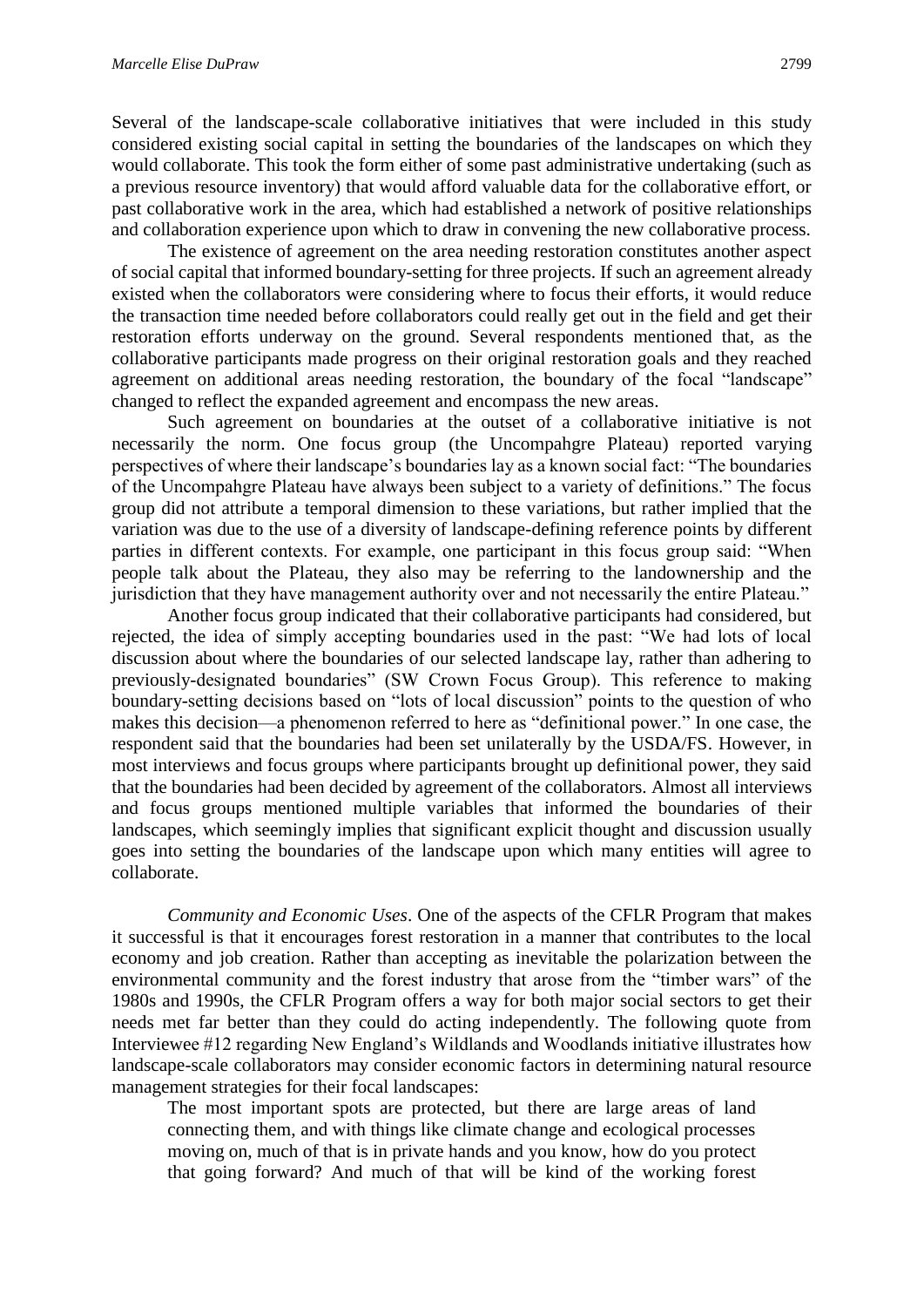landscape. And so, there is an importance of generating economic returns to private landowners to ensure that they have an interest in maintaining their forest.

Community and economic uses of a landscape represent inter-related dimensions of the "people" factor that may go into decisions about where to draw the boundaries around a focal landscape—in other words, the way in which local communities currently interact with the landscape. This includes, for example, popular recreation areas, traditional ceremonial sites, and subsistence hunting and fishing. The following quote illustrates how the subsistence needs of a community may affect the boundaries of a landscape on which collaborators will focus:

Community use is a big thing in Southeast Alaska, and particularly with Alaska Native communities—where they hunt, fish, subsistence…. So you've got a lot of small native communities and villages that are really dependent upon the resources of their public land. So how they define their boundaries and how local people use the land is also pretty relevant to our sort of collaborative work… The local people's subsistence needs inform where you might go… (Interviewee #7)

*Political and Jurisdictional Variables*. Political and jurisdictional considerations represent a somewhat more institutional, but no less important, example of the "people factors" that commonly help shape the boundaries of what we perceive as a "landscape." In terms of political considerations, Interviewee #11 says:

On the political side, it seems to me that the landscape-scale collaborative tends to kinda be an optimum level. You're not so big that you get a lot of political interference. You can get some political help, you know, the local Congressman or local Senator may be watching, or maybe trying to help. So on the national scale, you got a lotta cooks in the kitchen… how to make the gumbo. And on a really local scale, usually, like a project-level scale, sometimes there's no politics or if it is, there's just some of the local folks who then tend to be looking at, "I just want jobs. I don't know about what you mean, restoring the forest long-term," you know, and so… when you get to the landscape-scale, you can bring the local politicians into a bigger view of "well, if you restore this longterm, you have more jobs long-term." You can bring some state and national politics to play that would help, but often in my experience, didn't interfere. But when it's regional—multi-state—or often national, then I start to see politics interfering more than it helps sometimes. So a landscape-scale collaborative, to me, kinda hits the sweet spot, where you can get enough politics involved that it helps, but it doesn't hurt you yet.

Cities and counties were often named as reference points by respondents describing the location of the landscape about which they were talking. The data suggests that the larger the landscape, the more likely it will include mixed ownership patterns. For example, Interviewee #8 said: "…The acreage is quite significant, so there they've been looking at the watershed, not just the Wallowa-Whitman National Forest. In that case, there's also been work on private land. It's been more of a mixed ownership landscape" (Interviewee #8).

Another way that respondents mentioned political jurisdictions was in talking about the importance of undertaking restoration work in the "Wildland/Urban Interface," or "WUI." This is important because the extreme wildfires that are increasingly frequent as a result of decades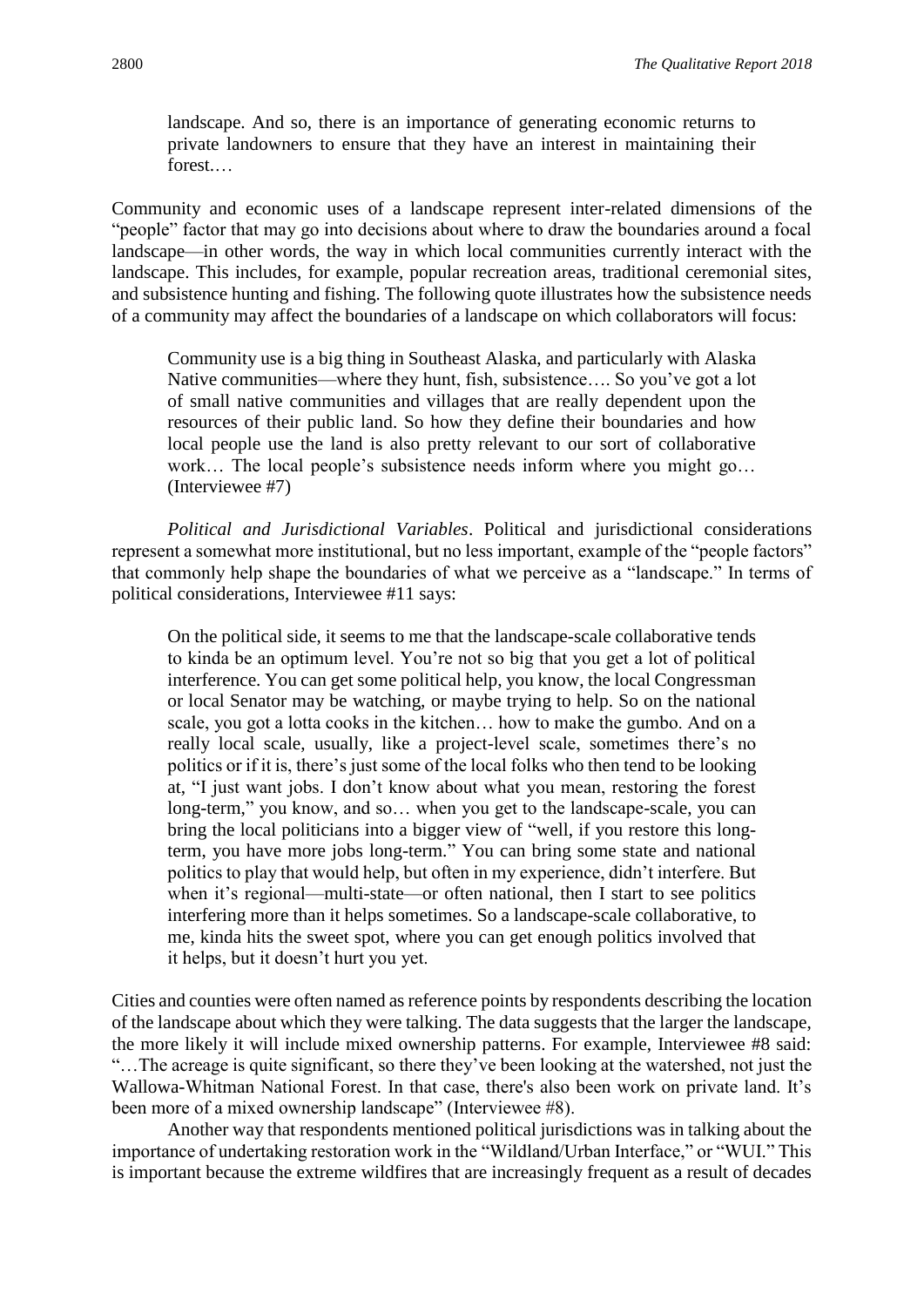of fire suppression are far more likely to cause catastrophic loss of life, property, and livelihood if they occur in areas adjacent to populated areas. Thus, doing forest restoration work (which typically involves removing the kind of vegetation that fuels forest fires) in the Wildland/Urban Interface may reduce safety risks more significantly than doing forest restoration work elsewhere. See, for example, the following quote:

We also picked it because it is the major part of the Wildland/Urban Interface. In other words, where the towns and the people butt up against the forest or actually live in it, in subdivisions and inside, on some private land. So if we're covering that area, then the next logical thing would be to go, "Oh! We still -- The next town to the south is Sun River, and then La Pine, and there's a hole at Sun River" ... There's a town there, so it made sense to say, "Oh! We'll just add onto the south" … And then, that's where the fires come from, is up high, and come down toward the Wildland/Urban Interface. So it made sense to add that area. It's important to focus on the Wildland/Urban Interface, mainly the connection to the fires, 'cause we've had quite a few. I mean they're natural fires burn here—usually starts to come over the crest of the Cascades, and then the prevailing winds—they blow to the east basically, but sometimes a little northeast, sometimes a little southeast. And so the fires come down towards the towns and cities, which are usually just on the edge of the forest, so it made sense. And then, also, there's various private lands—inholdings—and a lot of those have been developed, either into destination resorts or just housing developments that are surrounded by National Forest. So a huge number of the people that live over in this area are in that zone and [indiscernible] several different fires that'd come down, and they would be potentially threatening those towns' subdivisions, so it was like, "OK, let's put some emphasis there because it makes sense to do restoration work and try to ameliorate for potential fires, where the people and their houses are." So that became a priority. (Deschutes Focus Group)

A number of respondents mentioned that they sought to set their "landscape" boundaries taking many things into consider in a holistic manner and noted that a landscape often transcends jurisdictional boundaries. Nevertheless, land ownership, affected jurisdictions, and maps were mentioned by many respondents as they talked about the considerations that helped to shape their landscape boundaries. They didn't ignore jurisdictional boundaries, but rather worked proactively to engage relevant jurisdictions in the collaborative effort. See, for example, the following quote from a participant in the Tapash Focus Group:

It includes land of the five signatory land administrators that belong to the Tapash Collaborative—the Forest Service, the Yakama Nation, The Nature Conservancy, and two Washington State agencies—the Department of Natural Resources and the Department of Fish and Wildlife.

*Analysis*. Along with factors inherent in the natural world, landscape-scale collaborators draw upon a variety of human considerations in defining the boundaries of the landscape on which they will collaborate. Collaborators tend to spend a lot of time talking through the various factors, seeking to make this decision in a holistic way. They consider, but are not bound by, political and jurisdictional boundaries; their focal landscapes often span multiple jurisdictions, with all those jurisdictions represented in the collaborative effort. The boundaries of the particular "landscape" that will be the focus of a "landscape-scale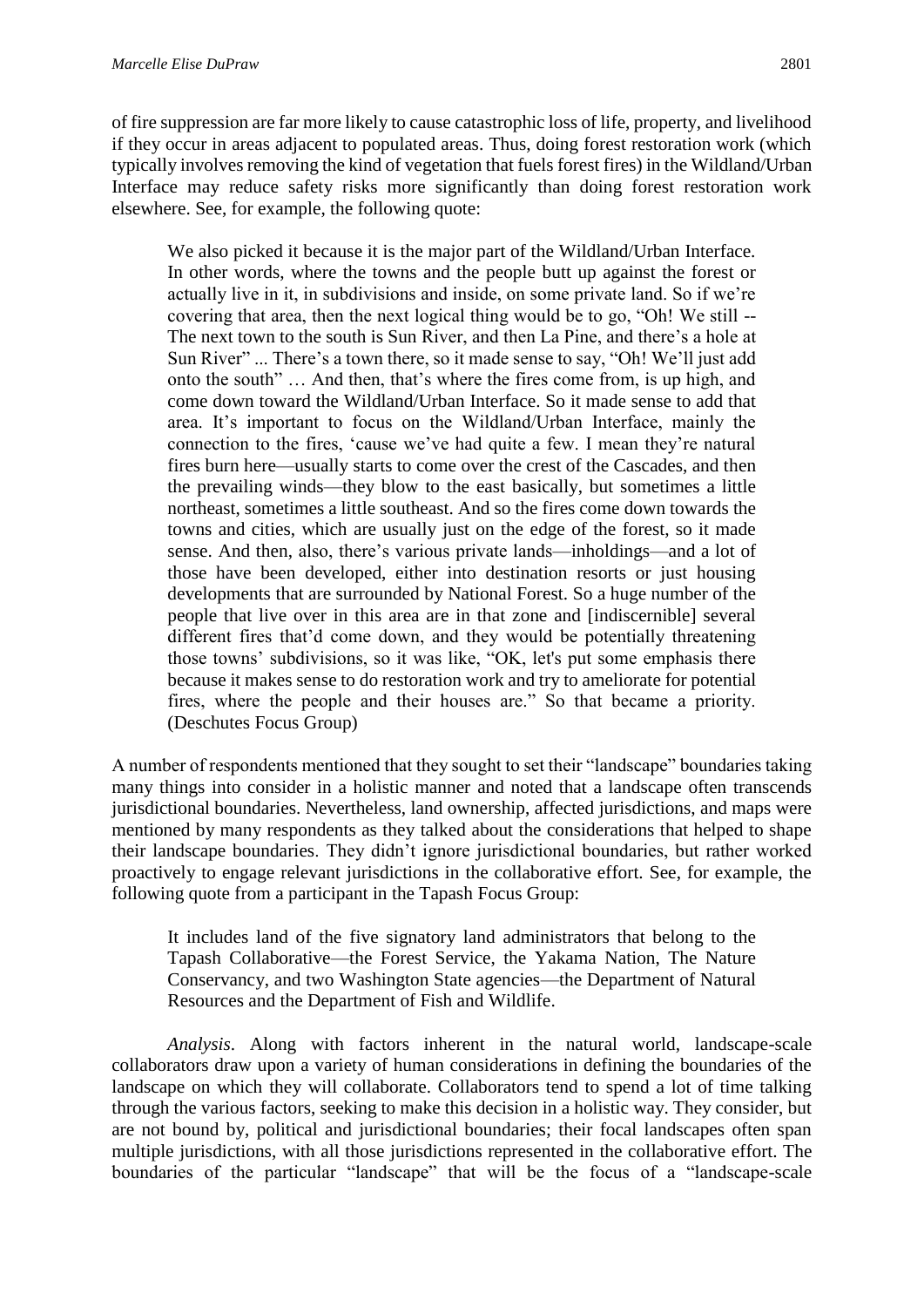collaborative process" are defined within a particular social, cultural, economic, and ecological context, taking numerous variables into consideration. Most frequently, it is done through extensive discussions among the collaborators. In so doing, the collaborators reflect upon the entire vista, looking for the "sweet spot" —an area appropriate to the management goal that drives the collaborative effort (e.g., the need for forest restoration and fire risk reduction)—an area that is "a contiguous, manageable ecosystem, that's altogether its own thing" (Interviewee #11). As the Tapash focus group observed, a landscape is defined by… "looking across the entire land, without the political boundaries."

#### **Distinct Qualities of Landscape-Scale Collaboration**

The above findings address variables that help us define the boundaries of the landscapes upon which we wish to collaboratively manage forest resources. This portion of the Findings section focuses on defining landscape-scale **collaboration**: that is, characteristics that make it different from collaboration at other scales. I found five themes in study participants' responses to the question, "What makes landscape-scale collaboration on forest resource management distinct from other forms of collaboration?" These include: (1) the ability to work at a scale appropriate to the ecological systems that collaborators are trying to restore; (2) functioning as a "sweet spot" for achieving impact; (3) a high degree of scientific uncertainty; (4) the need for self-governance mechanisms; and (5) a counter-intuitive link between investing in relationships and maximizing efficient progress. In this portion of the Findings section, I define each of these characteristics and provide illustrative transcript excerpts. The section concludes with an analysis of what these findings tell us. Please see the Discussion section for reflections on how these findings relate to others' scholarship.

**Ability to Work at a Scale Appropriate to the Ecological Systems that Collaborators Seek to Restore**. The landscape scale allows participants to look at the natural resources they seek to manage in a holistic manner, both temporally and spatially. They can look over the entire vista, consider how the components of the natural systems fit together, what is needed to restore them to balance, and consequently, choose an appropriate focus for their efforts. Participants report the utility, efficiency, and satisfaction of being able to work at a scale appropriate to the system they are trying to change. This point is illustrated by the following quote from a participant in the SW Jemez Focus Group:

The benefit to landscape level work… (is) it's a skill you have to (have) to actually deal with the …. ecological processes of concern, which in our case is definitely fires. It's a really critical process, and you can't really address it without working at a scale that's relevant to how that process works.

**Functioning as a "Sweet Spot" for Achieving Impact**. Working on such a large scale is challenging but affords an opportunity for correspondingly large positive impacts. Participants said that landscape-scale collaboration represents the "sweet spot" with respect to participant knowledge and commitment, politics, and efficiencies of scale. By "sweet spot," I mean a particular configuration of circumstances that maximizes problem-solving traction. The commitment seems to originate from a love of the place, as illustrated by the following comment by Interviewee #10: "People that are actually tied to the land bring passion and have the granularity of what goes on there or does not."

With respect to participant knowledge, respondents said that at the national level, participants tend to know about policy, but are less intimately familiar with the natural resource they are trying to manage; conversely, at the local level, participants tend to be very familiar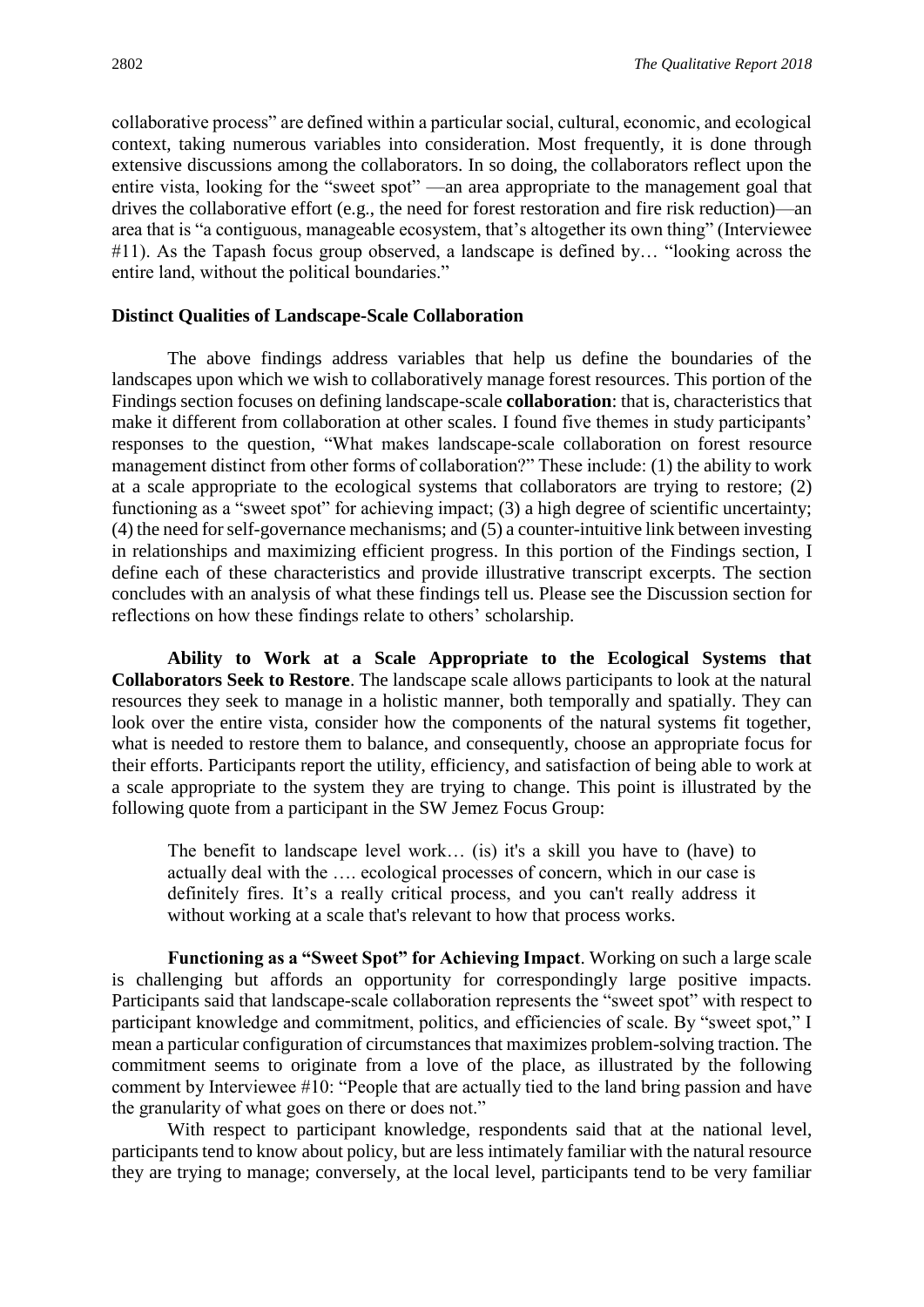with the resource itself, but not very knowledgeable about applicable policy. However, at the landscape-scale, participants tend to be knowledgeable about both the resource and applicable policies. See, for example, the following quote from Interviewee #4:

The beauty of what place-based landscape scale collaboratives do (if they're done right) is that there's an awful lot of … peer-to-peer learning that goes on. And so, one of those things may get started (and they get going in a whole variety of different ways) where you do have that situation of the policy versus the resource knowledge. As they begin working together; I've seen that that gap really closes. Now people can talk policy and resource around a table and have a pretty good idea of what they're talking about. And they can also talk about it from each other's point of view

A similar point was made regarding political assistance (i.e., that at the local level), political involvement tends to be focused on parochial interests such as maximizing job creation. At the national level, political involvement can feel like interference to help the politician achieve a big-picture goal. However, landscape-scale collaboration tends to attract forms of political involvement that further the collaborative goal.

Moreover, landscape-scale collaboration offers efficiencies of scale in that participants can pool their resources to maximize traction in accomplishing mutual goals. One of the stages at which this is particularly evident is when participants shift from building consensus on what they want to do into implementing that vision on the ground. This typically requires environmental analyses to comply with the National Environmental Protection Act. When working at the landscape-scale, such analyses can potentially be done much more efficiently than normal by bundling multiple related projects together for purposes of conducting these environmental analyses. One study participant also mentioned that landscape-scale collaboration can illuminate broadly-applicable "zones of agreement" upon which resource managers can rely in making subsequent decisions applicable to large geographic areas.

In addition, for those who participate over the multi-year timelines of landscape-scale collaboration processes, the relationships they build reinforce their mutual commitment to shared goals. This is reflected in the following comment by Interviewee # 11, who said that, relative to project-level collaboration:

The (stakeholder collaboration process at the landscape scale) also seems to me to be kind of a sweet spot - where you can get people involved who are willing to give some long-term commitment to the process. Therefore, they become more knowledgeable and share their knowledge more, and become involved more long-term…

**High Degree of Scientific Uncertainty**. Landscape-scale collaboration involves a large geographic area. The level of scientific uncertainty regarding the current condition of the resources over such a large area, and the most effective way to attain the desired future condition, is very high. See, for example, the following quote:

In this process, we don't have the answers, and a lot of people don't have the information, and we don't have, even, competing opinions! We just don't **have** answers. And so, instead of that process of getting everybody's ideas out, it's that we're launching many different research efforts. So … there are (seven) subcommittees that are … trying to come up with … recommendations (on) how to do monitoring on a landscape level. And so, it's much more of a research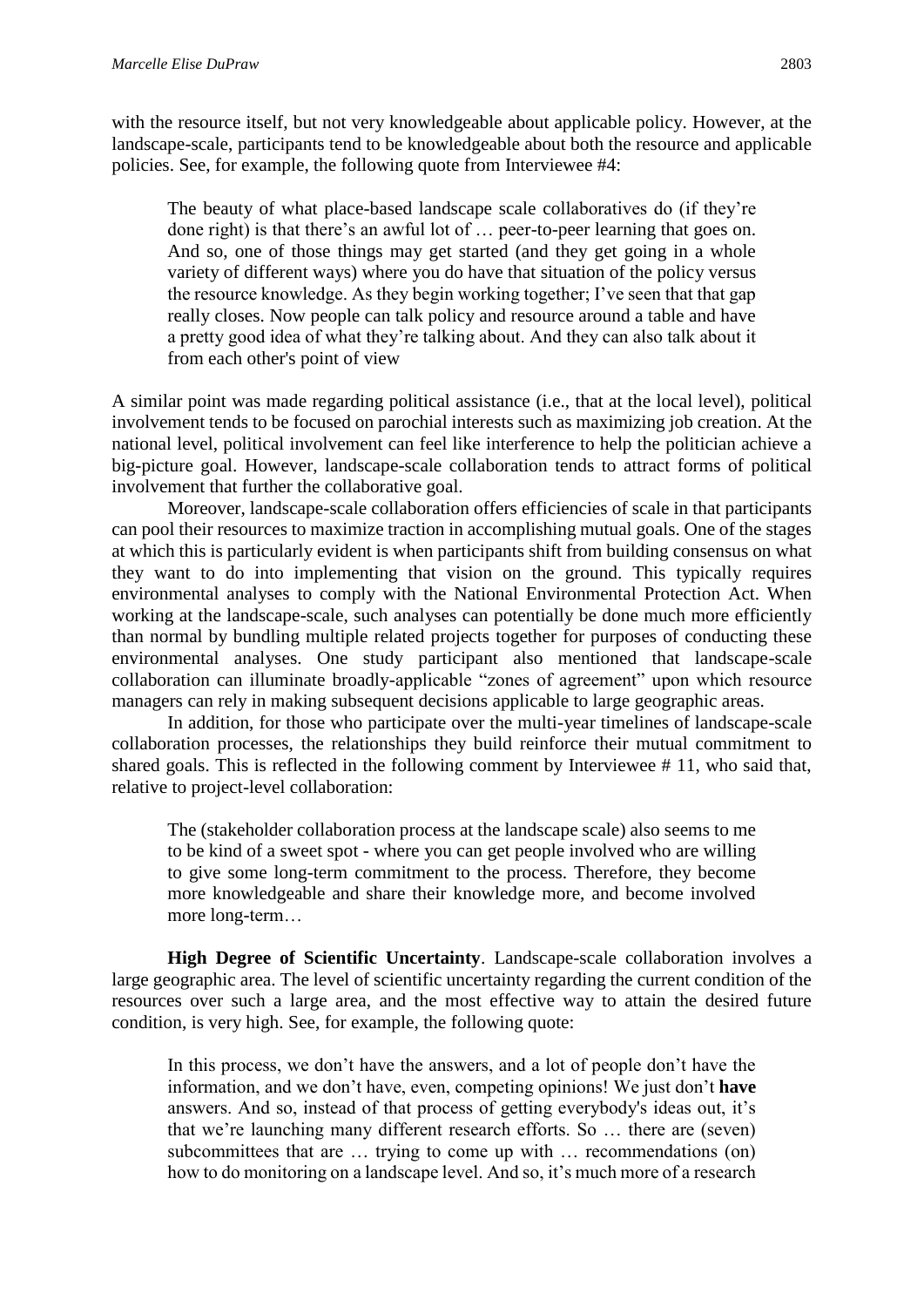approach, and a "wait and see." We know it'll be a couple of years before we have answers… (Colorado Front Range Focus Group)

Thus, research plays a more central role in mapping the path forward than in project-level collaboration. It takes a long time to gather existing information about all the resources involved, let alone obtain the results of original research undertaken to answer specific questions raised by collaborators. This means that the temporal planning horizon is very long, and adaptive management plays a central role in determining how best to proceed.

**Need for Self-governance Mechanisms**. In the collaborative processes that are the focus of this study, one entity may have organized and convened the parties, but typically no single entity has the power and authority to make decisions on behalf of all the collaborators. If collaborators are to work productively together over a period of years, they need to develop a set of procedures for decision-making and carrying out their work that is acceptable to all to whom they apply, that is, self-governance mechanisms. Typically, these procedures are documented in a charter, and rely upon consensus-based decision-making. See, for example, the following quote:

The other thing is the whole governance question. And that's, how do these groups really govern themselves? In a typical Forest Service public involvement type of a process on a NEPA project, they really don't have to be terribly committed to things. They're being asked for information; they're providing information and so on. The place-based collaboratives are a whole different animal because there's no one particular lead dog, necessarily. But they agree to be self-governing groups. And so that whole exercise in governance and how that's exercised among them is a very, very interesting process. And it takes all different shapes, sizes, and forms. It's an interesting process because what it does is it makes the individual participants have skin in the game, because they're now a part of the governance process. (Interviewee #4)

**Link Between Investing in Relationships and Maximizing Efficient Progress**. While relationships are arguably central to most forms of collaboration, they take on extra importance when working at the landscape scale for two reasons. First, as mentioned above, landscape-scale collaboration tends to stretch over a long period of time—i.e., measured in years, not days or months. Continuity of involvement is important to making progress, so that agreements can be negotiated and upheld, and topics need not be rehashed repeatedly. The following quote illustrates the relatively deep cross-sector relationships that participants cultivate over these multi-year processes:

Most of my best relationships with Forest Service people and industry people have come through these landscape-scale collaboratives, these long-term restoration projects that we've done, either on a forest-wide or—like longleaf pine—as ecosystems… the people I know that I can trust implicitly, that I know I'm going to go have a beer with, without even asking—they'll wanna go have a beer with me—are folks that I went through these landscape-scale collaborative experiences with… You also have a lot more smaller meetings the members of the collaborative getting together sometimes—just, you know, the enviro guy and the timber guy, just going out together to go talk about things and look at things, and so you have meetings and development of relationships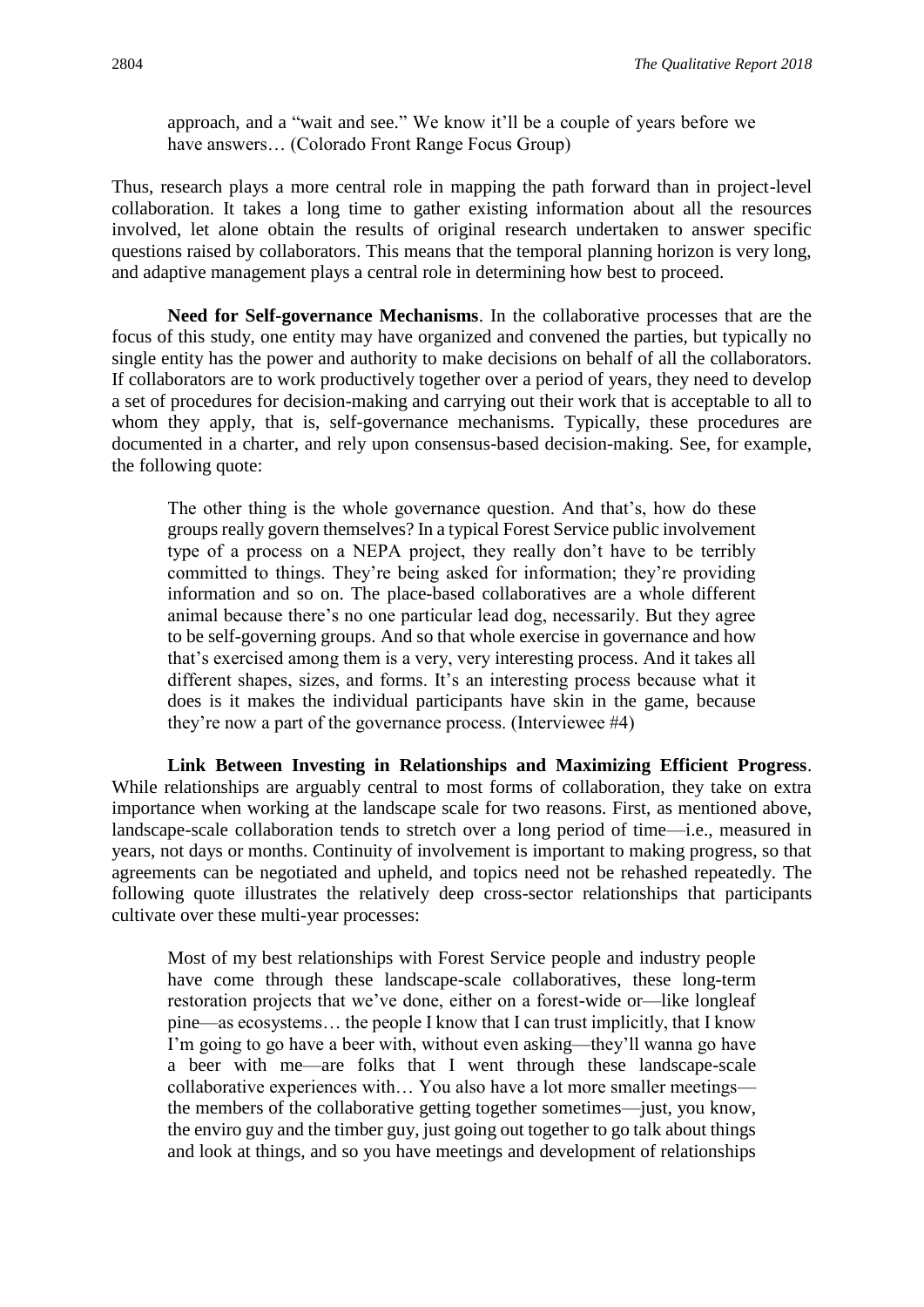among the members as well, where on these national level things, you don't have that. (Interviewee #11)

Second, participant alignment around an agreed-upon focus is important if they are to make progress, rather than spreading their efforts over too many objectives. Respondents pointed out that the more participants trust and understand one another, the better they can stay focused on particular goals rather than pursuing tangential issues. Thus, they collectively articulated the importance of taking the time to invest in building trusting relationships. They said that the time invested in doing so will ultimately pay off in an ability to work more efficiently together on shared goals. A participant in the Southwest Crown of the Continent Focus Group) emphasized this point in saying, "…That's so critical because it speeds up the process so much if you develop that trust and relationships, and it takes a long time to do that.."

*Analysis*. Reflecting on this study's interview and focus group data as a whole, leads me to hypothesize that collaborating at the landscape scale on forest resource management affords remarkable opportunities for efficient use of resources to achieve ecological, social, and economic restoration. It engages the whole person, offering transformative experiences. Working on the landscape scale seems to be an optimum scale for attracting constructive political assistance in getting things done, as a landscape encompasses sufficient resources to meet a variety of needs, from ecological to economic; further, because it focuses on an identifiable "place," it attracts those with both knowledge of that place and an emotional investment in it. Five characteristics, taken together, convey what makes landscape-scale collaboration different from other forms of collaboration: 1) the ability to work at a scale appropriate to the ecological systems that collaborators are trying to restore; 2) functioning as a "sweet spot" for achieving impact; 3) a high degree of scientific uncertainty; 4) the need for self-governance mechanisms; and 5) a counter-intuitive link between investing in relationships and maximizing efficient progress.

These characteristics are inter-related. The primary motivations for the landscape-scale collaborative initiatives that are the focus of this study are forest ecosystem restoration and thus, reduction of catastrophic forms of wildfire. Collaborators seek to understand the drivers of these ecological systems to restore their functionality. If they can do so – and work at the same scale on which those ecological systems operate—collaborators have the opportunity to gain significant traction and achieve maximum positive impact with respect to their management goals (healthier forests, fewer wildfire catastrophes). However, because forest ecosystems are a large-scale phenomenon, landscape-scale collaboration for this purpose involves a large geographic area. Because collaborators seek to manage large geographic areas, there generally is a correspondingly higher quantity and variety of natural resources and ecological interactions to understand to manage them effectively. Thus, collaborators typically face numerous scientific questions for which they lack answers (i.e., high scientific uncertainty).

Due to the high levels of scientific uncertainty associated with landscape-scale resource management, research plays a more central role in mapping the path forward than in projectlevel collaboration. It takes a long time to gather existing information about all the resources involved, let alone obtain the results of original research undertaken to answer specific questions raised by collaborators. This means that the temporal planning horizon is very long, and adaptive management plays a central role in determining how best to proceed. Because the collaborative initiatives must operate over long periods of time (e.g., years, and possibly decades), self-governance mechanisms are needed to help sustain the collaborative organization or group. Faced with such a big challenge, widespread American values tend to favour "rolling up one's sleeves and getting down to business"; however, this study suggests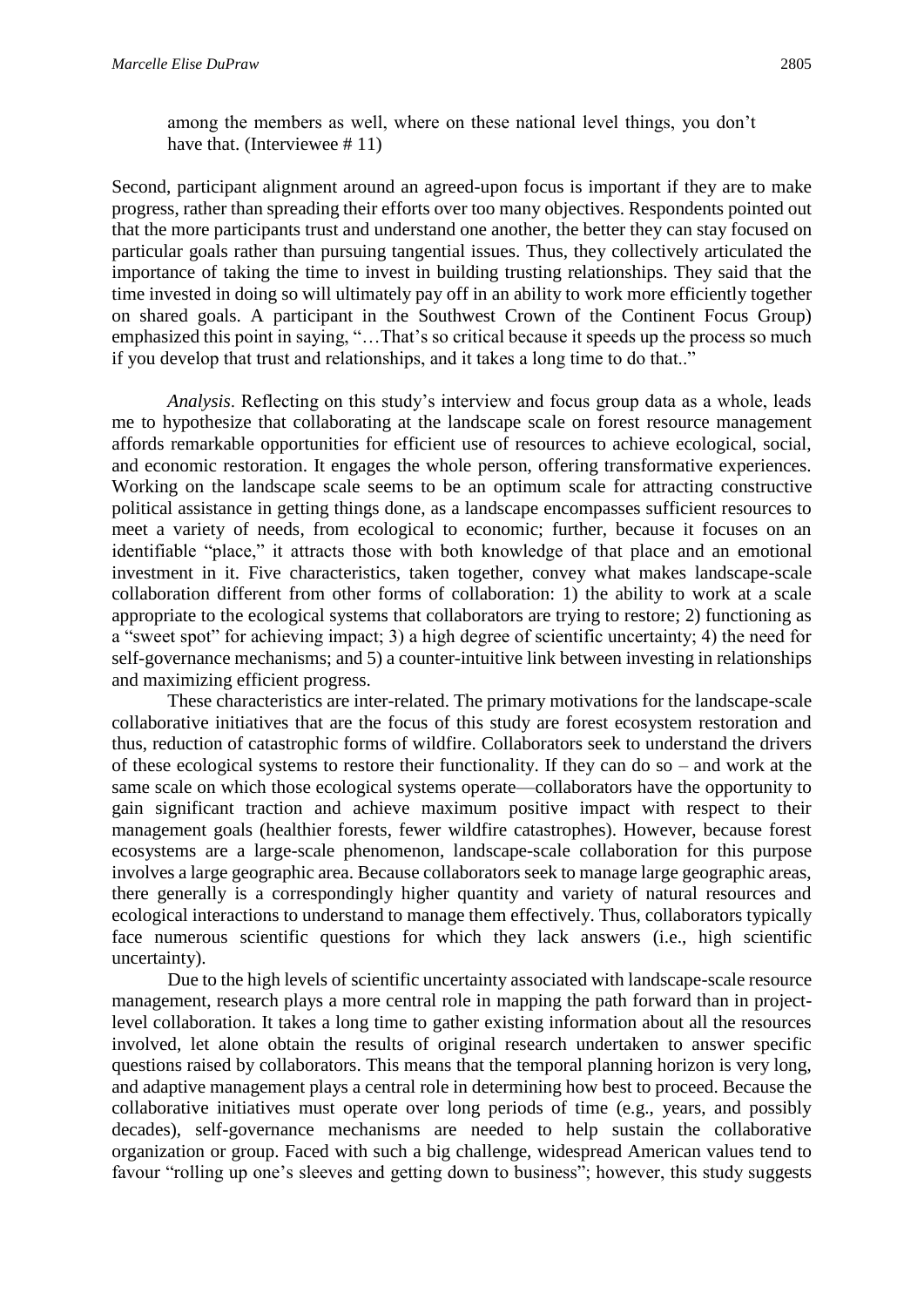that collaborators will be better able to realize the potential of the "sweet spot for maximum impact" associated with landscape-scale collaboration if collaborators invest time upfront in getting to know one another, building interpersonal relationships, and developing agreement on shared goals.

#### **Discussion**

This article makes two primary contributions to collaborative governance scholarship in the forest resource management arena. First, with respect to landscape-scale collaboration, this article elucidates the factors that practitioners consider in setting the boundaries of their focal landscapes. Second, it offers a definition of landscape-scale collaboration in the forest management context. Both are discussed below relative to others' scholarship.

#### **Framing the Focal Landscape**

Innes and Booher (2010) make the point that harvesting the maximum benefit from collaborative efforts is a function of how operational details are handled (pp. 89-117). Perhaps the most fundamental such detail is defining the key terms that shape the program. This study shines a light on the definition of the term, "landscape-scale." Below, I situate my findings on this topic with respect to relevant literature.

**Variables Inherent in the Natural Environment.** This study finds that a number of variables inherent in the natural environment inform the boundaries of the landscapes chosen by collaborators as their focal management area. These include landform, hydrogeography, ecosystem, and size, with ecosystem functioning as the driver. The literature supports the central role of the ecosystem in defining a landscape. Wiens and Milne (1989, p. 87) suggest that the boundaries of a landscape depend on the species and phenomena of interest, combined with the scientist's specific research questions. Levin (1992, p. 1943) asserts that ecological phenomena can be studied at a variety of scales, that the choice of scale is critical because the scientist will observe different kinds of patterns depending on the scale of his or her inquiry. Further, he suggests that the patterns observed at different scales will have different causes and consequences. He urges us to examine the mechanisms that drive observed patterns and cautions us about a further complicating factor – that is, that those mechanisms may operate on a different scale than that of the observed patterns.

In linking a landscape to a particular ecosystem, collaborators seek to understand scale at which targeted ecological systems operate and to select landscape boundaries that encompass key parts of those systems. The comments of McKinney et al. (2010, p. 2) underscore the central role of scale in collaborative governance in the conservation arena; they say that there is "general agreement that the promise of large landscape conservation is its focus on land and water problems at an appropriate geographic scale, regardless of political and jurisdictional boundaries" (p. 2). In this context, participants' understanding of the systems they are trying to change is essential to selecting appropriate boundaries of "the landscape" upon which they will focus their efforts. As noted by Levin (1992, p. 1943), choice of scale on which to focus is actually the "central problem of ecology" due to its profound impact on the patterns one will be able to see at his or her chosen scale, and the related fact that patterns observable at different scales are likely to have different drivers as well as consequences.

In the context of the CFLR Program, stakeholders generally share a priority focus on restoring forest health in order to reduce the likelihood of catastrophic wildfire. Thus, the central question in setting the boundaries of the landscape upon which they will focus their efforts is, "what is the scale of the ecological and human interactions that lead to forest fires?"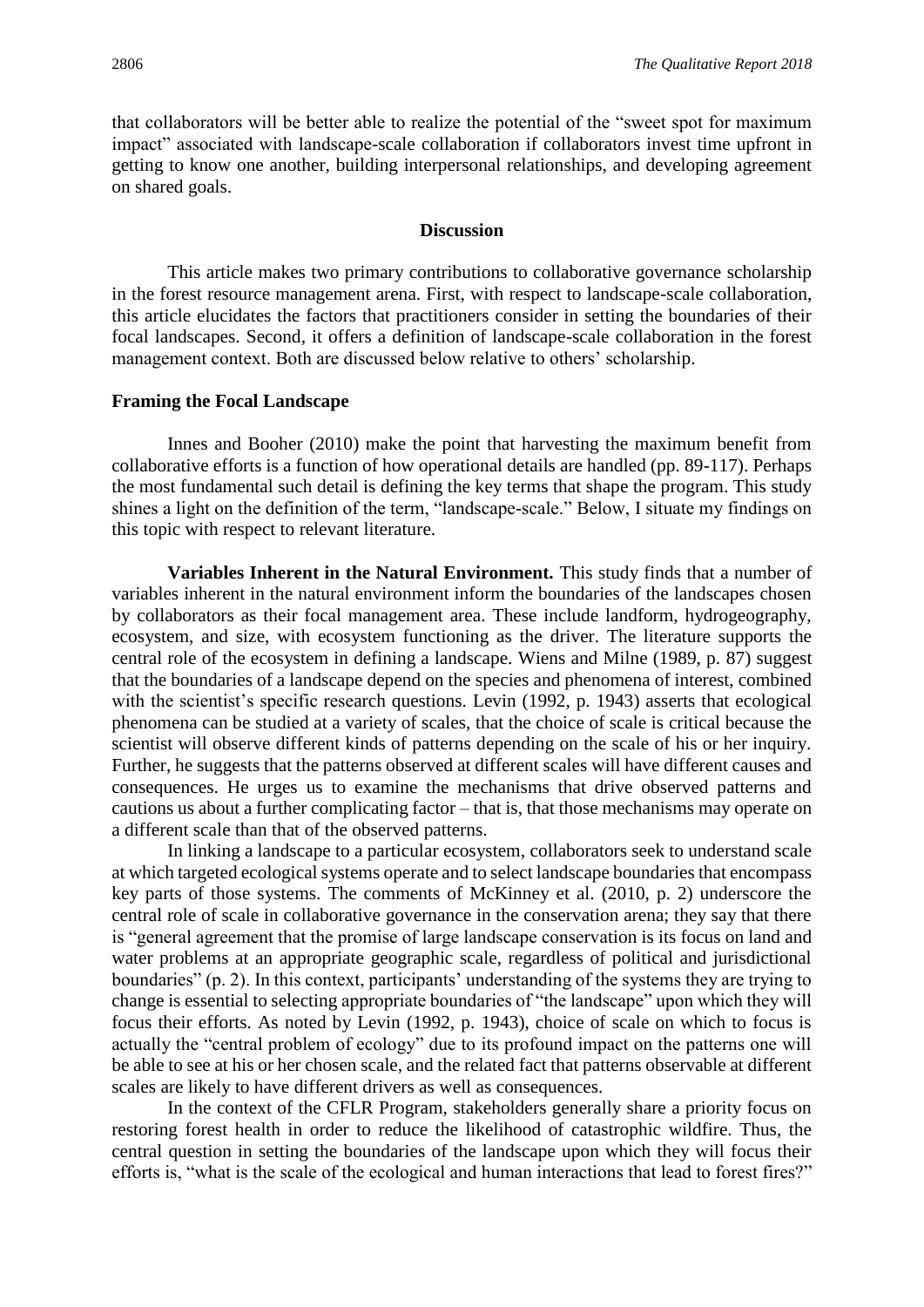The analysis of Cash and Moser (2000) highlights the importance and the complexity of this question in writing about the challenges of integrating science and policy to effectively address environmental issues that play out at multiple scales. They suggest that answering this question for a particular environmental problem involves the following three challenges: (1) matching the scale of the management system to the scale of the biogeophysical basis of the problem; (2) matching the scale of the problem assessment and of the management response; and (3) adequately accounting for interactions where dynamics occurring at one scale affect those occurring at another scale (Cash & Moser, 2000, pp. 113, 118).

Cash and Moser recommend using an adaptive management approach to learn how to better integrate assessment and management at appropriate scales, "constructing long-term, iterative, experiment(s)..." in this area (Cash & Moser, 2000, pp. 109, 114-118). They also recommend using "boundary organizations" to successfully navigate these three scale-related challenges. Landscape-scale collaborative processes can be thought of as boundary organizations, in that they provide forums for effective communication across many dimensions (e.g., disciplines, social sectors, stakeholder groups, jurisdictions and levels of government, and different geographical areas within the landscape). The authors recommend leveraging the "scale-dependent comparative advantages" of various institutions, technical experts, and resources, that is, using each at the scale where it is most effective (Cash and Moser, 2000, pp. 109, 114-118). These insights and suggestions illustrate the bridge between ecosystem conditions and characteristics and human efforts to manage them—the latter of which I discuss in further detail below.

**Human Dynamics.** This study finds that, along with factors inherent to our natural environment, a number of "people factors" inform the boundaries of the landscapes on which we choose to collaborate when managing forest resources. These include longstanding cultural and spiritual ties to particular places in the area; community and economic uses of the land and its resources; current management goals; and political and jurisdictional boundaries. There is no "cookbook" for combining these "ingredients" to come up with the boundaries of the focal landscape; rather, collaborators talk through the various factors, seeking to make this decision in a holistic way.

The literature supports the idea that collaborators take into consideration multiple "people factors" in delineating a landscape for forest restoration, and that the resulting landscape boundaries often span multiple jurisdictions. McKinney et al. (2010, p. 2) observe that… "the promise of large landscape conservation is its focus on land and water problems at an appropriate geographic scale, regardless of political and jurisdictional boundaries." Since the collaborative initiatives that were the subject of this study focus on restoration of forest ecosystems in part to reduce catastrophic forms of wildfire, collaborators give particular consideration to including portions of the wildland / urban interface within their chosen landscapes.

When delineating the landscapes on which they would collaborate, participants viewed existing social capital as an asset (e.g., existing relationships, existing agreement on the area needing restoration, and shared knowledge or understandings upon which collaborators would be able to draw). Wondolleck and Yaffee (2000, pp. 162-163) found that past relationships have served an enabling function for subsequent collaborative processes. In their study of the CFLRP Program and the JCLRP Program, Schultz et al. (2017, p. 1) found several things that reinforce the importance of this form of social capital in framing the focal landscape. They found that projects involving less contentious landscapes tended to be more successful (p. 1). Relatedly, they found that "(h)aving project goals that align with community, partner and agency goals created a unified vision and limited contention on the landscape" (p. 16). Finally,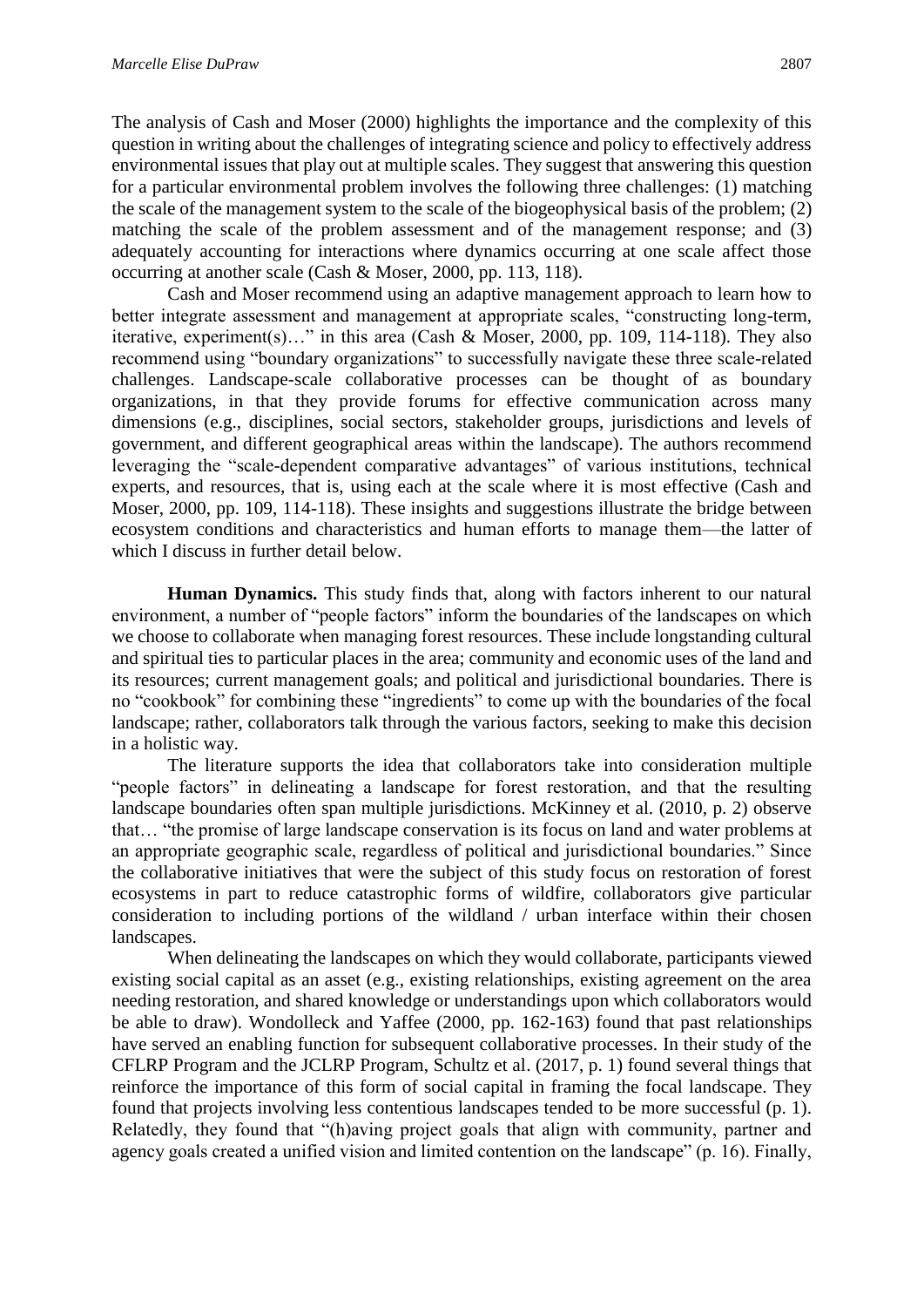they found that prior collaboration among participants was one of two success factors for these landscape-scale collaborative processes (pp. 3, 15).

Collaborators consider past, present, and desired future relationships between humans and nature in a particular area as they work to delineate the boundaries of their focal landscape. Cunningham (2010) speaks to temporal considerations in framing the "landscape" one will study, saying, "In trying to gain some understanding of how biological landscapes operate, you need to study interrelationships, and to do this you need to decide how to measure moving processes" (Cunningham, 2010, p. 49, paraphrasing conservation biologist Dick Richardson). He adds that "… change is always happening. Change is the most natural part of our landscape, and change is what we must embrace and learn to live with, for our … landscape will be swept along in its continuing currents…" (p. 15). Thus, Cunningham is speaking not only of changes in ecosystems over time, but also how humans need to adapt to, or work with, those everchanging ecosystems.

The literature supports consideration of cultural ties to the land in thinking about the boundaries of a management landscape. Ingram (2011, p. 1) observes that the effectiveness of collaborative natural resource management approaches depends in part on how they integrate varied "ways of knowing" among different communities of interest reinforces the importance of doing so. The USDA points out that the national forests of the U.S. contain numerous sites that are sacred to American Indians and Alaska Natives (AI/AN), and that AI/AN communities often require access to these sites to carry out particular ceremonies as part of their cultural responsibilities (2012, pp. 6-7). Basso (2000) explains that, for the Western Apache people in the Cibicue, Arizona area, landscapes embody cultural wisdom that is tied to events that happened in that place in the past and are thus integral to cultural identity. Cunningham asserts that, "The land has a memory," which reflects the history of that landscape and "the life-forms that live on it, including ourselves and our experiences" (Cunningham, 2010, pp. 12, 299). Thus, the literature suggests that both social and ecological variables must be considered in defining the boundaries of a landscape.

Collaborators consider existing community and economic uses of the landscape in question, as well as their management goals, as they make choices about the portion of their region on which they will collaborate. The literature supports the idea that various human uses of the area's natural resources are among those "people factors" that are considered. López-Hoffman, Varady, Flessa, and Balvanera (2010) point out that, when adjacent jurisdictions share ecosystems and species, they are also likely to share important ecosystem services. The Network for Landscape Conservation (2018, p. 1) identifies a number of such ecosystem services that we derive from our landscapes, including clean air and water, wildlife, food, fiber, jobs, recreation, public health, cultural heritage, community vitality, climate change mitigation, and protection from floods and fire, and a sense of identity.

#### **Understanding Landscape-Scale Collaboration**

As we have seen above, there are five attributes that make collaborating on forest management at the landscape scale different from collaborating on smaller scales (e.g., the project level) or larger scales (e.g., nationally). These include: (1) the ability to work at a scale appropriate to the ecological systems that collaborators are trying to restore; (2) functioning as a "sweet spot" for achieving impact; (3) a high degree of scientific uncertainty; (4) the need for self-governance mechanisms; and (5) a counter-intuitive link between investing in relationships and maximizing efficient progress. Any single one of these attributes may not be unique to landscape-scale collaboration on forest resource management but taken together they comprise a unique and extremely promising phenomenon. The literature reinforces the importance of these qualities.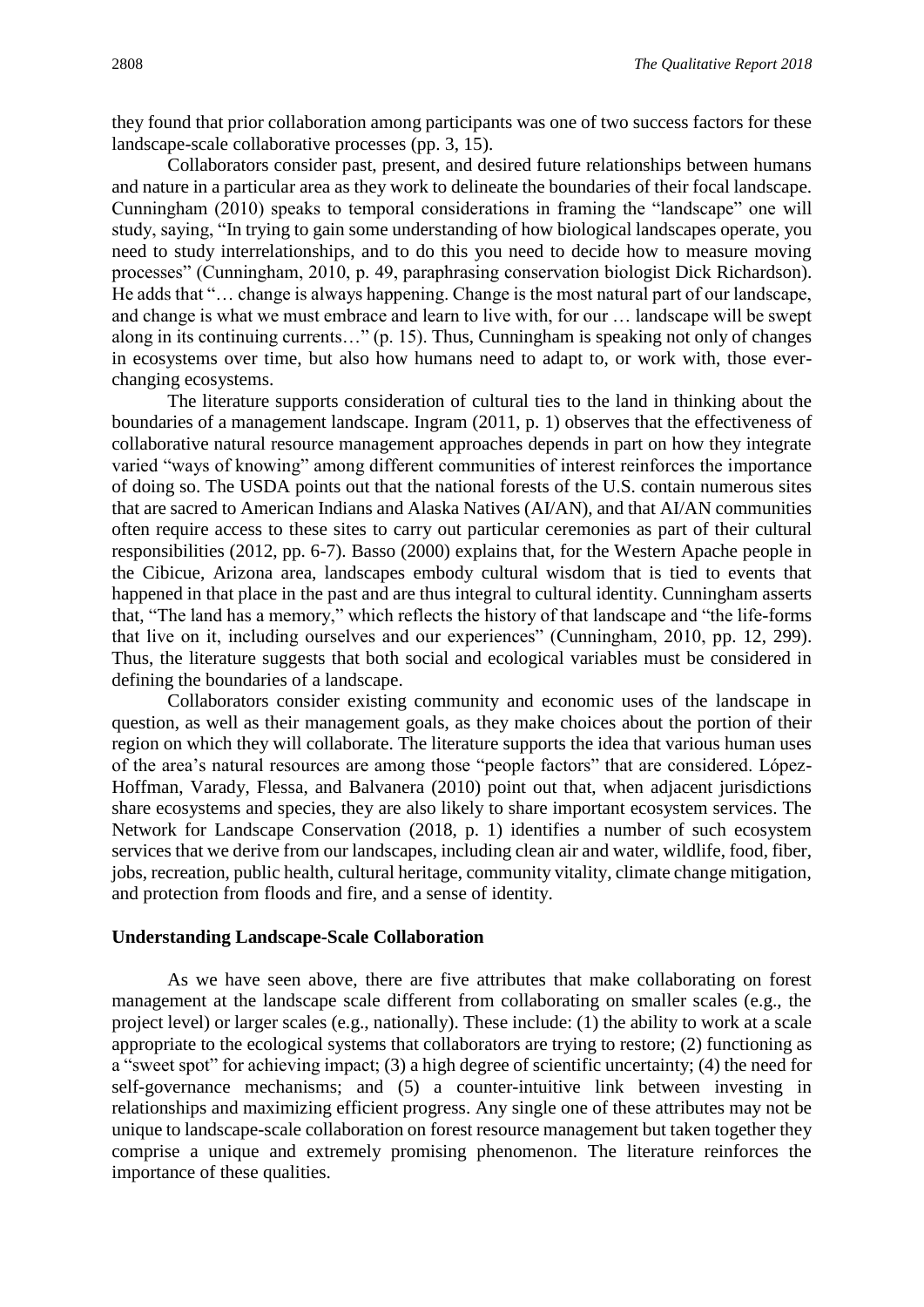**Ability to Work at a Scale Appropriate to The Ecological Systems That Collaborators Seek to Restore**. Wondolleck and Yaffee (2000) find a trend in the literature arguing for a shift from fragmented land management to ecosystem-based resource management on broader scales in both the geographic and temporal sense that encompass both public and private lands (p. 14, 15). McKinney and Johnson (2009) assert that there is broad "… agreement that the promise of large landscape conservation is its focus on land and water problems at an appropriate geographic scale, regardless of political and jurisdictional boundaries" (p. 2). This point is also made by McKinney, Scarlett, and Kemmis (2010).

**"Sweet Spot" For Achieving Impact**. Numerous scholars make the point that collaborative approaches to natural resource management are effective ways to address challenges that involve many stakeholders and social sectors. For example, DuPraw, Brennan, and Placht (2013) define collaborative governance to refer to the routine use of collaboration by public sector decision-makers to determine how to resolve challenges, controversies, or outright conflicts over the best way to manage the public resources under their stewardship (p. 229). McKinney and Johnson (2009) see "regional collaboration" as an extremely promising way of filling the "governance gap" when a given policy or management problem does not fall entirely under the jurisdiction of any one entity (p. 2). Booher (2004, p. 32) suggests that collaborative governance can be thought of as a new, "more deliberative and democratic" approach to governance that occurs in a cross-jurisdictional governance "space," and offers a vehicle through which participants can deal with, among other things, policy interdependencies that prevent any one entity from being able to resolve an issue on its own and increasing cultural diversity. The Network for Landscape Conservation (2018) asserts that "the landscape" is becoming the "operative unit for conservation" (p. 2), and that landscape-scale conservation "brings people together across geographies, jurisdictions, sectors, and cultures to re-weave fragmented landscapes and safeguard the ecological, cultural, and economic benefits they provide" (p. 6).

**High Degree of Scientific Uncertainty.** Booher (2004) notes that collaborative governance is an effective approach to dealing with increasing complexity and uncertainty in the governance arena (p. 32). Scholz and Stiftel (2005) discuss collaborative governance as an effective vehicle for adaptive management in the pursuit of the sustainability of both natural and human systems (p. vii); in fact, they coin a new synonym for collaborative governance: "adaptive governance." Wondolleck and Yaffee discuss the importance of adaptive management in natural resource management, citing early thought leadership on this topic by Holling and Lee (Holling, 1978; Lee, 1993, as cited in Wondolleck & Yaffee, 2000, pp. 15- 16); in this context, the authors quote Lee as suggesting that adaptive management can serve as our compass and "conflict bounded by negotiation can provide a 'gyroscope' that can keep us balanced as we move in the appropriate direction" (Lee, 1993, as cited in Wondolleck & Yaffee, 2000, p. 16). Wondolleck and Yaffee also underscore the point that natural resource management requires context-specific knowledge (p. 15, citing Kohm & Franklin, 1997).

**Need for Self-governance Mechanisms**. Wondolleck and Yaffee (2000, pp. 147-150) discuss the trend in natural resource management toward decentralized decision-making and its value in cultivating shared ownership of the challenge, the process for addressing that challenge, and the outcome of that process. Together, these result in greater commitment to the problem-solving enterprise. The authors describe several examples of collaborative natural resource management processes where stakeholders took proactive steps to establish selfgovernance mechanisms (pp. 180-181); in the words of one such stakeholder (Bill Potter,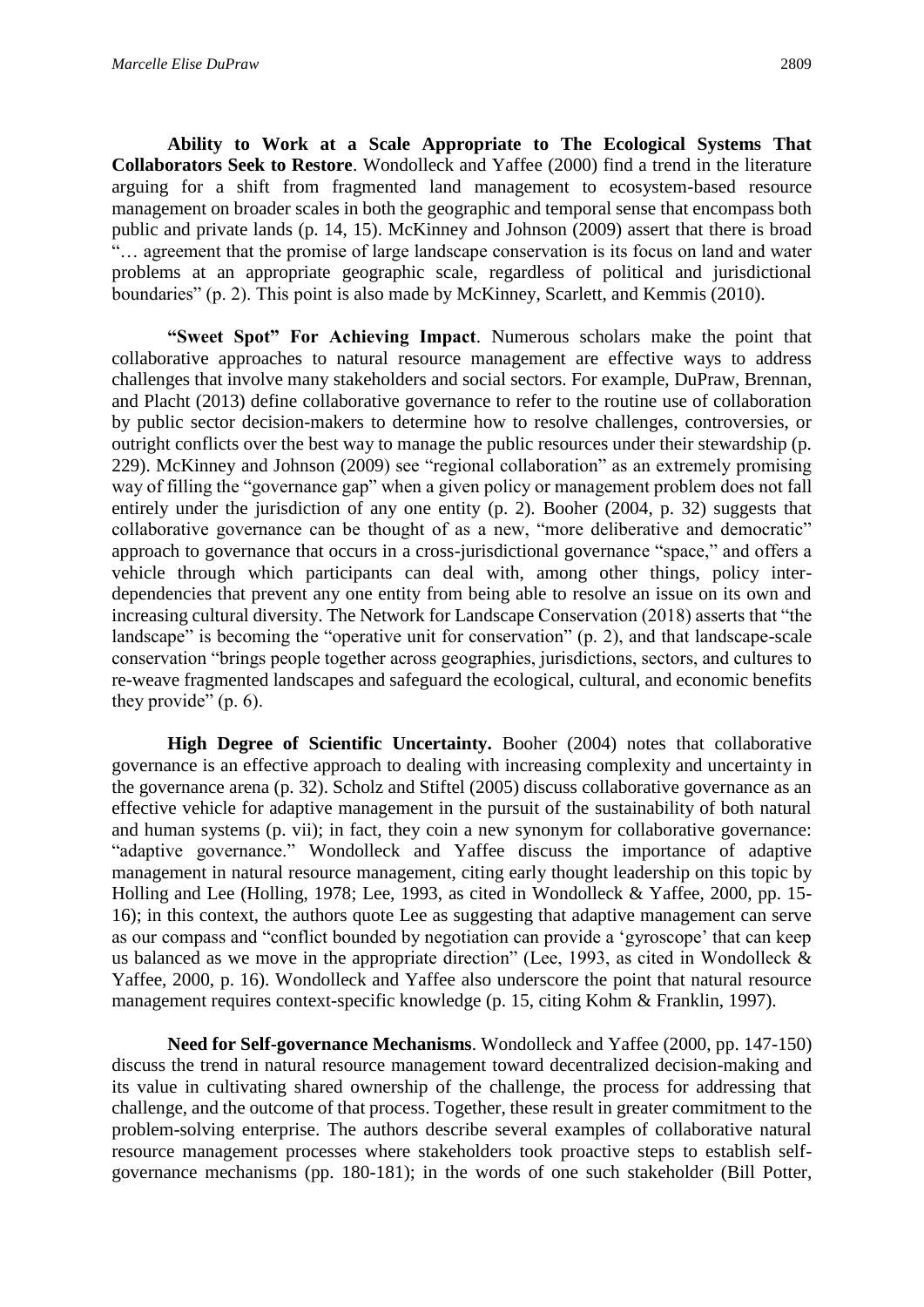Blackfoot Challenge , as cited in Wondolleck and Yaffee, 2000, p. 181): "We realize that if you do not make the rules, someone is going to make them for you. It is a lot easier to follow your own rules."

**Need to Invest in Relationships to Maximize Progress**. In an inquiry into why cooperation is part of the human evolutionary story, Nowak (2012) highlights indirect reciprocity as the most common driver for mutual aid. In this form of cooperation, people help each other based on their respective reputations. This reinforces the importance of would-be collaborators getting to know each other early on and building trust. Wondolleck and Yaffee (2000, p. 163) note that many collaborative processes start from conditions of strong distrust, and that success requires intentional steps to remedy that. Booher (2004) explicitly suggests that collaborative governance is an effective vehicle to meet the need for expanded trustbuilding in the public sector (pp. 32-33). Kemmis (1990, p. 118) suggests that, "… the actual practice of finding solutions that people can live with usually reaches beyond compromise to something more like neighbourliness… (which) is inconceivable without the building of trust, of some sense of justice, of reliability, of honesty." (Schultz et al., 2017, pp. 3, 15) found that transparent communication among participants was one of two success factors in their study of the CFLRP Program and the USDA's Joint Chiefs' Landscape Restoration Partnership.

The work of the scholars discussed above serves to support the findings of this study with respect to the unique characteristics of landscape-scale collaboration and how such "landscapes" are defined. This study, in turn, is complementary to  $-$  and perhaps elaborates upon -- the scholarship of Emerson and Nabatchi (2015). These co-authors have proposed an integrative framework to give coherence to collaborative governance research, practice, and evaluation. They invite fellow scholars to test and enhance it. The study underlying this article should ultimately add richness to one particular aspect of this framework within the group of collaborative dynamics that Emerson and Nabatchi suggest can initiate collaborative action – that is, stakeholders' capacity to pursue joint action if they choose to do so. The present article lays the foundation for enumerating those capacities and strategies for developing them in one specific context – landscape-scale collaborative forest resource management – by defining that phenomenon.

#### **Limitations of the Study and Generalizability of Results**

This study is based on thirteen interviews and nine focus groups. These collectively involved the participation of 38 people, based all over the US. They produced 22 transcripts (over 1,000 pages) for analysis. This is a very robust data set for a grounded theory study focused on the production of substantive theory. At the same time, this methodology is considered applicable only in the context studied.

Consequently, it is reasonable to assume that the results can be generalized to apply to the CFLR Program as a whole. Beyond the CFLR Program, one can conceptualize concentric rings emanating out to encompass other arenas that share some attributes with the CFLR Program; perhaps the next ring out could be thought of as landscape-scale collaborative forest restoration programs sponsored by different agencies. Beyond that might be landscape-scale collaborative programs that focus on managing natural resources other than forests, and then collaborative forest restoration programs that take place on smaller or larger scales. The further out one goes in this set of rings, the less applicable will be the findings from this study. The findings from this study reliably apply only to the CFLR Program.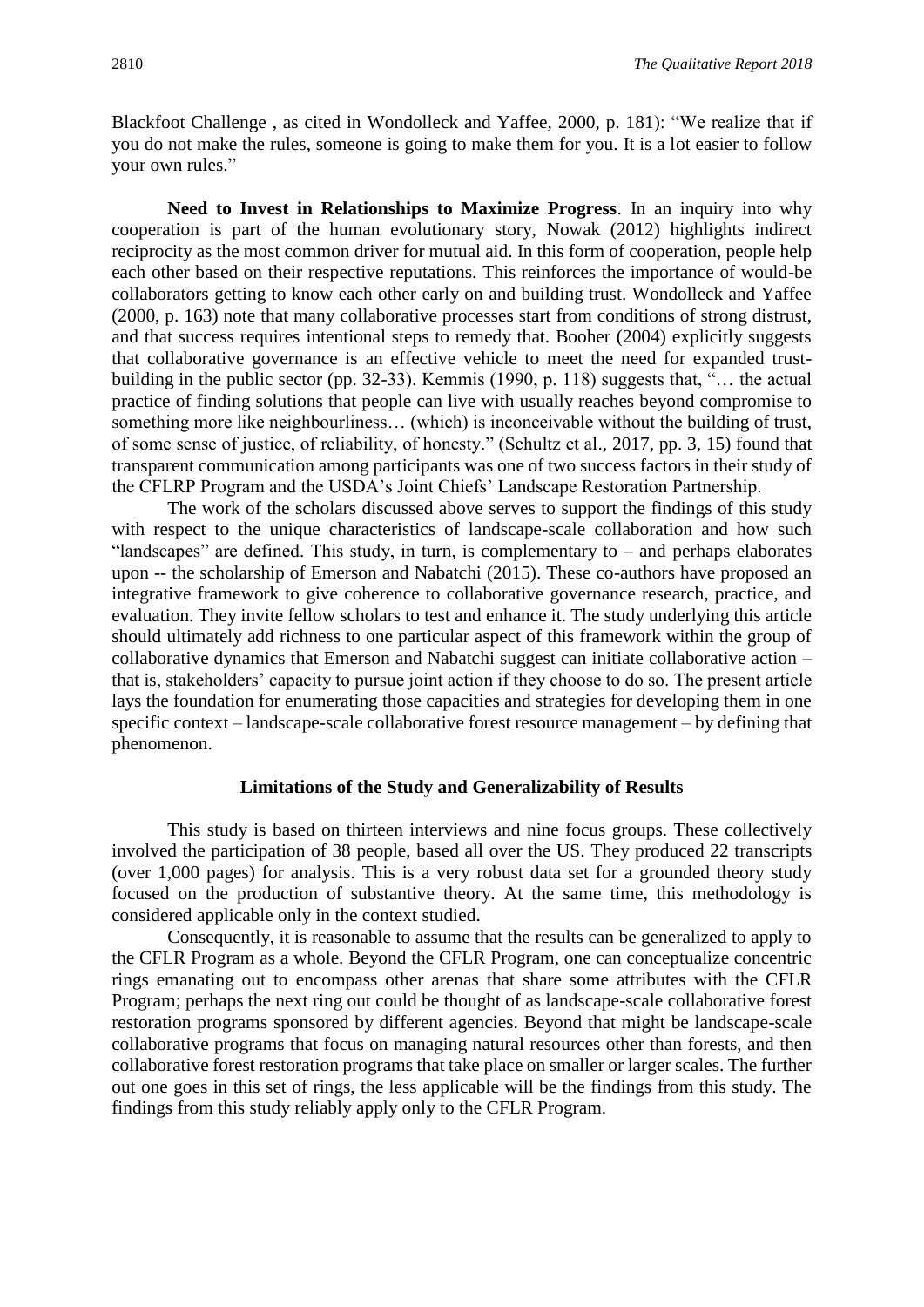# **Areas for Future Research**

While fire is a productive element of many natural forest ecosystems (e.g., stimulating the release of certain seeds, clearing space for sun-loving plants to grow), the catastrophic scale of many of today's forest fires is not natural. Rather, it reflects society's historic preference for suppressing all forest fires. This leads to more dense forests and thick undergrowth; when a cigarette is dropped in that type of forest, the resulting fire burns far more acres and burns far hotter than it would have under natural conditions. The associated risk to human life and property in communities adjacent to national forests, as well as the risks to firefighters, has become unacceptable.

Thus, understanding what it takes to collaborate effectively at the landscape scale to reduce the risk of catastrophic wildfire and how to develop those collaborative capacities is essential to the USDA/FS and its stakeholders. Collaborating at the landscape scale provides a unique and powerful opportunity to harness stakeholder interests and resources for maximum traction in restoring forest ecosystems and reducing wildfire risk. It is a scale at which conflict – whether latent or full-blown – can be addressed in meaningful and constructive ways. Study participants reported that at its best, landscape-scale collaboration affords opportunities for ecological, social, personal, and spiritual healing.

O'Laughlin (as cited in Schultz, Jedd, & Beam, 2012) makes the point that, "(t)here is the potential for the CLRP, if implemented well, to break through the persistent gridlock in US forest management and pave the way for more efficient and effective forest management." The Chief of the USDA/FS, the Western Governors' Association, and many others have reinforced the value of the CFLR Program (Schultz, Jedd, & Beam, 2012). The remarkable results achieved through the CFLR Program reflect participants' dedication to the forests that are special to them, the simple logic of working at the scale on which the ecosystem that collaborators are trying to restore actually functions, and the growing awareness of how much more can be achieved when we work together. The CFLR Program's 2015 5-Year Report reflects that, "During the past 5 years, we learned that bringing diverse community perspectives together through collaborative processes helps build resiliency to unexpected events, identify creative solutions, and create the social agreements that ensure long-term sustainability and support for project goals" (USDA, 2015, p. 14).

Despite many collaborative successes as reflected in the CFLR Program, there remains much untapped potential in the use of collaboration as an effective way to carry out the USDA/FS' multiple use mandate, minimize unnecessary conflict, channel residual conflict toward positive outcomes, and reduce risks of destructive forms of wildfire. It is the author's hope that this article, elucidating the phenomenon of landscape-scale collaboration on forest resource management, contributes to our ability to use this approach to maximum benefit. Related research topics of pressing concern include: (a) the implications of these unique characteristics for the specific capacities needed to collaborate at this scale; and (b) strategies for developing those capacities. I investigated these topics as part of this same study and anticipate publishing on these topics in the near future. In addition, replicating this study in similar arenas -- sponsored by different agencies or focusing on resources other than forests - would be valuable in testing how broadly the findings apply and developing formal, crosscutting theory to guide the development of capacities needed to collaborate on the landscape scale.

#### **Management Recommendations**

The primary management recommendation emerging from this stage of the study is that collaborative forest restoration programs should explicitly embrace and affirm the importance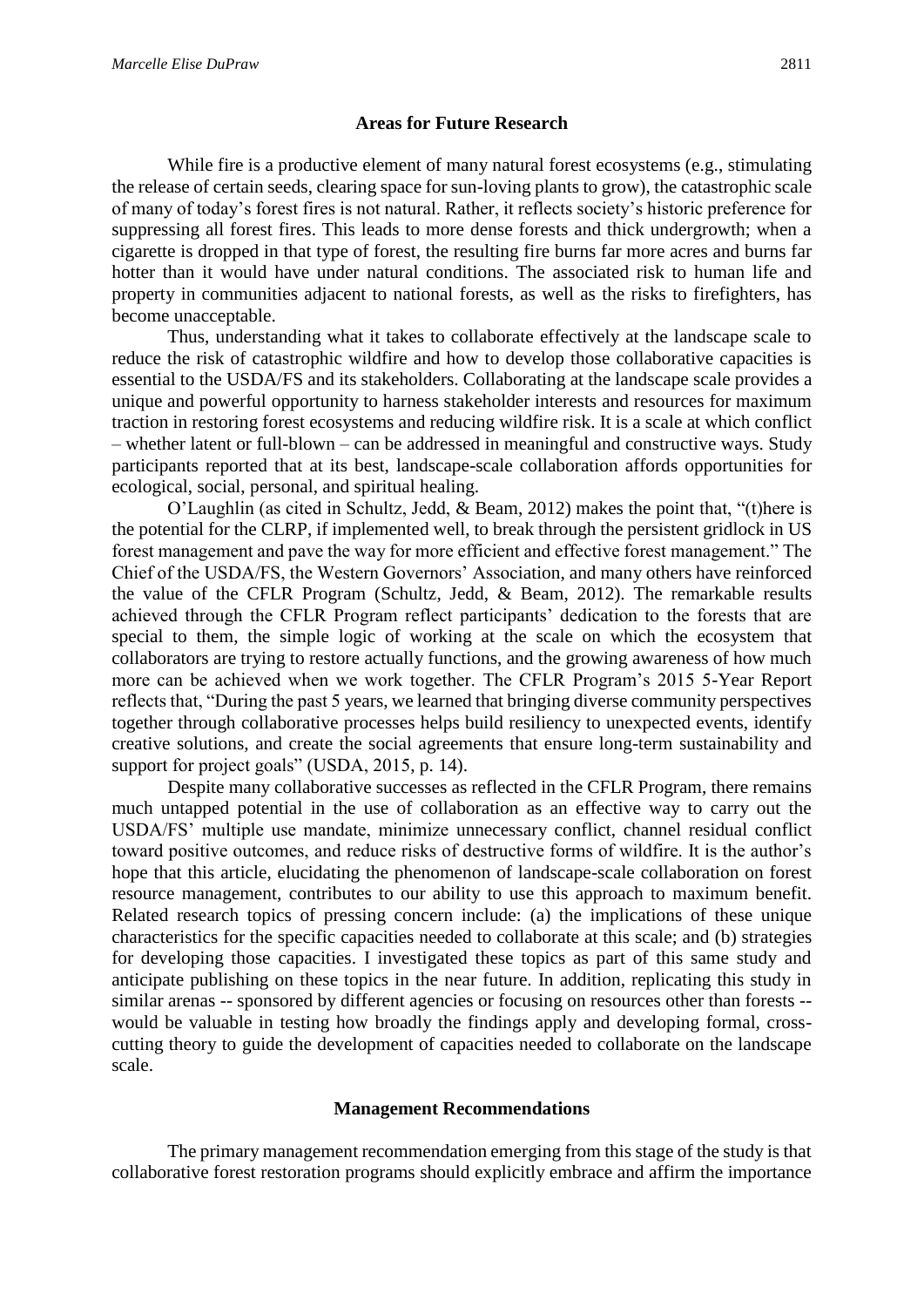of contextual factors in setting the boundaries of landscapes proposed for inclusion in the program. Program literature should provide a discussion and examples of the range of considerations that others have used in framing their focal boundaries to support program applicants in thinking through this complex issue. Additional management recommendations will be forthcoming in subsequent articles on: (a) the specific capacities needed to collaborate at the landscape scale; and (b) strategies for developing those capacities.

#### **References**

- Basso, K. H. (2000). *Wisdom sits in places*. Albuquerque, NM: University of New Mexico Press.
- Booher, D. (2004). Collaborative governance practices and democracy. *National Civic Review, 93*(4), 32-46. doi:10.1002/ncr.69
- Brusentsev, V., & Vroman, W. (2016). *Wildfires in the United States: A primer*. Washington, DC: Urban Institute.
- Burns, S., & Cheng, A. S. (2005, December). *The utilization of collaborative processes in forest planning: An applied research project funded by the USDA Forest Service. Report to the USDA Forest Service.* Durango, CO: Office of Community Services, Fort Lewis College. Retrieved from<http://ocs.fortlewis.edu/ForestPlanning.pdf>
- Butler, W. H. (2013). Collaboration at arm's length: Navigating agency engagement in landscape-scale ecological restoration collaboratives. *Journal of Forestry, 111*(6), 395- 403.
- Butry, D. T., Mercer, D. E., Prestemon, J. P., Pye, J. M., & Holmes, T. P. (2001). What is the price of catastrophic wildfire? *Journal of Forestry, 99*(11), 9-17.
- Cash, D. W., & Moser, S. C. (2000). Linking global and local scales: Designing dynamic assessment and management processes. *Global Environmental Change 10*(2), 109-120.
- Charmaz, K. (2011). *Constructing grounded theory: A practical guide through qualitative analysis*. Washington, DC: Sage Publications, Inc.
- Chenail, R. J., Cooper, R., & Desir, C. (2010). Strategically reviewing the research literature in qualitative research. *Journal of Ethnographic & Qualitative Research, 4*(2), 88-94.
- Coefield, S. (2017, September 15). Montana residents are desperate for clean air, and they're calling me. *The Washington Post*. Retrieved from [https://www.washingtonpost.com/outlook/amid-montanas-wildfires-its-my-job-to](https://www.washingtonpost.com/outlook/amid-montanas-wildfires-its-my-job-to-help-people-breathe/2017/09/15/8233bd74-995e-11e7-82e4-f1076f6d6152_story.html?noredirect=on&utm_term=.7b0b40af4875)[help-people-breathe/2017/09/15/8233bd74-995e-11e7-82e4](https://www.washingtonpost.com/outlook/amid-montanas-wildfires-its-my-job-to-help-people-breathe/2017/09/15/8233bd74-995e-11e7-82e4-f1076f6d6152_story.html?noredirect=on&utm_term=.7b0b40af4875) [f1076f6d6152\\_story.html?noredirect=on&utm\\_term=.7b0b40af4875](https://www.washingtonpost.com/outlook/amid-montanas-wildfires-its-my-job-to-help-people-breathe/2017/09/15/8233bd74-995e-11e7-82e4-f1076f6d6152_story.html?noredirect=on&utm_term=.7b0b40af4875)
- Corbin, J., & Strauss, A. (1990). Grounded theory research: Procedures, canons, and evaluative criteria. *Qualitative Sociology, 13*(1), 3-21.
- Creswell, J. W. (2007). *Qualitative inquiry and research design: Choosing among five approaches*. Thousand Oaks, CA: Sage Publications.
- Cunningham, L. (2010). *A state of change: Forgotten landscapes of California*. Berkeley, CA: Heyday.
- Donahue, J. (2004). *On collaborative governance*. (Corporate Social Responsibility Initiative Working Paper No. 2). Cambridge, MA: John F. Kennedy School of Government, Harvard University.
- DuPraw, M. E., Bedell-Loucks, A., Enzer, M., Lyon, K., Silva, D., Thorpe, L., & Williams, P. (2015). From personality-driven to institutionally-driven collaboration by USFS. *Conflict Resolution Quarterly, 33*(2), 117-227.
- DuPraw, M. E., Brennan, B. V., & Placht, M. T. (2013). Case study: Collaborative governance as a tool for natural resource management in China and the United States. *Environmental Practice, 15*(3), 228-239. doi: 10.10170S1466046613000240.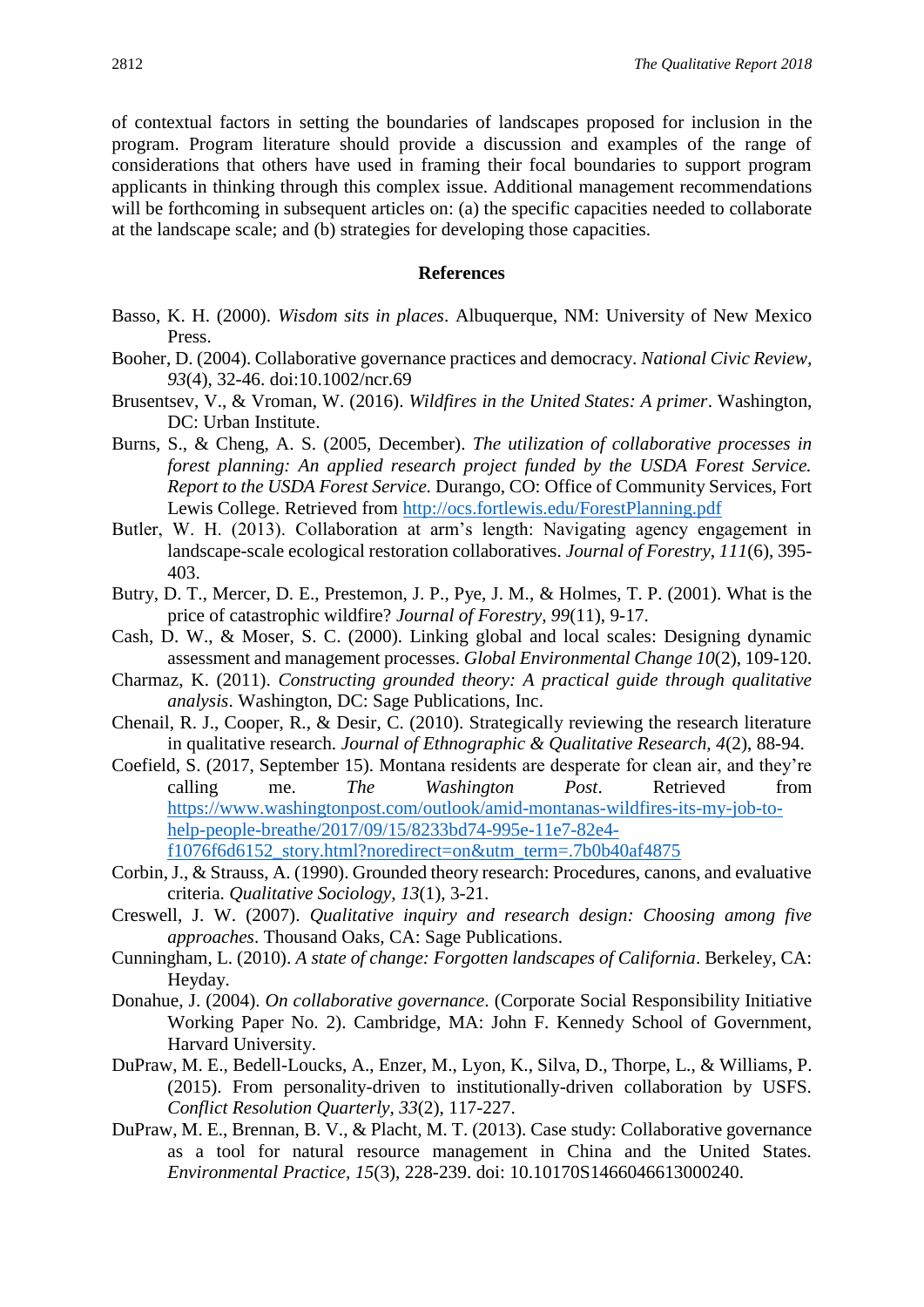- DuPraw, M. E., Cardwell, H. E., Placht, M. T., & McGonigle, T. (2012). Assessing the collaborative capacity of the US Army Corps of Engineers: Relevant literature, a practical assessment tool, and reflections on third-party roles. *Conflict Resolution Quarterly, 30*(1), 81-132. doi: 10.1002/crq.21056.
- Emerson, K., & Nabatchi. T. (2015). *Collaborative governance regimes*. Washington, DC: Georgetown University Press.
- Emerson, K., Nabatchi, T., & Balogh, S. (2012). An integrative framework for collaborative governance. *Journal of Public Administration Research and Theory, 22*(1), 1-29. doi: 10.1093/jopart/mur011.]
- Flick, U. (2008). *Designing qualitative research*. Thousand Oaks, CA: Sage Publications.
- Glaser, B. G., & Strauss, A. L. (2009). *Awareness of dying*. New Brunswick, USA: Aldine Transaction.
- Goldstein, B. E., & Butler, W. H. (2009). The network imaginary: Coherence and creativity within a multiscalar collaborative effort to reform US fire management. *Journal of Environmental Planning and Management, 52*(8), 1013-1033. doi:10.1080/09640560903327443
- Hart, C. (2009). *Doing a literature review: Releasing the social science research imagination*. Washington, DC: Sage Publications, Inc.
- Ingram, C. D. (2011). *Is effective collaboration scalable to the landscape level?* [Issue brief]. USDA Forest Service, Policy Analysis.
- Innes, J. E., & Booher, D. E. (2010). *Planning with complexity: An introduction to collaborative rationality for public policy*. New York, NY: Routledge.
- Kelman, S. (2007, Spring). Trends in the next decade: Interorganizational collaboration. *The Business of Government Magazine*, 53-56. Retrieved from [http://www.businessofgovernment.org/sites/default/files/BOG\\_Spring07.pdf](http://www.businessofgovernment.org/sites/default/files/BOG_Spring07.pdf)
- Kemmis, D. (1990). *Community and the politics of place*. Norman, OK: University of Oklahoma Press.
- Kochi, I., Donovan, G. H., Champ, P. A., & Loomis,J. B. (2010). The economic cost of adverse health effects from wildfire-smoke exposure: A review. *International Journal of Wildland Fire, 19*, 803-817.
- Levin, S. A. (1992). The problem of pattern and scale in ecology: The Robert H. MacArthur award lecture. *Ecology, 73*(6), 1943-1967.
- López-Hoffman, L., Varady, R. G., Flessa, K. W., & Balvanera, P. (2010). Ecosystem services across borders: A framework for transboundary conservation policy. *Frontiers in Ecology and the Environment, 8*(2), 84-91. doi: 10.1890/070216
- Liu, Y., Stanturf, J., & Goodrick, S. (2010). Trends in global wildfire in a changing climate. *Forest Ecology and Management, 259*(4), 685-697.
- Mason, M. (2010, September). Sample size and saturation in PhD studies using qualitative interviews. *Forum: Qualitative Social Research, 11*(1). Retrieved from <http://www.qualitative-research.net/index.php/fqs/article/view/1428/3027>
- McKinney, M. J., & Johnson, S. (2009). *Working across boundaries: People, nature, and regions*. Cambridge, MA: Lincoln Institute of Land Policy.
- McKinney, M., Scarlett, L., & Kemmis, D. (2010). *Large landscape conservation: A strategic framework for policy and action*. Cambridge, MA: Lincoln Institute of Land Policy.
- Milward, H. B., & Provan, K. G. (2006). *A manager's guide to choosing and using collaborative networks*. Washington DC: IBM Center for The Business of Government, Networks and Partnerships Series, 2006. Retrieved from <http://www.businessofgovernment.org/sites/default/files/CollaborativeNetworks.pdf>
- Network for Landscape Conservation. (2017). *Assessing the state of landscape conservation initiatives in North America: A survey and report*. Bozeman, MT: Center for Large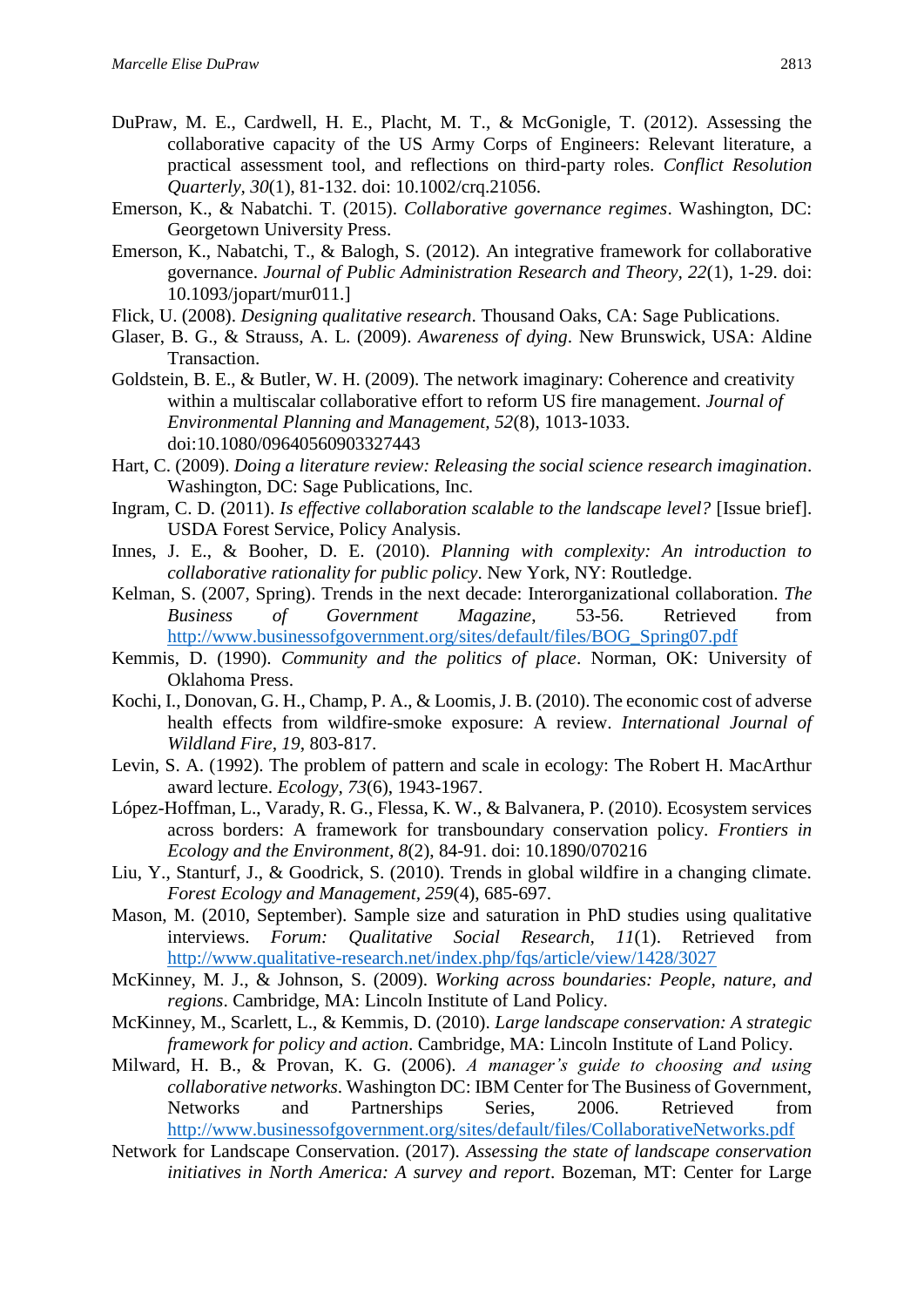Landscape Conservation Retrieved from [https://www.google.com/search?q=Assessing+the+state+of+landscape+conservation+](https://www.google.com/search?q=Assessing+the+state+of+landscape+conservation+initiatives+in+North+America%3A+A+survey+and+report.+&ie=utf-8&oe=utf-8&client=firefox-b-1) [initiatives+in+North+America%3A+A+survey+and+report.+&ie=utf-8&oe=utf-](https://www.google.com/search?q=Assessing+the+state+of+landscape+conservation+initiatives+in+North+America%3A+A+survey+and+report.+&ie=utf-8&oe=utf-8&client=firefox-b-1)[8&client=firefox-b-1](https://www.google.com/search?q=Assessing+the+state+of+landscape+conservation+initiatives+in+North+America%3A+A+survey+and+report.+&ie=utf-8&oe=utf-8&client=firefox-b-1)

- Network for Landscape Conservation. (2018). *Pathways forward: Progress and priorities in landscape conservation*. Bozeman, MT: Center for Large Landscape Conservation.
- Nowak, M. A. (2012). Why we help: The evolution of cooperation. *Scientific American, 307*(1), 34-39.
- Rasker, R. (2015). Resolving the increasing risk from wildfires in the American West. *The Solutions Journal, 6*(2), 55-62. Retrieved from [https://www.thesolutionsjournal.com/article/resolving-the-increasing-risk-from](https://www.thesolutionsjournal.com/article/resolving-the-increasing-risk-from-wildfires-in-the-american-west/)[wildfires-in-the-american-west/.](https://www.thesolutionsjournal.com/article/resolving-the-increasing-risk-from-wildfires-in-the-american-west/)
- Richardson, L. A., Champ, P. A., & Loomis, J. B. (2012). The hidden cost of wildfires: Economic valuation of health effects of wildfire smoke exposure in Southern California. *Journal of Forest Economics, 18*, 14-35.
- Scholz, J. T., & Stiftel, B. (Eds.). (2005). *Adaptive governance and water conflict: New institutions for collaborative planning*. Washington, DC: Resources for the Future.
- Schultz, C. A., Coelho, D. L., & Beam, R. D. (2014). Design and governance of multiparty monitoring under the USDA Forest Service's Collaborative Forest Landscape Restoration Program. *Journal of Forestry, 112*(2), 198-206.
- Schultz, C. A., Jedd, T., & Beam. R. D. (2012). The collaborative forest landscape restoration program: A history and overview of the first projects. *Journal of Forestry, 110*(7), 381- 391.
- Schultz, C., McIntyre, K., Cyphers, L., Ellison, A., Kooistra, C., & Mosely, C. (2017). *Strategies for success under Forest Service restoration initiatives*. University of Oregon and Colorado State University (Ecosystem Workforce Program, Working Paper Number 81).
- Schwedler, J., & McCarthy, L. (Eds.). (2011, November). *People restoring forests: A report on the Collaborative Forest Landscape Restoration Program*. CFLRP Coalition Steering Committee and USDA Forest Service. Retrieved from [https://www.fs.usda.gov/Internet/FSE\\_DOCUMENTS/stelprdb5340708.pdf](https://www.fs.usda.gov/Internet/FSE_DOCUMENTS/stelprdb5340708.pdf)
- Starks, H., & Trinidad, S. B. (2007). Choose your method: A comparison of phenomenology, discourse analysis, and grounded theory. *Qualitative Health Research, 17*(10), 1372- 1380. doi: 10.1177/1049732307307031
- Stephens, S. L., Collins, B. M., Fettig, C. J., Finney, M. A., Hoffman, C. M., Knapp, E. E., North, M. P., Safford, H., & Wayman, R. B. (2018). Drought, tree mortality, and wildfire in forests adapted to frequent fire. *BioScience*, 68(2), 77–88. Retrieved from <https://doi.org/10.1093/biosci/bix146>
- Theobald, D. M., & Romme, W. H. (2007). Expansion of the US wildland-urban interface. *Landscape and Urban Planning, 83*(4), 340-354.
- Thomas, C. W. (2008). *Evaluating the performance of collaborative environmental governance* [Presentation]. Paper presented at the Consortium on Collaborative Governance Mini-Conference. Santa Monica, CA, April 10-12.
- Tuxill, J. L., Mitchell, N. J., & Brown, J. (Eds.). (2004). *Collaboration and conservation: Lessons learned from National Park Service partnership areas in the Western United States* (Conservation and Stewardship Publication No. 6). Woodstock, VT: Conservation Study Institute.
- University of Alberta. (2006). Forest fires a huge cost to health. *ScienceDaily*, August 10. Retrieved from<https://www.sciencedaily.com/releases/2006/08/060810211036.htm>
- US Department of Agriculture (USDA). (2012). *USDA policy and procedures review and*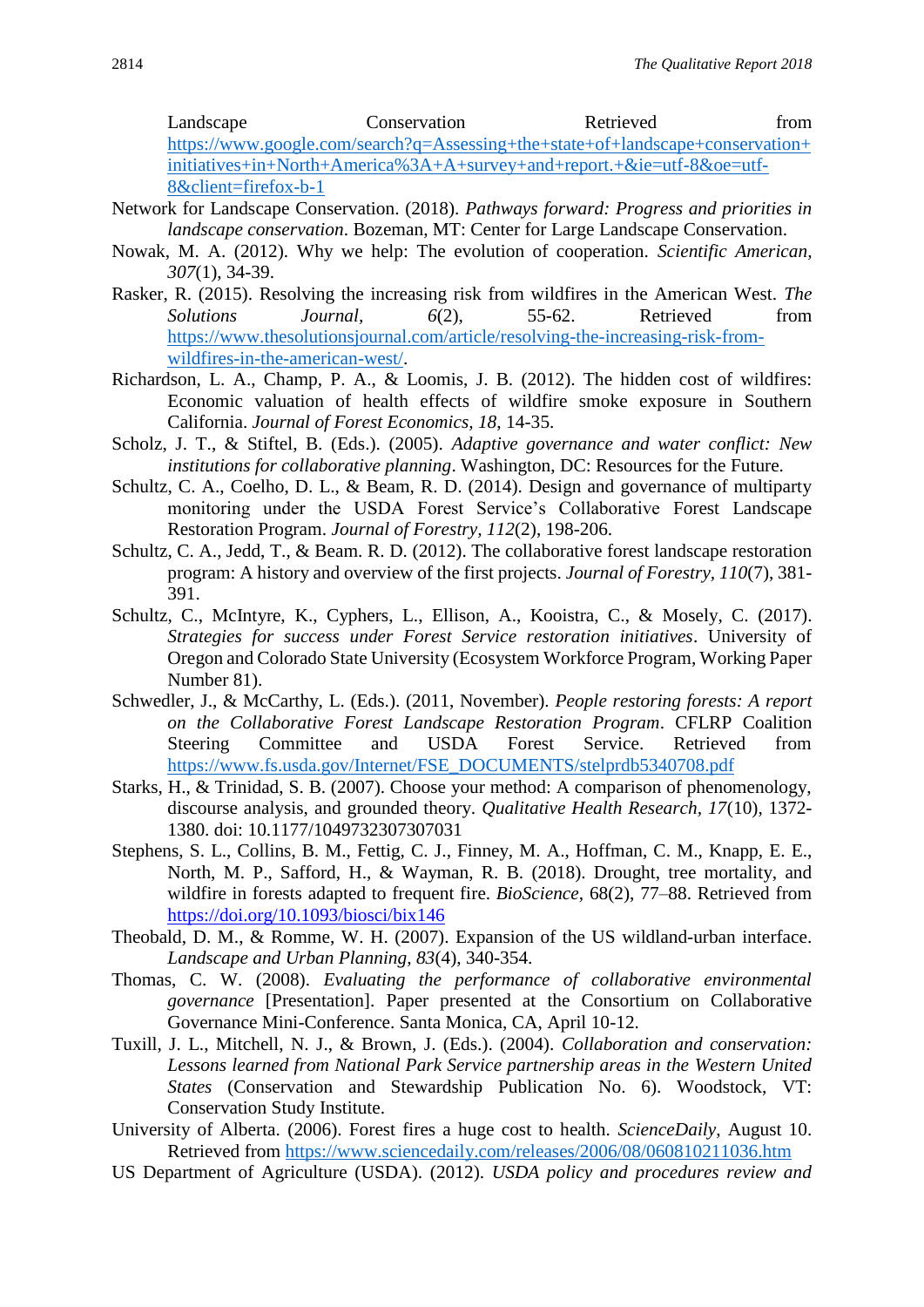*recommendations: Indian sacred sites*. Forest Service, Office of Tribal Relations, Report to the Secretary of Agriculture. Washington, DC. Retrieved from [https://www.fs.fed.us/spf/tribalrelations/documents/sacredsites/SacredSitesFinalRepor](https://www.fs.fed.us/spf/tribalrelations/documents/sacredsites/SacredSitesFinalReportDec2012.pdf) [tDec2012.pdf](https://www.fs.fed.us/spf/tribalrelations/documents/sacredsites/SacredSitesFinalReportDec2012.pdf)

- US Department of Agriculture (USDA). (2015). *Collaborative Forest Landscape Restoration Program 5-year report*. (FS-1047). Washington, DC: GPO.
- US Environmental Protection Agency (EPA). (2012). *Public health impact of wildfire emissions*. **IPowerPoint** slides Retrieved from [https://www.epa.gov/sites/production/files/2016-03/documents/wilfire\\_webinar\\_3-16-](https://www.epa.gov/sites/production/files/2016-03/documents/wilfire_webinar_3-16-16.pdf) [16.pdf.](https://www.epa.gov/sites/production/files/2016-03/documents/wilfire_webinar_3-16-16.pdf)
- US Forest Service (USFS). (2012). *People restoring America's forests: 2012 report on the collaborative forest landscape restoration program*. Retrieved from [http://www.fs.fed.us/restoration/documents/cflrp/CoalitionReports/CFLRP2012Annu](http://www.fs.fed.us/restoration/documents/cflrp/CoalitionReports/CFLRP2012AnnualReport20130108.pdf) [alReport20130108.pdf](http://www.fs.fed.us/restoration/documents/cflrp/CoalitionReports/CFLRP2012AnnualReport20130108.pdf)
- US Forest Service (USFS). (2016). *National visitor use monitoring survey results national summary report data collected FY 2012 through FY 2016*. Downloaded from [https://www.fs.fed.us/recreation/programs/nvum/pdf/5082016NationalSummaryRepo](https://www.fs.fed.us/recreation/programs/nvum/pdf/5082016NationalSummaryReport062217.pdf) [rt062217.pdf](https://www.fs.fed.us/recreation/programs/nvum/pdf/5082016NationalSummaryReport062217.pdf)
- US Forest Service. (2017). *Collaborative forest landscape restoration program: 2016-2017 US Forest Service project site visits* (updated 3/2/2017). Retrieved from [http://acconsensus.org/wp-content/uploads/2017/03/CFLRP-2016-2017SiteVisits-](http://acconsensus.org/wp-content/uploads/2017/03/CFLRP-2016-2017SiteVisits-20170302.pdf)[20170302.pdf.](http://acconsensus.org/wp-content/uploads/2017/03/CFLRP-2016-2017SiteVisits-20170302.pdf)
- Van de Wetering, S. B. (2006). *The legal framework for cooperative conservation*. Missoula, MT: Public Policy Research Institute, The University of Montana.
- Whitall, D. (2010). *A qualitative approach to evaluate partnership success* [Unpublished draft paper]. Washington DC: U.S. Department of Agriculture, Forest Service.
- Wiens, J. A., & Milne, B. T. (1989). Scaling of 'landscapes' in landscape ecology, or, landscape ecology from a beetle's perspective. *Landscape Ecology, 3*(2), 87-96.
- Williams, P. B. (2006). *An interdisciplinary and multi-theoretical strategy for bridging theory and practice of collaborative public land management* (Doctoral dissertation). Utah State University, UMI No. 3270890. Available from ProQuest Dissertations and Theses database.
- Willis, J. W. (2007). *Foundations of qualitative research: Interpretive and critical approaches*. Thousand Oaks, CA: Sage Publications, Inc.
- Wilson, R. K., & Crawford, T. W. (2008). Tracking collaboration: Forest planning and local participation on the San Juan National Forest, Colorado. Local Environment: *The International Journal of Justice and Sustainability, 13*(7), 609-625. doi: 10.1080/13549830802260134
- Wondolleck, J. M., & Yaffee. S. L. (2000). *Making collaboration work: Lessons from innovation in natural resource management*. Washington, DC: Island Press.

#### **Author Note**

Marcelle ("Marci") DuPraw, PhD, is a Senior Program Manager at the US Institute for Environmental Conflict Resolution and President of Collaborative Choices, LLC. She earned her PhD in Conflict Analysis and Resolution, with a concentration in cultural aspects of conflict resolution, from Nova Southeastern University (NSU). She also earned NSU's Graduate Certificate in Qualitative Research. In addition to her PhD, Dr. DuPraw also holds a master's degree from the University of Michigan is in Natural Resource Policy, Economics, and Management, and a bachelor's degree from the University of California, Santa Cruz, in